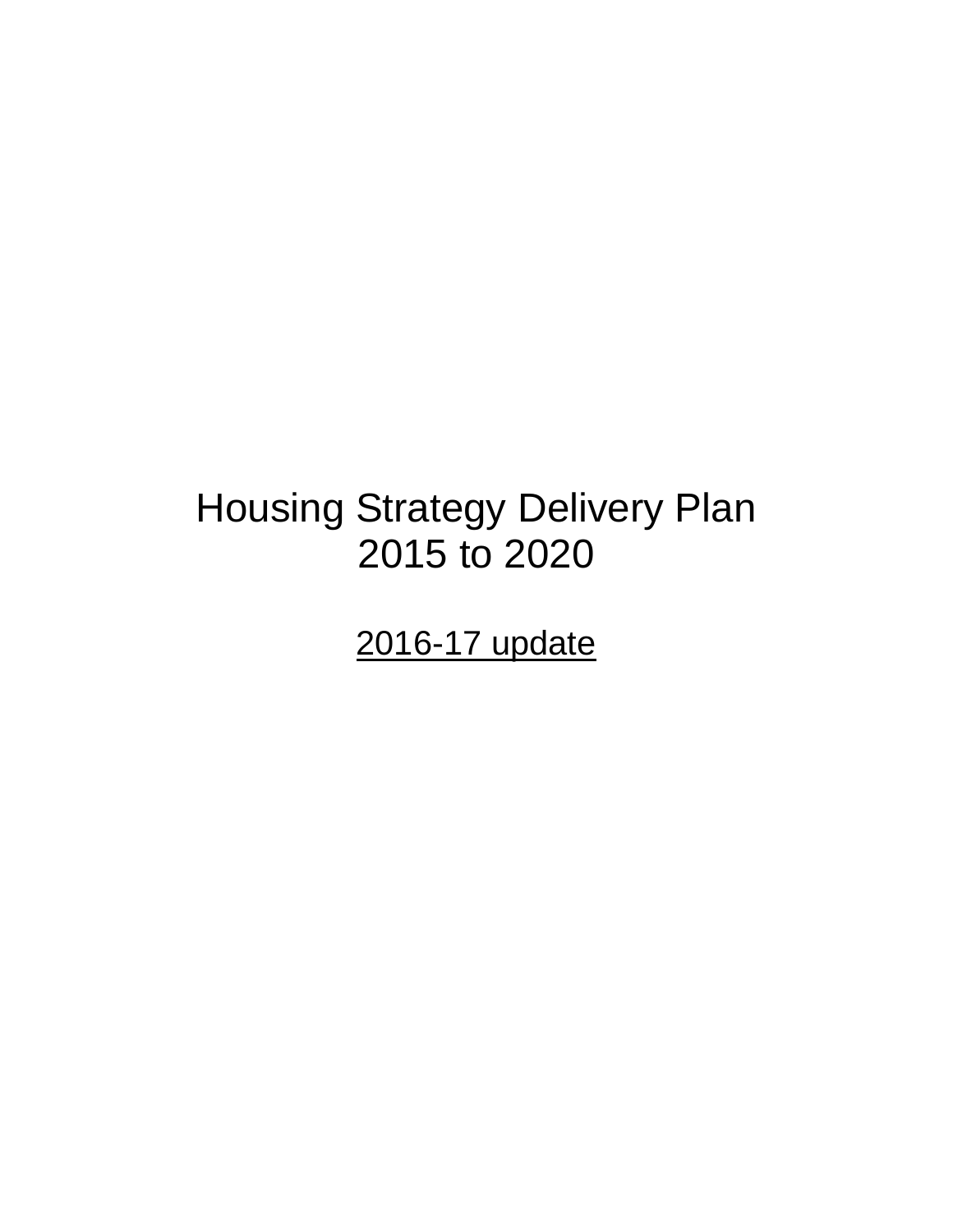# **1. Maximise the supply of housing to meet local needs.**

| What we want to<br>achieve                                                                 | <b>Key Actions</b>                                                                                                                                                                                               | <b>Outcome</b>                                                                                                                              | <b>When it</b><br>will be<br>done                 | <b>Actions Reviewed 2015 -</b><br>2016                                                      | <b>Actions reviewed 2016</b><br>$-2017$                                                                                                                                                             | <b>Who will</b><br>do it                                       |
|--------------------------------------------------------------------------------------------|------------------------------------------------------------------------------------------------------------------------------------------------------------------------------------------------------------------|---------------------------------------------------------------------------------------------------------------------------------------------|---------------------------------------------------|---------------------------------------------------------------------------------------------|-----------------------------------------------------------------------------------------------------------------------------------------------------------------------------------------------------|----------------------------------------------------------------|
| Deliver<br>Market<br>and<br>Housing<br>Affordable<br>to<br>meet housing need and<br>demand | Produce a new Local<br>Plan which is in<br>compliance with the<br><b>National Planning Policy</b>                                                                                                                | Ensure the<br>Council's<br>planning policies<br>are updated to<br>provide a robust<br>basis for guiding<br>future growth in<br>the Borough. | Local<br>Plan<br>adopted<br>2018<br>2015-<br>2020 | Local Plan on target to be<br>produced in Spring 2018                                       | Continued to update the<br>evidence base with new<br>documents and studies<br>to inform the Local Plan.                                                                                             | <b>CBC</b><br>Planning<br>Policy<br>Team                       |
|                                                                                            | Framework.<br><b>Ensure that the Local</b><br>Plan meets the<br>requirements of the<br>Housing and Planning<br>Act 2016 with regards to<br>the provision of starter<br>homes and custom and<br>self build homes. |                                                                                                                                             |                                                   |                                                                                             | Completed the<br>"Preferred Options"<br>setting out the preferred<br>policies and proposals to<br>be included in the Local<br>Plan. Public consultation<br>completed and used to<br>shape the Plan. |                                                                |
|                                                                                            |                                                                                                                                                                                                                  |                                                                                                                                             |                                                   |                                                                                             | Local Plan on target to<br>be adopted in 2018                                                                                                                                                       |                                                                |
|                                                                                            | Work in partnership with<br>Parish Council's, the<br><b>Rural Community</b><br><b>Council of Essex</b><br>(RCCE), Registered                                                                                     | Delivery of more<br>affordable<br>housing in rural<br>areas of<br>Colchester                                                                |                                                   | 2 rural exceptions schemes<br>delivered, the first for 10<br>years in Dedham and<br>Messing | Housing needs surveys<br>completed for Donyland,<br>Layer Marney, Layer de<br>la Haye.                                                                                                              | $CBC -$<br>Housing                                             |
|                                                                                            | Providers and private<br>developers to enable the<br>delivery of affordable<br>housing in rural areas.                                                                                                           |                                                                                                                                             |                                                   |                                                                                             | <b>Boxted Neighbourhood</b><br>Plan adopted, with<br>affordable housing need<br>identified.                                                                                                         | Strategy<br>Team<br>Parish<br>Council's,<br>RCCE,<br>Registere |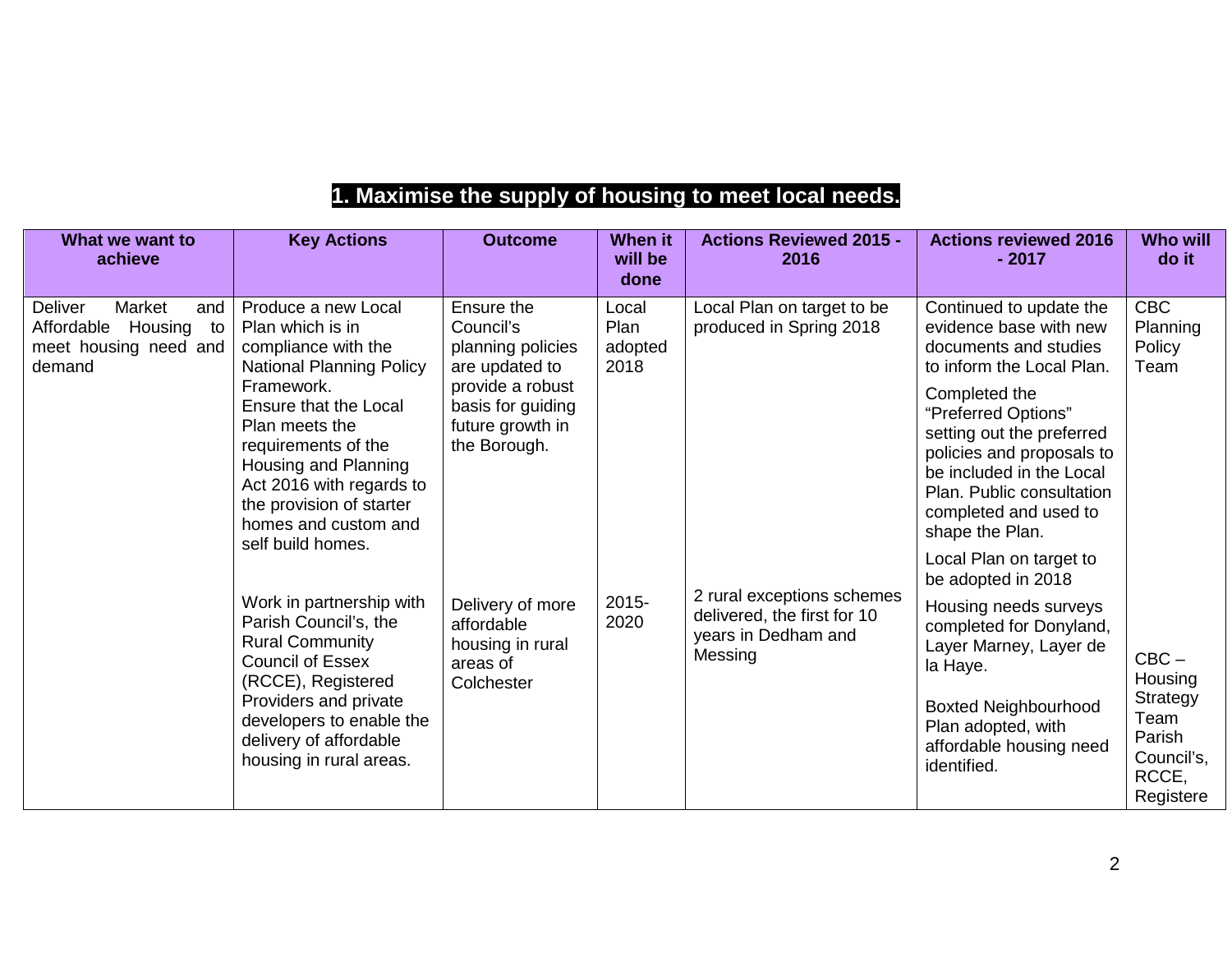| What we want to<br>achieve                      | <b>Key Actions</b>                                                                                                                                                                                                                                                                                                                                                       | <b>Outcome</b>                  | When it<br>will be<br>done                                     | <b>Actions Reviewed 2015 -</b><br>2016                | <b>Actions reviewed 2016</b><br>$-2017$                                                                                                                                                                                                                                                                                                                                                                                                                                                                                                            | <b>Who will</b><br>do it                                                                       |
|-------------------------------------------------|--------------------------------------------------------------------------------------------------------------------------------------------------------------------------------------------------------------------------------------------------------------------------------------------------------------------------------------------------------------------------|---------------------------------|----------------------------------------------------------------|-------------------------------------------------------|----------------------------------------------------------------------------------------------------------------------------------------------------------------------------------------------------------------------------------------------------------------------------------------------------------------------------------------------------------------------------------------------------------------------------------------------------------------------------------------------------------------------------------------------------|------------------------------------------------------------------------------------------------|
|                                                 | CBC will continue to<br>work in partnership with<br>TDC, BDC and ECC to<br>ensure that the planning<br>policy framework for the<br>proposed Garden<br>Communities provides<br>for a mix of housing<br>types and tenures<br>including self- and<br>custom-build and<br>includes a minimum of<br>30% affordable housing<br>which will be phased<br>through the development |                                 | <b>Towards</b><br>the end<br>of the<br>Local<br>Plan<br>period |                                                       | <b>Housing Needs Survey</b><br>for Stanway completed<br>for Neighbourhood plan<br>which is in progress<br>Regular attendance at<br><b>Rural Housing Enabler</b><br>meetings and in contact<br>with Parish Councils to<br>offer support<br>North Essex Garden<br><b>Communities Ltd was set</b><br>up in 2017 to take<br>forward proposals for<br>three new garden<br>communities across<br>North Essex. The<br>company is jointly owned<br>by Braintree and<br><b>Tendring District,</b><br>Colchester Borough and<br><b>Essex County Councils</b> | d<br>Providers<br>and<br>private<br>developer<br>S<br><b>CBC</b><br>Planning<br>Policy<br>Team |
| Maximise the supply of<br>affordable housing on | Implement Colchester's<br><b>Local Plan which seeks</b>                                                                                                                                                                                                                                                                                                                  | Affordable<br>housing target of | 2015-<br>2020                                                  | 106 homes delivered in<br>2015/16. This is 25% of our | A total of 100 new<br>affordable homes were                                                                                                                                                                                                                                                                                                                                                                                                                                                                                                        | $CBC -$<br>Affordable                                                                          |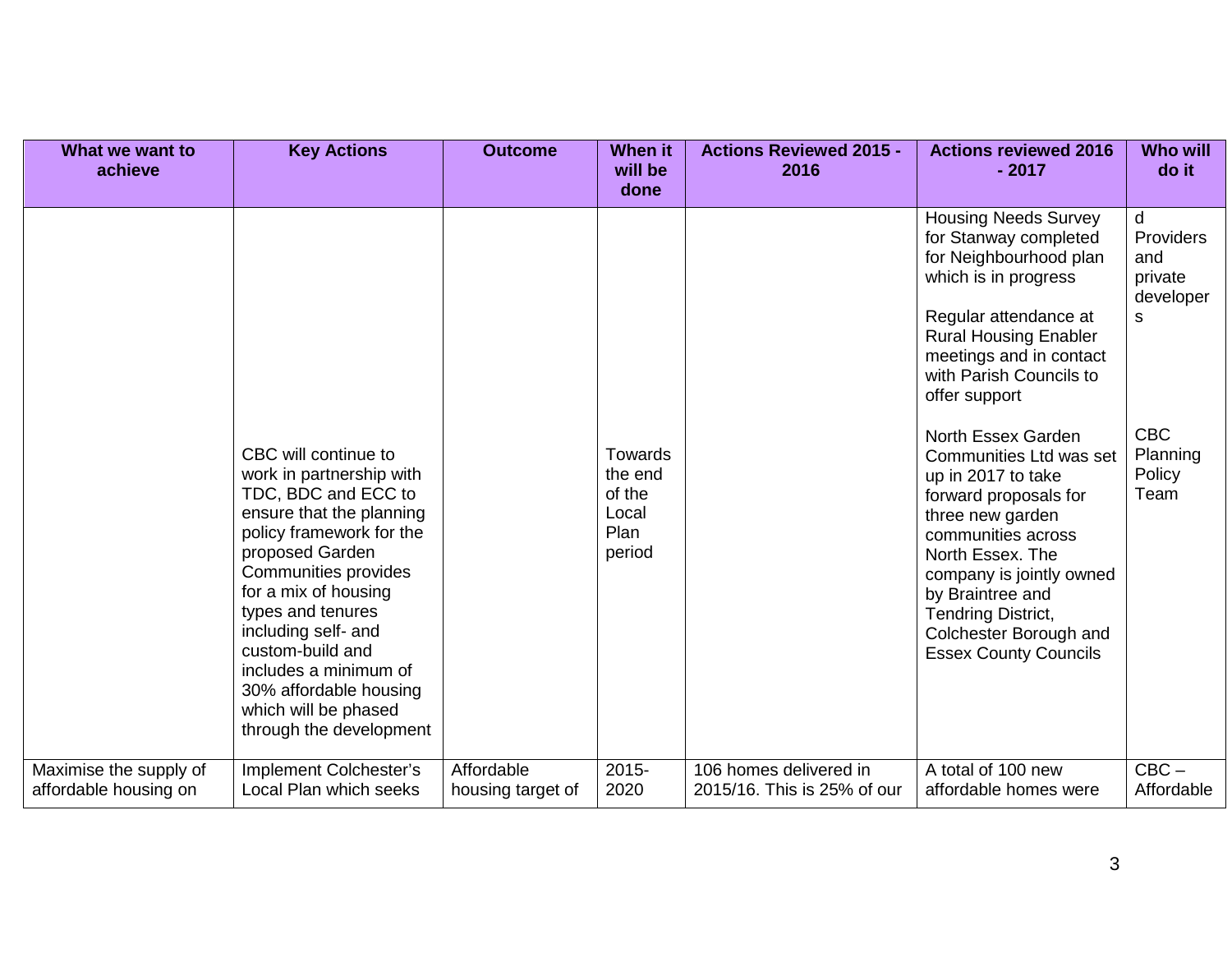| What we want to<br>achieve                                                                                                                                                                                                                            | <b>Key Actions</b>                                                                                                                               | <b>Outcome</b>                         | <b>When it</b><br>will be<br>done | <b>Actions Reviewed 2015 -</b><br>2016                                    | <b>Actions reviewed 2016</b><br>$-2017$                                                                                                                                                                                                                | <b>Who will</b><br>do it                                                                 |
|-------------------------------------------------------------------------------------------------------------------------------------------------------------------------------------------------------------------------------------------------------|--------------------------------------------------------------------------------------------------------------------------------------------------|----------------------------------------|-----------------------------------|---------------------------------------------------------------------------|--------------------------------------------------------------------------------------------------------------------------------------------------------------------------------------------------------------------------------------------------------|------------------------------------------------------------------------------------------|
| new developments<br>The change in the<br>national definition of<br>affordable homes in the<br>Housing and Planning<br>Act 2016 means this now<br>includes a range of<br>affordable products for<br>rent and home<br>ownership for<br>households whose | 20% of all new homes to<br>be affordable on sites<br>with over 5 homes in<br>rural areas and more<br>than 10 in urban areas.                     | 426 homes<br>between 2015<br>and 2020. | $2015 -$                          | five year target.                                                         | delivered in 2016/2017.<br>This brings the two year<br>total to 48% of our five<br>year target.                                                                                                                                                        | Housing<br>Developm<br>ent<br>Officer,<br>Developm<br>ent Team,<br>Planning<br>Officers, |
|                                                                                                                                                                                                                                                       | Promote the supply of<br><b>Starter Homes sold at</b><br>20% below the market<br>price to first-time buyers<br>between the ages of 23<br>and 39. |                                        | 2020                              |                                                                           | Still awaiting the<br>outcome of<br>Government's<br>consultation on the<br>technical consultation.                                                                                                                                                     | Registere<br>d<br>Providers                                                              |
| needs are not met by the<br>market,                                                                                                                                                                                                                   | Influence the allocation<br>of S106 contributions to<br>ensure the delivery of<br>affordable housing is<br>maximised not<br>compromised          |                                        |                                   |                                                                           | Out of the 100 affordable<br>homes that were<br>delivered in 2016/2017,<br>65% were Section 106<br>allocations, 11% was<br>rural housing (Dedham<br>and Messing rural<br>schemes) and 24% was<br>non-section 106<br>affordable Housing<br>(Hythe Quay) | Affordable<br>Housing<br>Developm<br>ent Officer                                         |
|                                                                                                                                                                                                                                                       | Ensure a balance is<br>reached between<br>delivering new homes                                                                                   |                                        | $2015 -$<br>2020                  | CBC secured nearly<br>£500,000 from sites where<br>a viability assessment | CBC secured nearly<br>£6,139,818 from 2 sites<br>where a viability<br>assessment proved that                                                                                                                                                           |                                                                                          |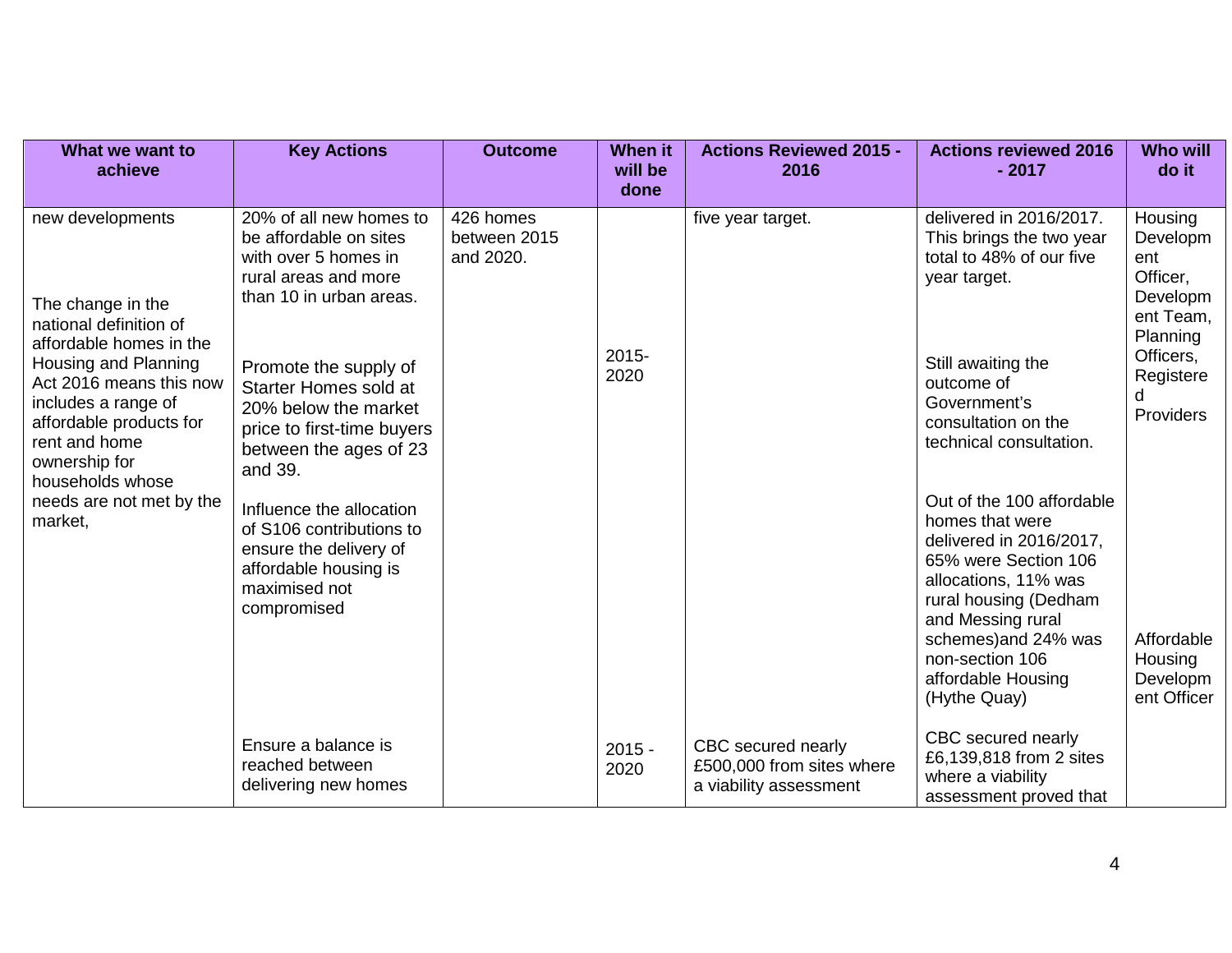| What we want to<br>achieve | <b>Key Actions</b>                                                                                                                                           | <b>Outcome</b>                                                    | When it<br>will be<br>done | <b>Actions Reviewed 2015 -</b><br>2016                                                                                                                                                                                                                                                                                                                                     | <b>Actions reviewed 2016</b><br>$-2017$                                                                                                                                                                                                                                                                                                             | <b>Who will</b><br>do it |
|----------------------------|--------------------------------------------------------------------------------------------------------------------------------------------------------------|-------------------------------------------------------------------|----------------------------|----------------------------------------------------------------------------------------------------------------------------------------------------------------------------------------------------------------------------------------------------------------------------------------------------------------------------------------------------------------------------|-----------------------------------------------------------------------------------------------------------------------------------------------------------------------------------------------------------------------------------------------------------------------------------------------------------------------------------------------------|--------------------------|
|                            | and the need for<br>affordable housing by<br>considering viability.                                                                                          |                                                                   |                            | proved that delivery of<br>affordable housing and<br>other contributions would<br>compromise overall delivery<br>of homes.<br>On two of the five qualifying<br>sites which had legal<br>agreements settled in 2015-<br>16 we ensured that a<br>balance was reached<br>between delivering new<br>homes and the need for<br>affordable housing, and<br>considered viability. | delivery of affordable<br>housing and other<br>contributions would<br>compromise overall<br>delivery of homes.<br>On these qualifying sites<br>which had legal<br>agreements settled in<br>2016-17 we ensured that<br>a balance was reached<br>between delivering new<br>homes and the need for<br>affordable housing, and<br>considered viability. |                          |
|                            | Consider if commuted<br>sums can be used to<br>deliver affordable<br>housing elsewhere in the<br>borough                                                     | Different ways of<br>delivering<br>affordable<br>housing explored | $2015 -$<br>2020           | CBC set up a process to<br>enable Registered<br>Providers to express an<br>interest in the funding to<br>deliver affordable housing -<br>only 1 response was                                                                                                                                                                                                               | The need to spend RTB<br>1-4-1 receipts has meant<br>that we have used these<br>as a priority to fund new<br>affordable homes.                                                                                                                                                                                                                      |                          |
|                            | Explore how we can use<br>the Affordable Housing<br>New Homes Bonus to<br>increase the supply of<br>housing<br>Work with Registered<br>Providers to seek HCA | Use the New<br>Homes Bonus to<br>deliver new<br>affordable homes  |                            | received.<br>CBC continued to work with<br>the HCA during 2015/2016.<br>However, there were<br>fundamental changes to the<br>funding regime in for<br>affordable homes in 2016<br>which resulted in a lack of                                                                                                                                                              | CBC agreed to give<br>grant funding for<br>additional affordable<br>housing as follows:<br><b>Winnocks and Kendalls</b><br>Almshouse Charity.<br>£285k for 10 affordable                                                                                                                                                                            |                          |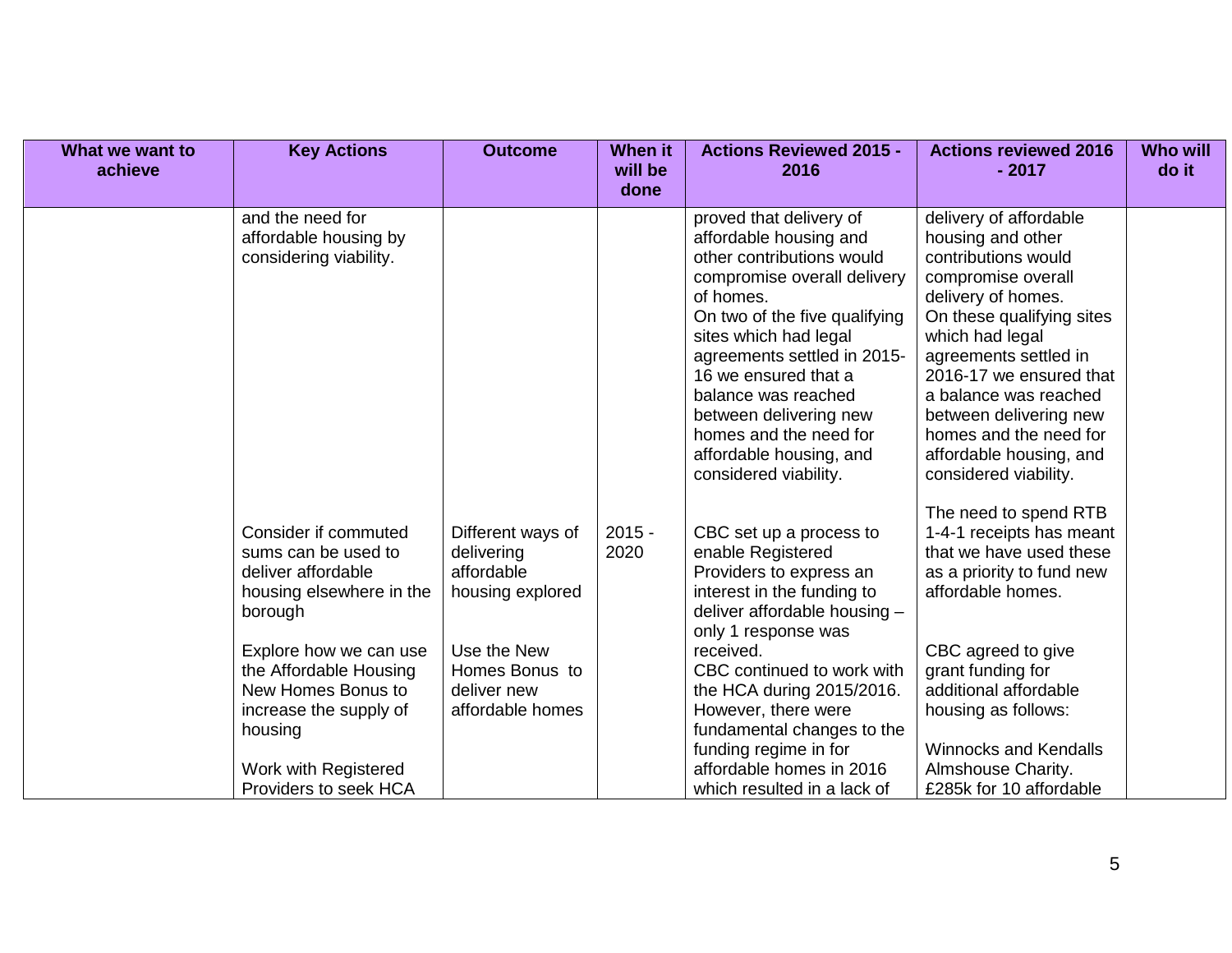| What we want to<br>achieve                                                                                                           | <b>Key Actions</b>                                                                                                                                                                                                                                          | <b>Outcome</b>                                                                                                                                                                         | <b>When it</b><br>will be<br>done | <b>Actions Reviewed 2015 -</b><br>2016                                                                                                                                                                                                                                                | <b>Actions reviewed 2016</b><br>$-2017$                                                                                                                     | <b>Who will</b><br>do it                 |
|--------------------------------------------------------------------------------------------------------------------------------------|-------------------------------------------------------------------------------------------------------------------------------------------------------------------------------------------------------------------------------------------------------------|----------------------------------------------------------------------------------------------------------------------------------------------------------------------------------------|-----------------------------------|---------------------------------------------------------------------------------------------------------------------------------------------------------------------------------------------------------------------------------------------------------------------------------------|-------------------------------------------------------------------------------------------------------------------------------------------------------------|------------------------------------------|
|                                                                                                                                      | funding to help deliver<br>more affordable units on<br>new schemes                                                                                                                                                                                          |                                                                                                                                                                                        |                                   | funding to deliver more<br>affordable units on new<br>schemes.                                                                                                                                                                                                                        | homes.<br>Family Mosaic. Up to<br>£1.26m for 19 affordable<br>homes<br>Colne Housing. Up to<br>£155k for 1 three bed<br>home as Right to Buy<br><b>Back</b> |                                          |
| Understand and identify<br>housing needs in terms<br>of number, size, tenure,<br>quality of properties and<br>associated facilities. | Clearly set out the level<br>of housing required in<br>the borough to meet<br>housing need and<br>demand through the<br>development of an<br><b>Objectively Assessed</b><br>Need figure, as required<br>by the National Planning<br><b>Policy Framework</b> | Robust<br>Objectively<br><b>Assessed Need</b><br>figure is<br>established to<br>inform production<br>of the local plan                                                                 | 2017                              | The Council's Strategic<br><b>Housing Market</b><br>Assessment (SHMA) was<br>updated in partnership with<br>Braintree, Chelmsford and<br>Tendring Councils.                                                                                                                           | No action required as<br>key action completed<br>and forms part of the<br>evidence base for the<br>new Local Plan.                                          | <b>CBC</b><br>Planning<br>Policy<br>Team |
|                                                                                                                                      | Ensure that the new<br>Local Plan includes<br>policies to secure good<br>quality design and space<br>standards for new homes                                                                                                                                | 5 year housing<br>land supply is<br>established and<br>maintained which<br>provides certainty<br>for developers<br>and ensures new<br>development<br>happens in the<br>right locations | Ongoing                           | Completed studies to<br>determine the number of<br>homes needed in<br>Colchester, known as the<br>objectively assessed need<br>figure and the objectively<br>assessed affordable<br>housing need figure which<br>inform the production of the<br>local plan and its evidence<br>base. |                                                                                                                                                             |                                          |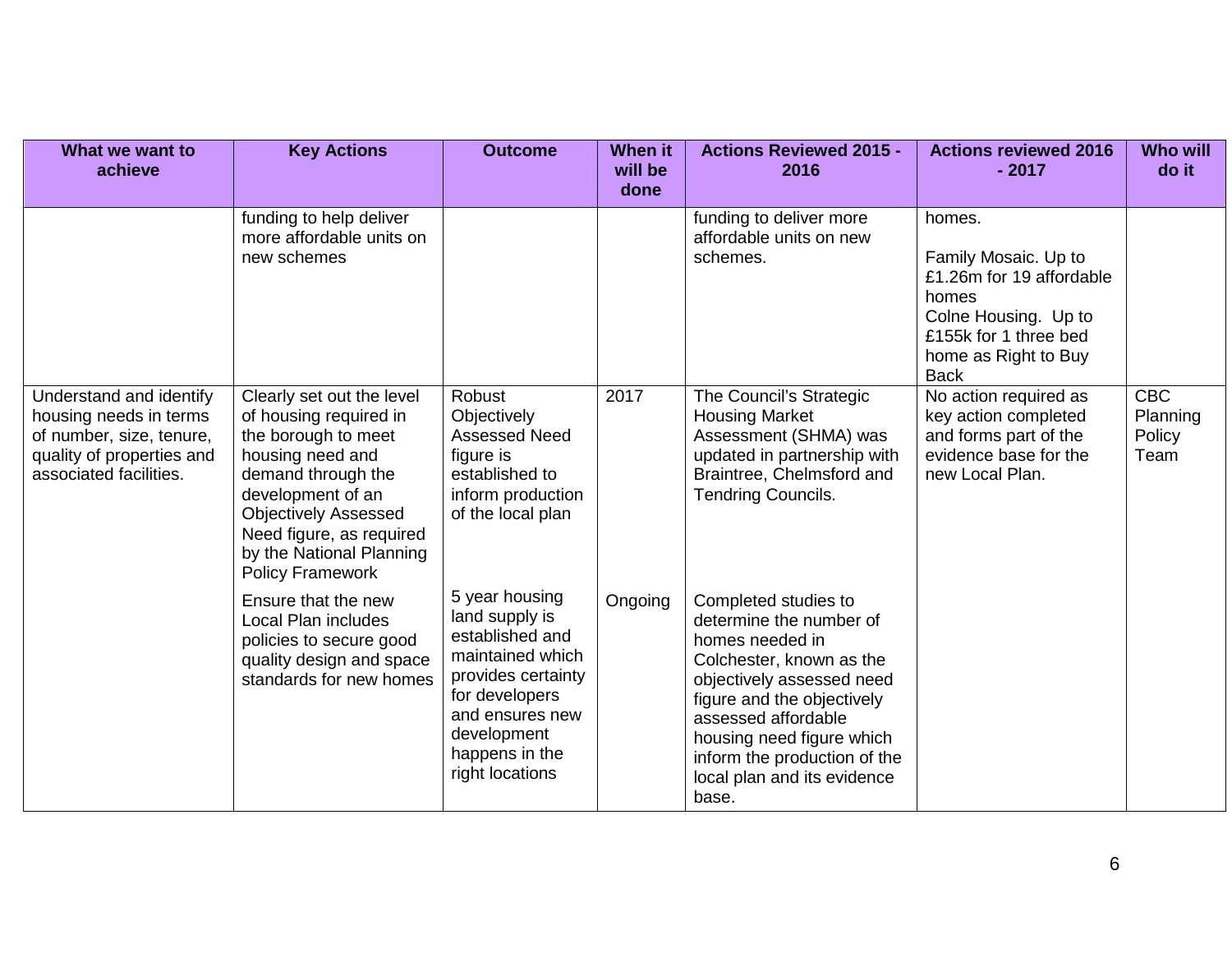| What we want to<br>achieve | <b>Key Actions</b>                                                                                                                                                                                                                                                                                   | <b>Outcome</b>                                                                                                                                                                                                                                                                                                                   | <b>When it</b><br>will be<br>done | <b>Actions Reviewed 2015 -</b><br>2016                              | <b>Actions reviewed 2016</b><br>$-2017$                                                                                                                                                                                                                                                                                                                                                                                                                                                  | <b>Who will</b><br>do it                  |
|----------------------------|------------------------------------------------------------------------------------------------------------------------------------------------------------------------------------------------------------------------------------------------------------------------------------------------------|----------------------------------------------------------------------------------------------------------------------------------------------------------------------------------------------------------------------------------------------------------------------------------------------------------------------------------|-----------------------------------|---------------------------------------------------------------------|------------------------------------------------------------------------------------------------------------------------------------------------------------------------------------------------------------------------------------------------------------------------------------------------------------------------------------------------------------------------------------------------------------------------------------------------------------------------------------------|-------------------------------------------|
|                            | Consult with the<br>University of Essex when<br>assessing the demand<br>for housing to ensure<br>student needs are<br>addressed.<br>Consult with the<br><b>Adaptations Manager to</b><br>consider the building of<br>specially adapted<br>properties to<br>accommodate those with<br>specific needs. | Ensure that<br>housing delivered<br>in the market is<br>attractive and<br>meets the needs<br>of Borough<br>residents,<br>creating<br>neighbourhoods<br>and communities<br>which are<br>sustainable.<br>Particular groups<br>include larger<br>families, older<br>people and<br>supported<br>housing for<br>vulnerable<br>people. |                                   | <b>Essex University provided</b><br>evidence to inform the<br>SHMA. | <b>Affordable Housing</b><br>Development Officer is in<br>collaboration with<br>Colchester Borough<br>Homes to identify need<br>for wheelchair adaptable<br>and accessible homes to<br>meet Building<br>Regulations Part M (4)<br>Category 3 (a) adaptable<br>and (b) accessible.<br>Affordable Housing<br>contribution<br>requirements include a<br>request that all<br>affordable housing to<br>meet Building<br>Regulations Part M(4)<br>Cat 2 where possible,<br>which is a standard | <b>CBC</b><br>Housing<br>Strategy<br>Team |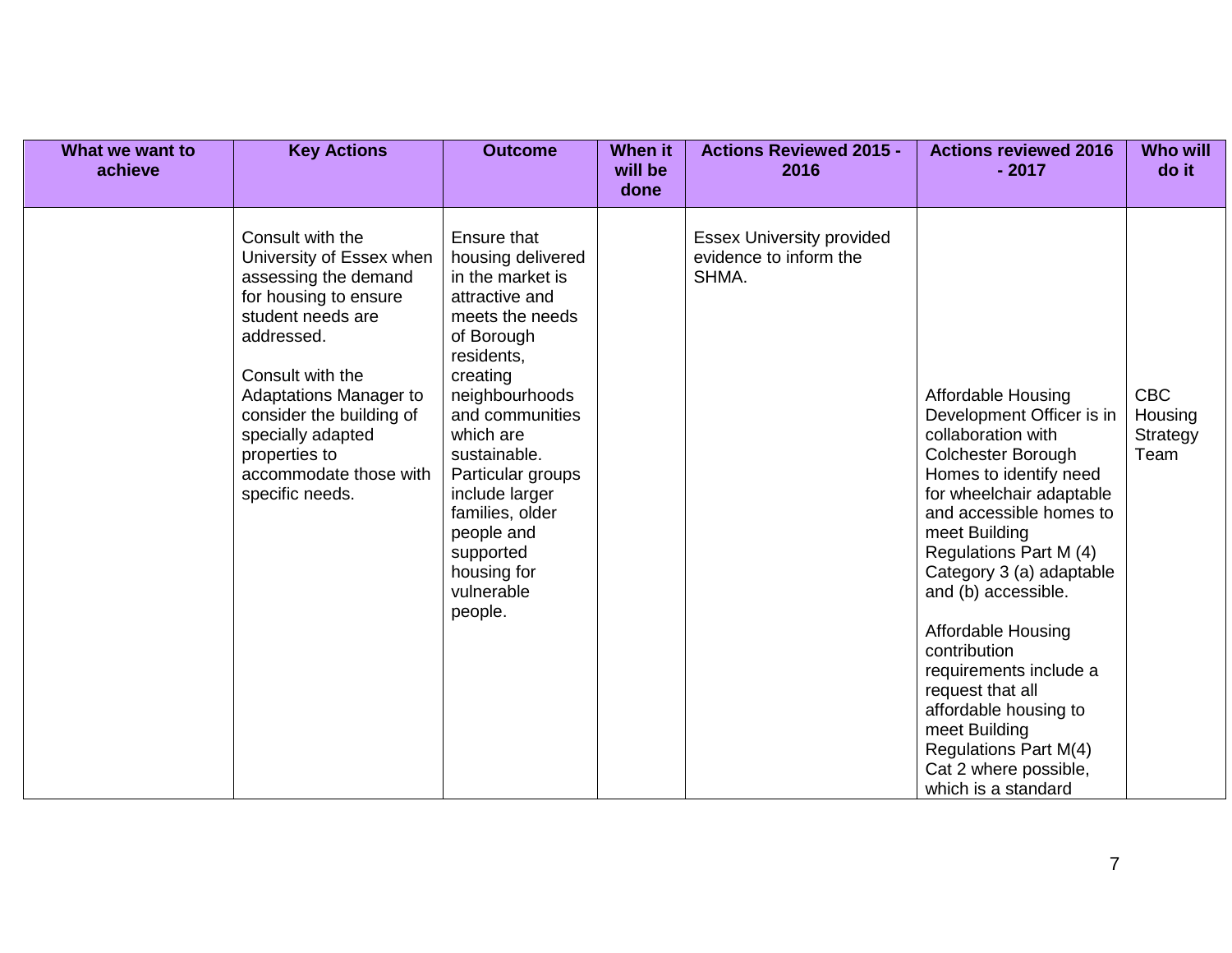| What we want to<br>achieve                                                                                                                                                                                                                                                              | <b>Key Actions</b>                                                                                                                                                                                                                                                                                                                    | <b>Outcome</b>                                                                                                                                                             | <b>When it</b><br>will be<br>done | <b>Actions Reviewed 2015 -</b><br>2016 | <b>Actions reviewed 2016</b><br>$-2017$                                                                                                                                                                                               | <b>Who will</b><br>do it                                                     |
|-----------------------------------------------------------------------------------------------------------------------------------------------------------------------------------------------------------------------------------------------------------------------------------------|---------------------------------------------------------------------------------------------------------------------------------------------------------------------------------------------------------------------------------------------------------------------------------------------------------------------------------------|----------------------------------------------------------------------------------------------------------------------------------------------------------------------------|-----------------------------------|----------------------------------------|---------------------------------------------------------------------------------------------------------------------------------------------------------------------------------------------------------------------------------------|------------------------------------------------------------------------------|
| New action for 2017-18<br>Ensure that<br>Neighborhood Plans<br>which are making<br>housing site allocations<br>are delivered in timely<br>manner consistent with<br>National and Local Policy<br>and provide the policy<br>framework to contribute<br>to meeting local housing<br>need. | CBC will support and<br>work with Parish<br>Councils and<br>Neighbourhood Plan<br>Groups where they are<br>developing<br>Neighbourhood Plans<br>which are making<br>housing site allocations.<br>This will help ensure<br>these Plans provide for a<br>mix of housing types and<br>tenures and contribute to<br>meeting local housing | Neighbourhood<br>Plans are<br>consistent with<br>National and<br>Local Policy and<br>provide the policy<br>framework to<br>contribute to<br>meeting local<br>housing need. | 2017-20                           |                                        | suited for residents at all<br>stages of life, with<br>wheelchair user<br>dwellings requested on a<br>scheme by scheme<br>basis, in consultation<br>with CBH.<br>Ongoing anticipate<br>Examination/ Adoption of<br>a few during 2018. | Planning<br>Policy<br><b>Officers</b><br>(supportin<br>g Parish<br>Councils) |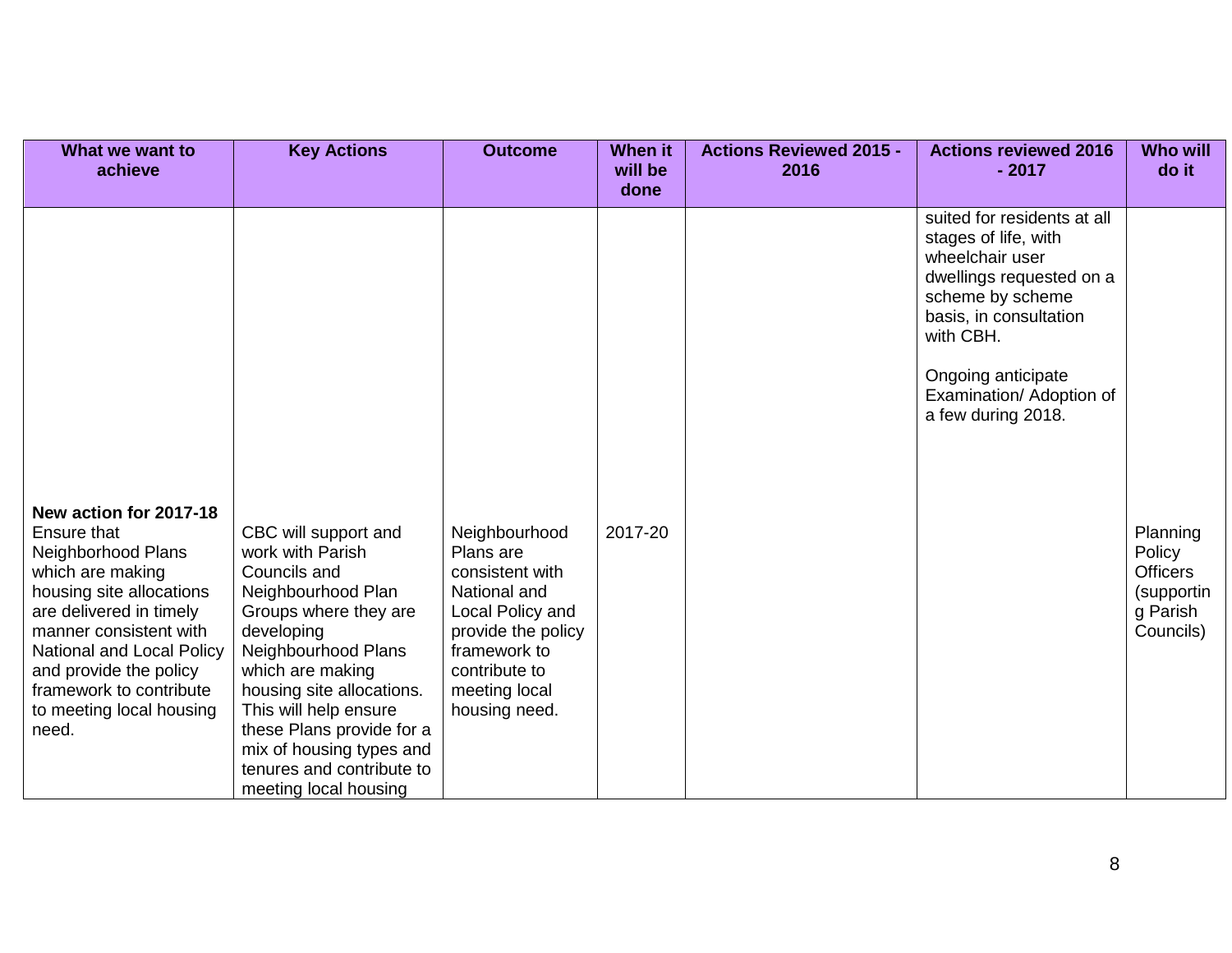| What we want to<br>achieve                                                                                                                                | <b>Key Actions</b>                                                                                                                                                                                                         | <b>Outcome</b>                                                                                                                               | <b>When it</b><br>will be<br>done | <b>Actions Reviewed 2015 -</b><br>2016                                             | <b>Actions reviewed 2016</b><br>$-2017$                                             | <b>Who will</b><br>do it                                       |
|-----------------------------------------------------------------------------------------------------------------------------------------------------------|----------------------------------------------------------------------------------------------------------------------------------------------------------------------------------------------------------------------------|----------------------------------------------------------------------------------------------------------------------------------------------|-----------------------------------|------------------------------------------------------------------------------------|-------------------------------------------------------------------------------------|----------------------------------------------------------------|
|                                                                                                                                                           | need and affordable<br>housing.                                                                                                                                                                                            |                                                                                                                                              |                                   |                                                                                    |                                                                                     |                                                                |
| Encourage new<br>initiatives, including<br>housing products, which<br>meet housing need and<br>demand between<br>affordable rented and<br>home ownership. | Implement Colchester's<br><b>Planning Polices which</b><br>seek 20% of all<br>affordable housing to be<br>provided as Intermediate<br>housing. Explore<br>increasing the number of<br>equity share properties<br>available | A range of<br>products and<br>initiatives<br>available to meet<br>housing need                                                               | $2015 -$<br>2020                  | In 2015-16, 18% of all<br>affordable homes delivered<br>were intermediate housing. | In 2016-2017, 35% of<br>new build affordable<br>homes were intermediate<br>housing. | <b>CBC</b><br>Affordable<br>Housing<br>Developm<br>ent Officer |
|                                                                                                                                                           | Publicise and support<br>national initiatives which<br>seek to bridge the gap<br>between affordable<br>rented and outfight home<br>ownership.<br>Provide support for the                                                   | A fully functioning<br>housing ladder<br>where demand<br>meets supply at a<br>price that is<br>affordable to<br>households in<br>Colchester. | 2015/201<br>6<br>$2015 -$         | Self-build and custom build                                                        | Self-build and customer                                                             |                                                                |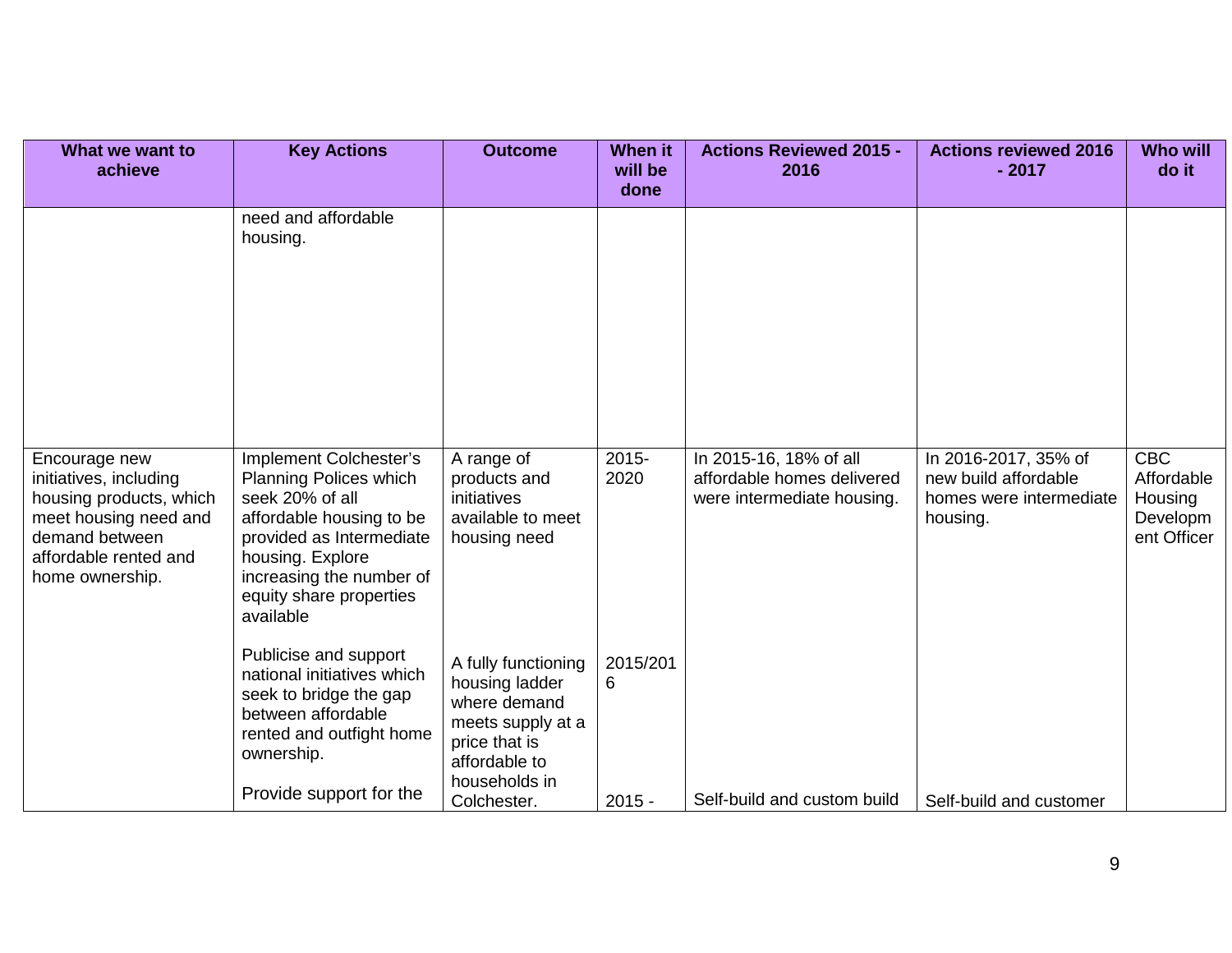| What we want to<br>achieve                                                         | <b>Key Actions</b>                                                                                                                                                                                       | <b>Outcome</b>                                                                         | When it<br>will be<br>done | <b>Actions Reviewed 2015 -</b><br>2016                                                                                                                                                                                                    | <b>Actions reviewed 2016</b><br>$-2017$                                                                                                                                                                                                                                                                                                  | <b>Who will</b><br>do it                                                                 |
|------------------------------------------------------------------------------------|----------------------------------------------------------------------------------------------------------------------------------------------------------------------------------------------------------|----------------------------------------------------------------------------------------|----------------------------|-------------------------------------------------------------------------------------------------------------------------------------------------------------------------------------------------------------------------------------------|------------------------------------------------------------------------------------------------------------------------------------------------------------------------------------------------------------------------------------------------------------------------------------------------------------------------------------------|------------------------------------------------------------------------------------------|
|                                                                                    | provision of self-build<br>and custom-build<br>homes and set up a<br>register as required by<br>the Housing and<br>Planning Act so that<br>households can register<br>their interest in this<br>product. |                                                                                        | 2020                       | register has been<br>established.                                                                                                                                                                                                         | build register has been<br>reviewed and<br>applications continue to<br>be registered.                                                                                                                                                                                                                                                    |                                                                                          |
| Maximise the use of the<br>Council's land and<br>assets to deliver new<br>housing. | Produce a development<br>strategy which sets out<br>the Council's<br>aspirations, a pipeline of<br>development and the<br>funding required to<br>deliver the strategy                                    | Delivery of new<br>housing on<br>Council owned<br>sites to increase<br>housing numbers | 2015/16                    | <b>Development Strategy</b><br>produced.                                                                                                                                                                                                  | Cabinet agreed, in<br>principle, to the Business<br>case for sites to be<br>developed by the<br><b>Council's Local Housing</b><br>Company.                                                                                                                                                                                               | Housing<br>Developm<br>ent Officer                                                       |
|                                                                                    | Identify council owned<br>housing that is no longer<br>viable and consider its<br>potential to enable the<br>development of new<br>homes                                                                 |                                                                                        | $2015 -$<br>2020           | CBC has delivered 34<br>council homes in<br>Colchester, the first for over<br>20 years.<br>As part of the Asset<br>Management Strategy, CBH<br>and CBC are exploring the<br>viability of housing sites to<br>see if they are developable. | Disposal of the first<br>property in the Dutch<br>Quarter was completed.<br>This property was the<br>first of a number of<br>homes identified through<br>the viability model to be<br>disposed of as they<br>become empty. The<br>viability model considers<br>the cost to repair the<br>property and the<br>suitability of the property | Joint<br>CBC/CBH<br>Asset<br>Managem<br>ent Group,<br>Housing<br>Developm<br>ent Officer |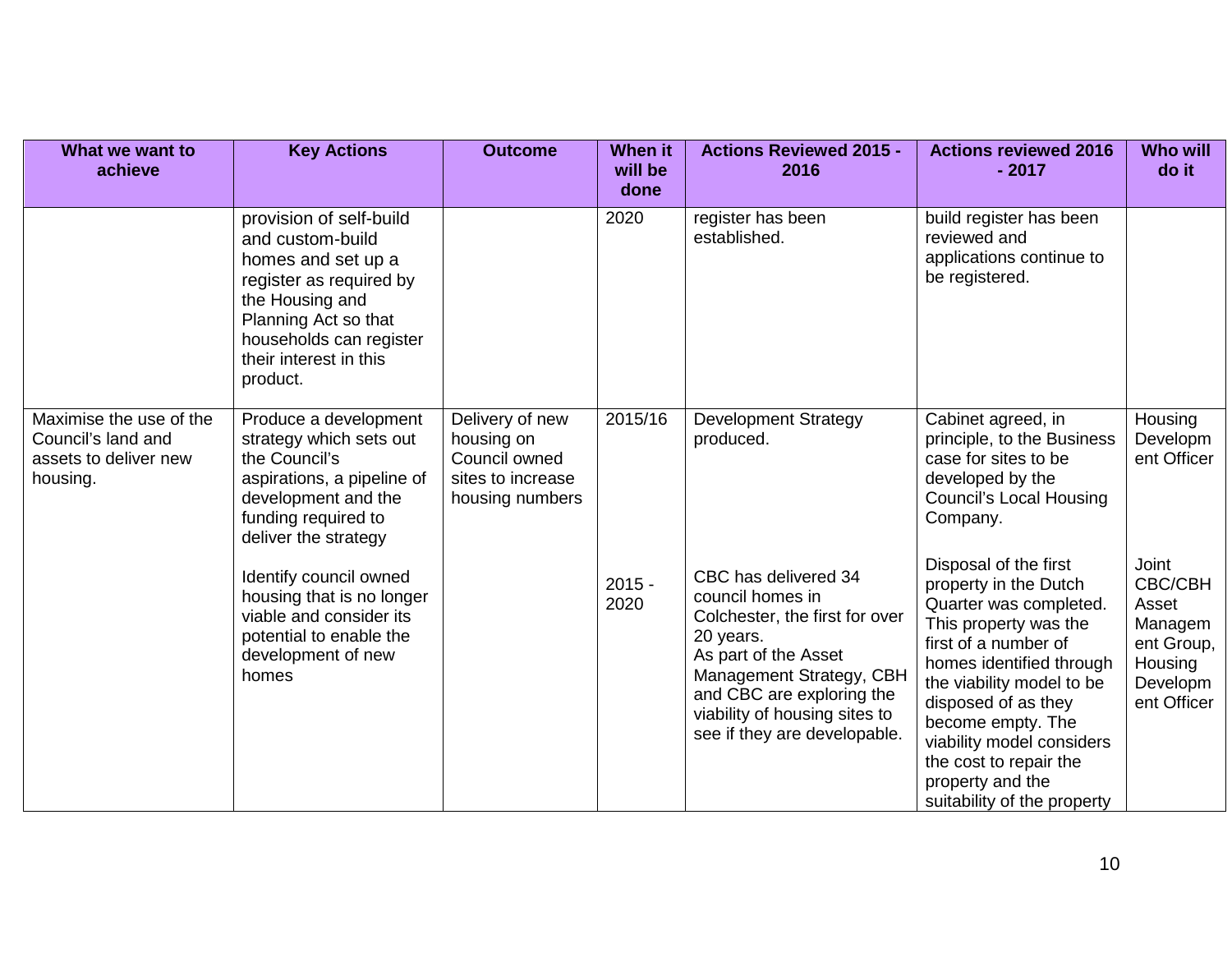| What we want to<br>achieve                                                                                                | <b>Key Actions</b>                                                                                                                     | <b>Outcome</b>                                                                                         | <b>When it</b><br>will be<br>done                                                           | <b>Actions Reviewed 2015 -</b><br>2016                                                                                                                                                                                                                                                                                                                        | <b>Actions reviewed 2016</b><br>$-2017$                                                                                                                                                                                                                                                                                                                                                      | <b>Who will</b><br>do it                                                |
|---------------------------------------------------------------------------------------------------------------------------|----------------------------------------------------------------------------------------------------------------------------------------|--------------------------------------------------------------------------------------------------------|---------------------------------------------------------------------------------------------|---------------------------------------------------------------------------------------------------------------------------------------------------------------------------------------------------------------------------------------------------------------------------------------------------------------------------------------------------------------|----------------------------------------------------------------------------------------------------------------------------------------------------------------------------------------------------------------------------------------------------------------------------------------------------------------------------------------------------------------------------------------------|-------------------------------------------------------------------------|
|                                                                                                                           | <b>New action 2017/2018</b><br>Create a new<br>commercial company to<br>take forward<br>Colchester's housing<br>development ambitions. | Commercial<br>Company set up<br>and Colchester's<br>Housing<br>Development<br>ambitions<br>identified. | 2017-<br>2018                                                                               |                                                                                                                                                                                                                                                                                                                                                               | as a home.                                                                                                                                                                                                                                                                                                                                                                                   |                                                                         |
| Continue to review the<br>Council's existing<br>sheltered housing stock<br>to implement the<br><b>Colchester Standard</b> | Carry out major<br>refurbishment of the<br><b>Sheltered Housing Stock</b><br>identified in the 2010<br>Review.                         | Colchester<br>Standard<br>achieved on all<br>schemes<br>identified                                     | 1st<br>scheme<br>complete<br>d March<br>2015.<br>2nd<br>scheme<br>starting<br>April<br>2015 | The 1 <sup>st</sup> Sheltered Housing<br>scheme, Worsnop House<br>has been completed and all<br>flats are now self-contained.<br>Work started on the 2 <sup>nd</sup><br>scheme Enoch House,<br>which includes replacing 45<br>flats (including 28 bedsits)<br>with 35 self-contained flats<br>and 2 x 2 bed flats. The $3^{rd}$<br>scheme is at design stage. | Work has been<br>completed at the 2nd<br>sheltered scheme,<br>Enoch House, which was<br>opened in July. The work<br>involved replacing 45<br>flats (including 28<br>bedsits) with 35 self-<br>contained flats and two 2<br>bed flats.<br>A Housing Futures<br>programme was<br>established jointly<br>between CBC and CBH<br>as a response to the<br>Government's 1% rent<br>reduction which | <b>CBH</b><br>Asset<br>Managem<br>ent Team<br>Housing<br>Client<br>Team |

11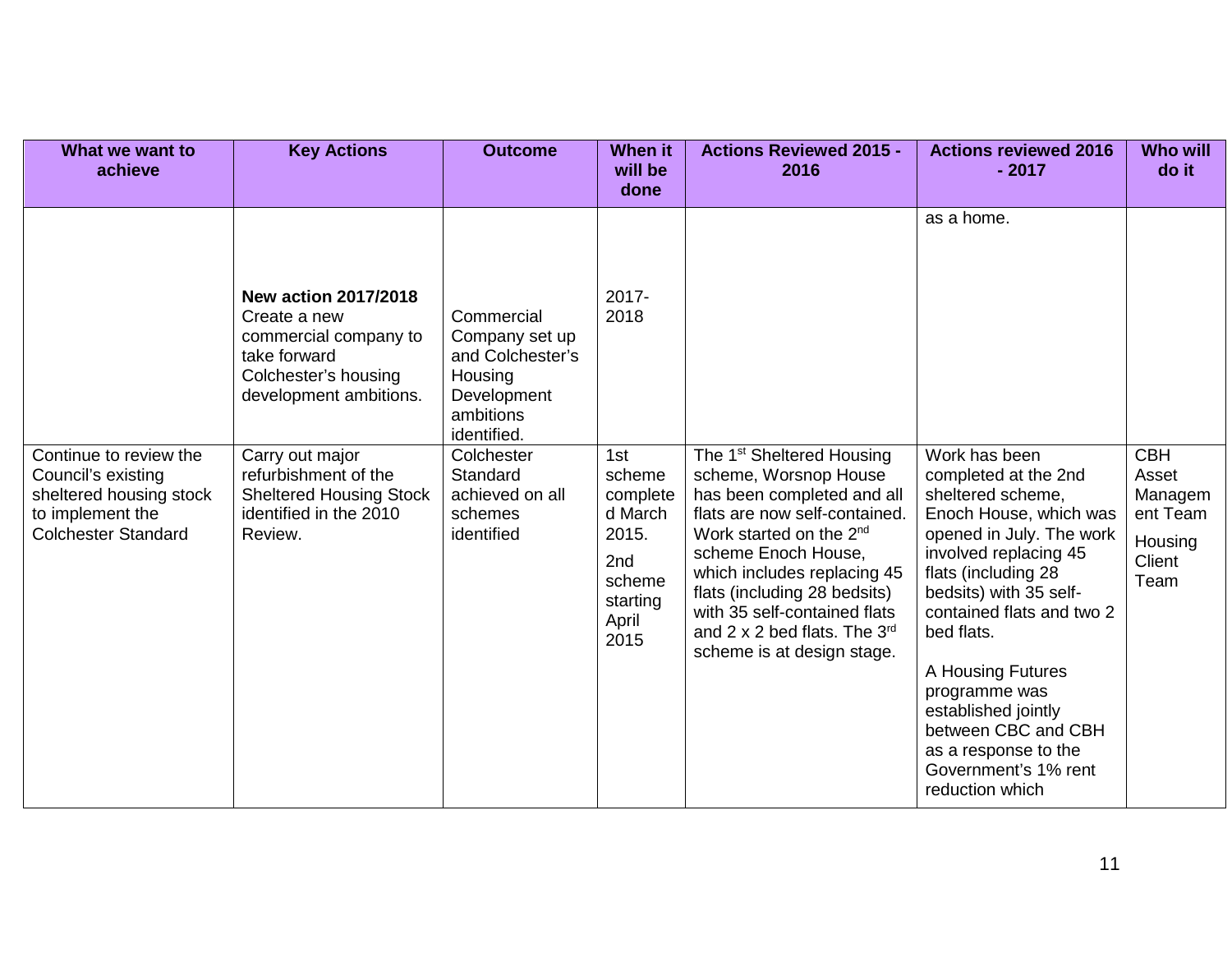| What we want to<br>achieve                                                                                                                                                                              | <b>Key Actions</b>                                                                                                                                                                | <b>Outcome</b>                                                                                      | <b>When it</b><br>will be<br>done | <b>Actions Reviewed 2015 -</b><br>2016                                                                  | <b>Actions reviewed 2016</b><br>$-2017$                                                                                                                                                                                                                                                                                                                                                                                                                                               | <b>Who will</b><br>do it                                                          |
|---------------------------------------------------------------------------------------------------------------------------------------------------------------------------------------------------------|-----------------------------------------------------------------------------------------------------------------------------------------------------------------------------------|-----------------------------------------------------------------------------------------------------|-----------------------------------|---------------------------------------------------------------------------------------------------------|---------------------------------------------------------------------------------------------------------------------------------------------------------------------------------------------------------------------------------------------------------------------------------------------------------------------------------------------------------------------------------------------------------------------------------------------------------------------------------------|-----------------------------------------------------------------------------------|
|                                                                                                                                                                                                         | Review the remaining<br>Sheltered housing stock<br>through condition<br>surveys and assessing<br>their viability                                                                  | Up to date<br>surveys and<br>viability<br>assessments<br>completed on<br>schemes.                   | Annual<br>reviews                 | Viability for other schemes,<br>currently being identified<br>through the Future Options<br>Group (FOG) | impacted on the<br>Council's income from<br>rents. The main objective<br>for the projects that are<br>part of the programme is<br>to save money so that<br>the Council is still able to<br>provide council housing<br>and services. In<br>2016/2017 as part of the<br><b>Housing Futures</b><br>Programme, a review of<br>the remaining 3<br>Sheltered schemes that<br>contain bedsit<br>accommodation has<br>begun. CBC are<br>currently in the process<br>of selling Maytree Court. |                                                                                   |
| Promote a positive<br>message about the need<br>for new housing and<br>align with the need for<br>Homelessness<br>Prevention in the<br>borough and the need for<br>affordable housing of all<br>tenures | Publicise the community<br>and economic benefits of<br>new homes and the need<br>for housing to meet local<br>needs through press<br>releases, consultation,<br>committee reports | A better<br>understanding<br>amongst<br>residents as to<br>why additional<br>housing is<br>required | $2015 -$<br>2020                  | To be conveyed through<br><b>Local Plan communications</b>                                              |                                                                                                                                                                                                                                                                                                                                                                                                                                                                                       | Communic<br>ations<br>Team,<br>Planning<br>Policy,<br>Registere<br>d<br>Providers |
| Increase the role of the<br>private rented sector in                                                                                                                                                    | Improve access for those<br>who traditionally face                                                                                                                                | Increased<br>provision of                                                                           | $2015 -$                          | <b>Essex Landlord</b><br><b>Accreditation Scheme has</b>                                                | A Private Sector Leasing<br>scheme has been set up                                                                                                                                                                                                                                                                                                                                                                                                                                    | CBH-<br>Housing                                                                   |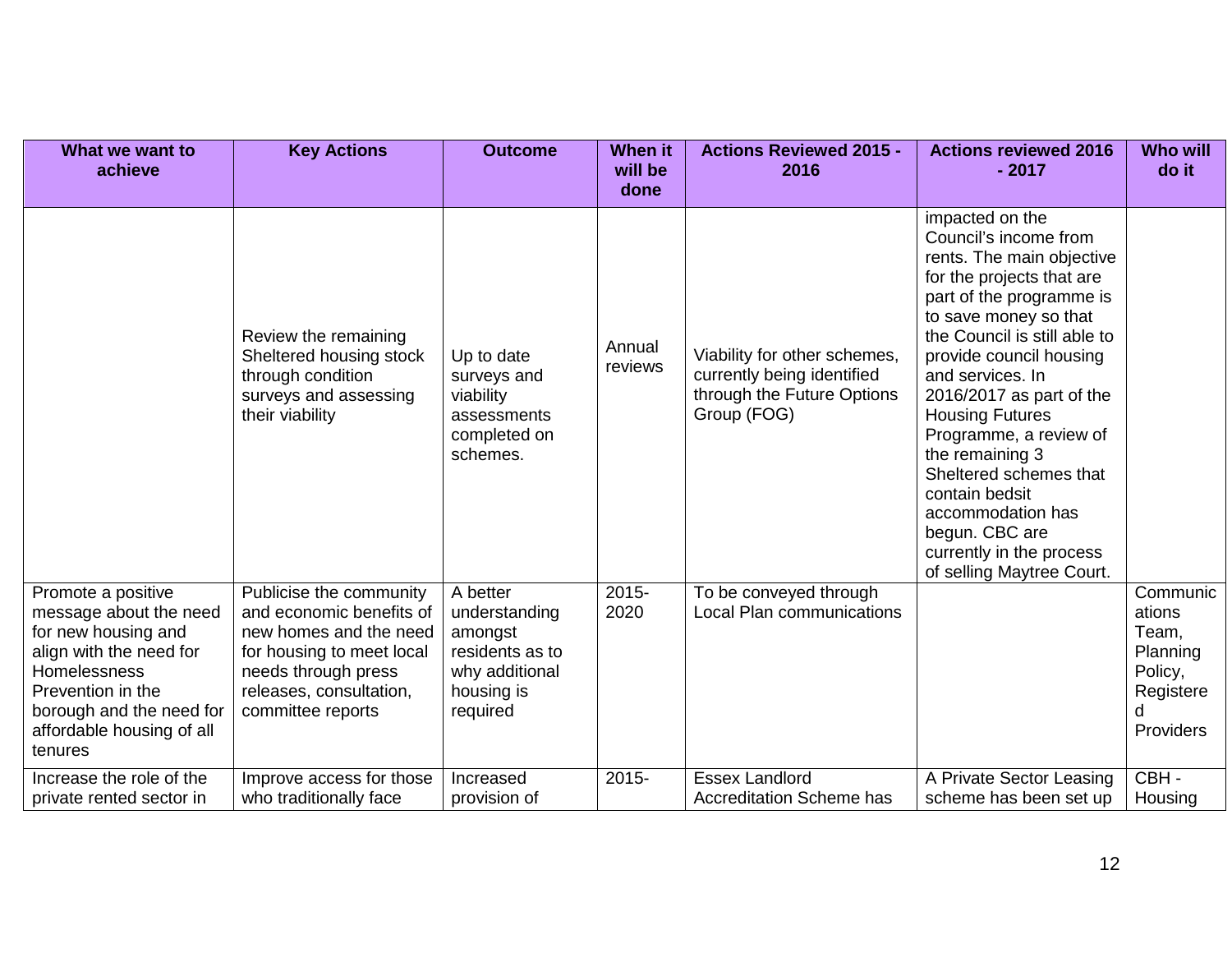| What we want to<br>achieve | <b>Key Actions</b>                                                                                                                                                                                    | <b>Outcome</b>                                                                                                                                         | <b>When it</b><br>will be<br>done | <b>Actions Reviewed 2015 -</b><br>2016                                                                                                          | <b>Actions reviewed 2016</b><br>$-2017$                                                                                                                                                                                                                                                                        | <b>Who will</b><br>do it                                                                     |
|----------------------------|-------------------------------------------------------------------------------------------------------------------------------------------------------------------------------------------------------|--------------------------------------------------------------------------------------------------------------------------------------------------------|-----------------------------------|-------------------------------------------------------------------------------------------------------------------------------------------------|----------------------------------------------------------------------------------------------------------------------------------------------------------------------------------------------------------------------------------------------------------------------------------------------------------------|----------------------------------------------------------------------------------------------|
| meeting<br>housing need    | barriers to the private<br>rented sector (PRS)<br>Work with landlords to<br>improve the sometimes<br>poor image of the PRS<br>through implementing<br>the Essex wide landlord<br>accreditation scheme | <b>Private Rented</b><br>homes to meet<br>housing needs<br>Landlord<br>Accreditation<br>scheme<br>implemented and<br>perception of the<br>PRS improved | 2020<br>2015/16                   | ceased due to lack of<br>interest<br>CBH are researching a<br>private rented leasing<br>scheme.<br>A Landlords forum was held<br>in March 2016. | and 8 properties have<br>been secured under the<br>scheme.<br><b>CBC Private Sector</b><br>Housing (PSH) Team<br>and CBH are working<br>together to ensure<br>accommodation that is<br>included in this scheme<br>is of suitable quality.<br>A Private Sector<br>Landlords' forum was<br>held in February 2017 | options<br>Team,<br>$CBC -$<br>Private<br>Sector<br>Housing<br>Team,<br>Private<br>Landlords |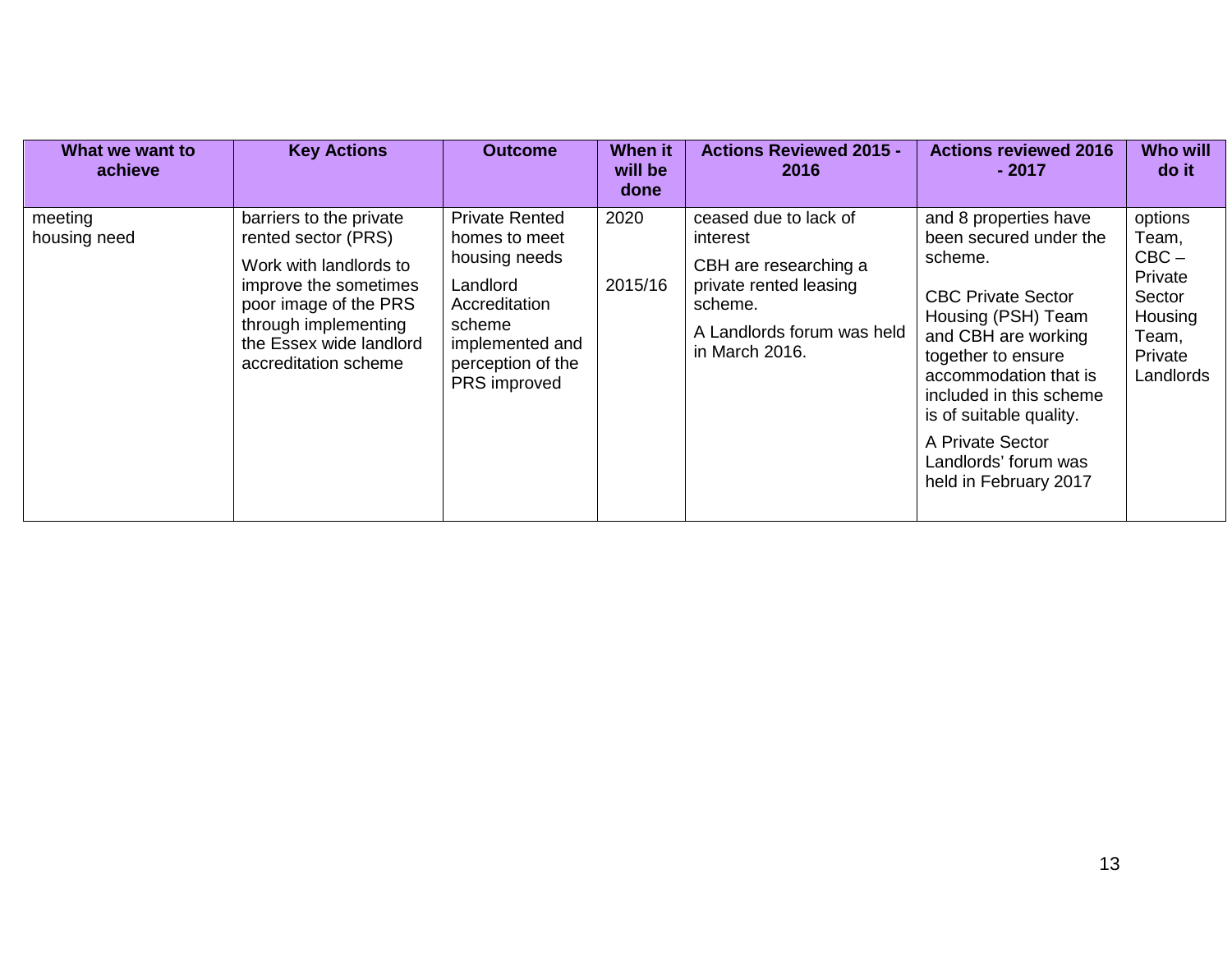#### **2. Work with partners and residents to create mixed communities which are economically, environmentally and socially healthy and resilient**

| What we want to<br>achieve                                                         | <b>Key Actions</b>                                                                                                                                                                                                                                                                               | <b>Outcome</b>                                                                                            | <b>When it</b><br>will be<br>done | <b>Actions Reviewed 2015-</b><br>2016                                                                                                                                                                                                                                                                                           | <b>Actions reviewed</b><br>2016 - 2017                                                                                                                                                                                                                      | Who will do it                                                                                                                 |
|------------------------------------------------------------------------------------|--------------------------------------------------------------------------------------------------------------------------------------------------------------------------------------------------------------------------------------------------------------------------------------------------|-----------------------------------------------------------------------------------------------------------|-----------------------------------|---------------------------------------------------------------------------------------------------------------------------------------------------------------------------------------------------------------------------------------------------------------------------------------------------------------------------------|-------------------------------------------------------------------------------------------------------------------------------------------------------------------------------------------------------------------------------------------------------------|--------------------------------------------------------------------------------------------------------------------------------|
| Facilitate integration into<br>the local community for<br>the incoming population. | Work with local<br>community and voluntary<br>sector to improve<br>information, access and<br>support (especially<br>ethnic minorities)                                                                                                                                                          | Community<br>groups set up.<br>Incoming<br>population<br>successfully<br>integrated into the<br>community | 2015-<br>2020                     | Afghan and Syrian families<br>have been successfully<br>integrated into the<br>Community under<br>government resettlement<br>programmes, with the help<br>of Fresh Beginnings                                                                                                                                                   | Fresh Beginnings<br>have now changed<br>their name to<br>Essex Integration.<br><b>Since December</b><br>2015, 13 families<br>have successfully<br>resettled in<br>Colchester under<br>the Syrian<br>Vulnerable<br>Persons<br><b>Resettlement</b><br>Scheme. | <b>CBC</b><br>Community<br><b>Initiatives Team</b>                                                                             |
| Deliver quality<br>neighbourhoods with<br>adequate infrastructure.                 | consult the<br>Inform and<br>infrastructure<br>relevant<br>including<br>providers<br>of<br>education<br>services<br>proposed<br>housing<br>developments<br>so they<br>have the opportunity to<br>comment and influence<br>outcomes.<br>Work in partnership with<br><b>ECC and the South East</b> | High quality<br>communities<br>Projects delivered<br>- Infrastructure                                     | 2015-<br>2020<br>$2015 -$<br>2020 | During 2015/16 CBC<br>collected £887,782.50<br>through s106 contributions<br>for the provision, equipping<br>and maintenance of open<br>space, sports and<br>recreational areas within the<br>borough. During this period<br>CBC have funded; a re-<br>designed skate park at<br>Leisure World, new<br>pontoons at Wivenhoe and | During 2016 - 17<br>CBC received s106<br>contributions of<br>£432,052.30 for<br>projects which<br>included :-<br>A contribution for<br>Public Open Space<br>of £325,782.33<br>which was used for<br>the refurbishment<br>of play areas in                   | <b>CBC Planning</b><br>Policy and<br>Transportation<br>Team,<br>Development<br>Management,<br>Community<br>Development<br>Team |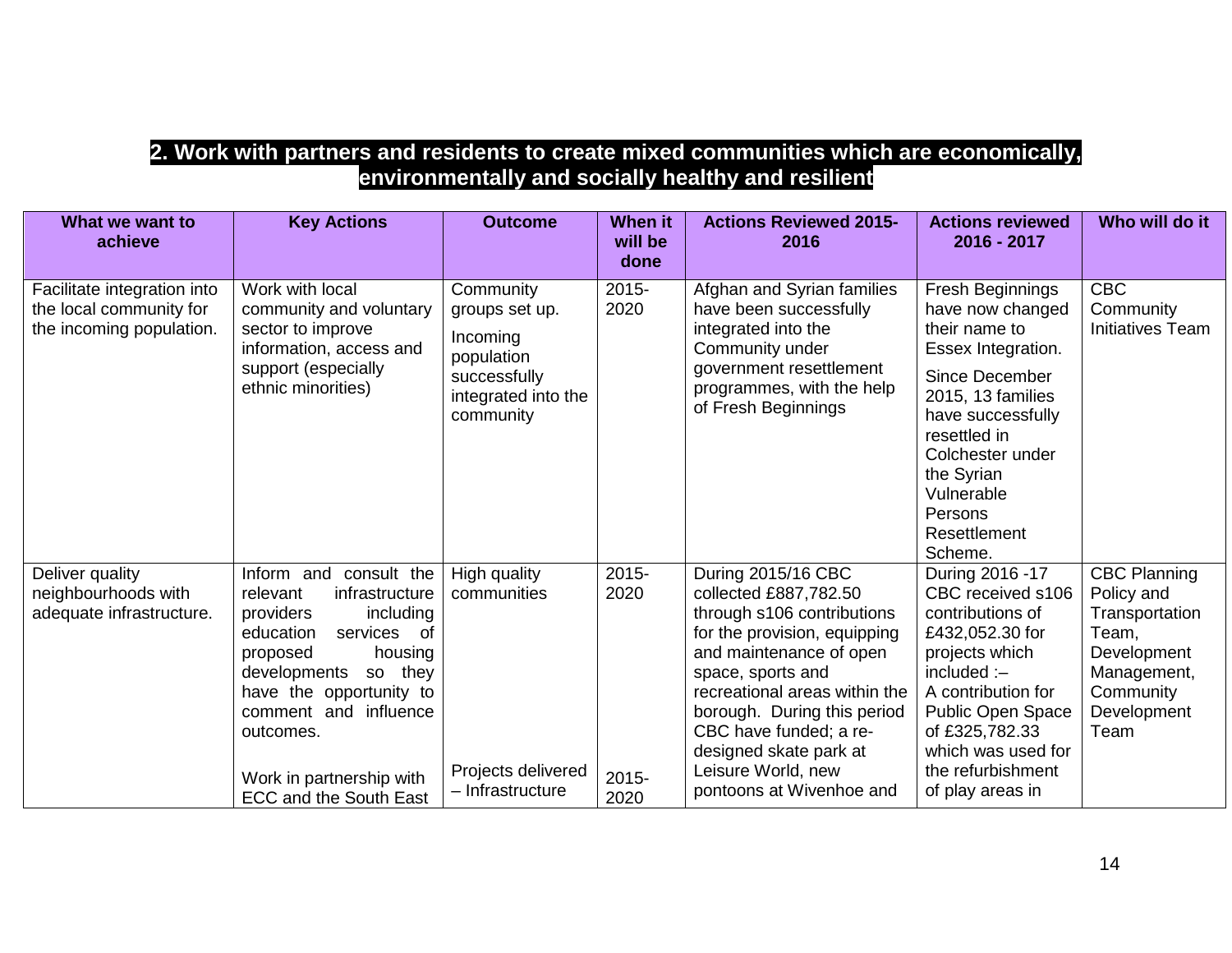| What we want to<br>achieve | <b>Key Actions</b>                                                                                               | <b>Outcome</b> | When it<br>will be<br>done | <b>Actions Reviewed 2015-</b><br>2016                                                                                                                                                                                                                                                                                                                                                                                                                                                                                                                                                                                                                                                                                                                                                                                          | <b>Actions reviewed</b><br>2016 - 2017                                                                                                                                                                                                                                                                                                                                                                                                                                                     | Who will do it |
|----------------------------|------------------------------------------------------------------------------------------------------------------|----------------|----------------------------|--------------------------------------------------------------------------------------------------------------------------------------------------------------------------------------------------------------------------------------------------------------------------------------------------------------------------------------------------------------------------------------------------------------------------------------------------------------------------------------------------------------------------------------------------------------------------------------------------------------------------------------------------------------------------------------------------------------------------------------------------------------------------------------------------------------------------------|--------------------------------------------------------------------------------------------------------------------------------------------------------------------------------------------------------------------------------------------------------------------------------------------------------------------------------------------------------------------------------------------------------------------------------------------------------------------------------------------|----------------|
|                            | <b>Local Enterprise</b><br>Partnership (SELEP) to<br>deliver integrated and<br>sustainable transport<br>projects | needs met      |                            | West Mersea, an outdoor<br>gym and MUGA at East<br>Donyland, an outdoor gym<br>at Mill Road and a new<br>playground at Eight Ash<br>Green.<br>CBC also collected<br>£82,401.18 for Community<br>Facilities for the creation,<br>equipping and maintenance<br>of facilities. This has been<br>used to fund numerous<br>projects including; a new<br>village hall at Layer-de-la-<br>Haye, a community café at<br>Old Heath Recreation<br>Ground, refurbishment of<br>Birch village hall, the MICA<br>centre at West Mersea, and<br>at Salcott. CBC has also<br>secured delivery of two new<br>community centres at the<br><b>Chesterwell and Severalls</b><br>developments, and a new<br>community centre in<br>Stanway, which will<br>incorporate many green<br>technologies.<br>During 2015/2016 Essex<br>County Highways and | Wivenhoe and<br>West Mersea, the<br>delivery of the<br><b>Memorial Garden</b><br>in Tiptree and will<br>include the delivery<br>of the Northern<br><b>Colchester Sports</b><br>project.<br>Community<br><b>Facilities received</b><br>£33,128.16 for<br>projects including<br>the delivery of the<br>refurbished facility<br>at Stanway.<br>Healthcare<br>received<br>£73,141.81 for<br>Projects including<br>the expansion of<br>facilities in<br><b>Stanway and North</b><br>Colchester. |                |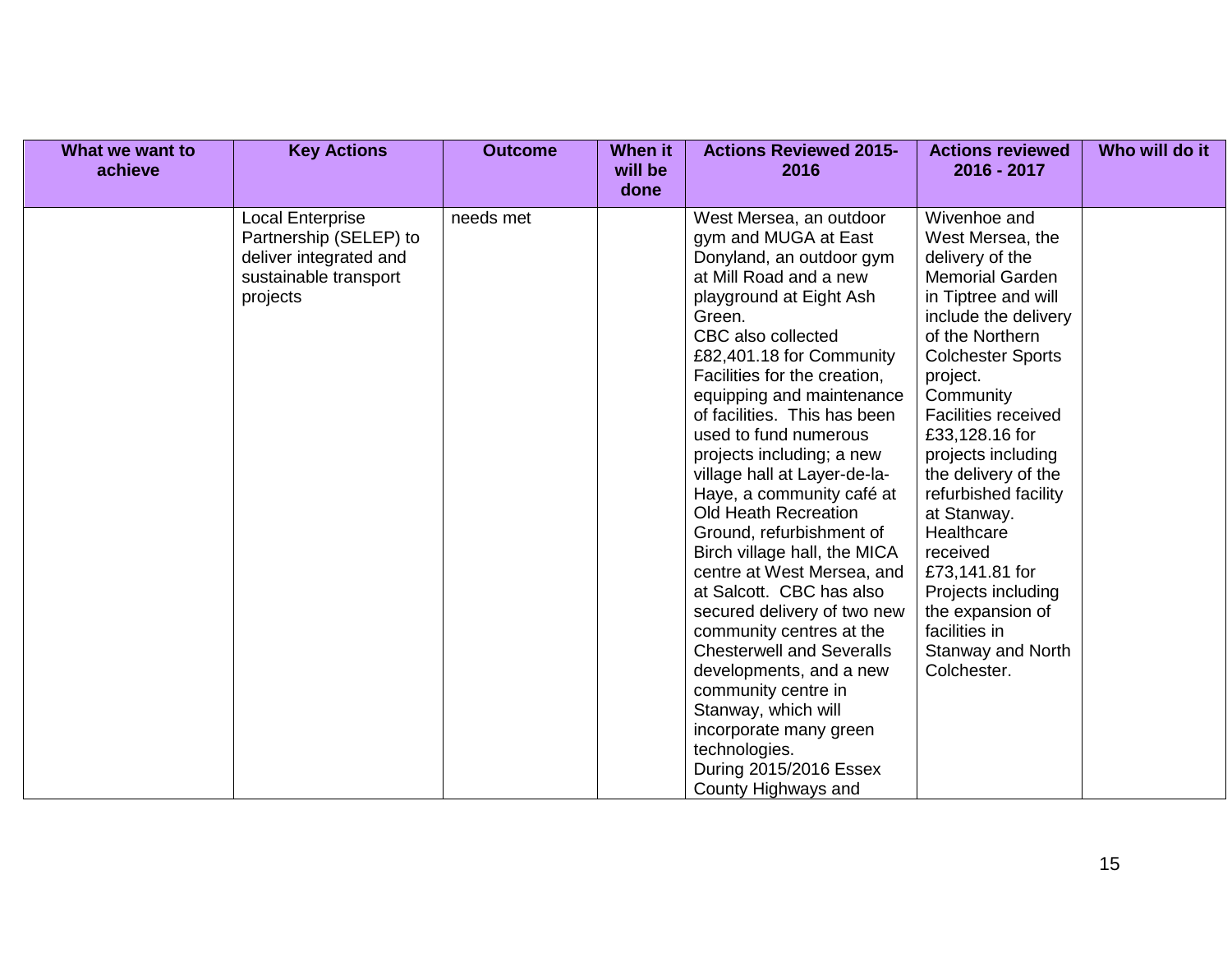| What we want to<br>achieve                                                                    | <b>Key Actions</b>                                                                                                                                 | <b>Outcome</b>                                                                                                            | <b>When it</b><br>will be<br>done | <b>Actions Reviewed 2015-</b><br>2016                                                                                                                                                                                                                            | <b>Actions reviewed</b><br>2016 - 2017                                                                                                                                                                                                                  | Who will do it                                                                        |
|-----------------------------------------------------------------------------------------------|----------------------------------------------------------------------------------------------------------------------------------------------------|---------------------------------------------------------------------------------------------------------------------------|-----------------------------------|------------------------------------------------------------------------------------------------------------------------------------------------------------------------------------------------------------------------------------------------------------------|---------------------------------------------------------------------------------------------------------------------------------------------------------------------------------------------------------------------------------------------------------|---------------------------------------------------------------------------------------|
|                                                                                               |                                                                                                                                                    |                                                                                                                           |                                   | Education were able to<br>seek financial contributions<br>through S106 Planning<br>obligations to mitigate the<br>impact of new housing on<br>existing services. In 2015-<br>16, £2,263,289 was<br>secured for Education and<br>£66,083 secured for<br>Highways. |                                                                                                                                                                                                                                                         |                                                                                       |
| <b>Encourage Community</b><br>Engagement with<br>housing providers and<br>other organisations | Introduce a co-ordinated<br>approach to community<br>engagement with<br>voluntary sector and<br>housing providers                                  | Community<br>projects<br>established<br>Projects delivered<br>including Crucial<br>Crew for older<br>and young<br>people. | $2015 -$<br>2018                  |                                                                                                                                                                                                                                                                  | Community events<br>held throughout<br>2016-17 include<br>the Older Persons'<br>Crucial Crew, the<br>Community Day of<br>Action at<br>Rowhedge and an<br>event hosted by<br>Colchester<br>Community<br><b>Voluntary Service</b><br>(CCVS) at Firstsite. | Police, Crime<br>Commissioners,<br>CCVS,CBH,<br>Registered<br>Providers               |
| Create neighbourhoods<br>and communities which<br>are sustainable                             | Develop partnerships<br>with residents, the<br>voluntary sector,<br>community organisations<br>and wider local service<br>providers, especially on | Partnerships set<br>up<br>Continue to hold<br>events including<br>'Days of Action'<br>and 'Make a                         | 2017<br>Ongoing                   | CBH have adopted a<br>different approach to 'days<br>of action' to encourage<br>people to engage in the<br>activity. "Make a difference<br>day" is being refreshed                                                                                               | CBH have<br>successfully<br>completed two<br>"Make a Difference<br>Days" in 2016/2017<br>to carry out various                                                                                                                                           | Zone Wardens,<br>Community<br>Police,<br>Community<br>Initiatives, CBH,<br>Registered |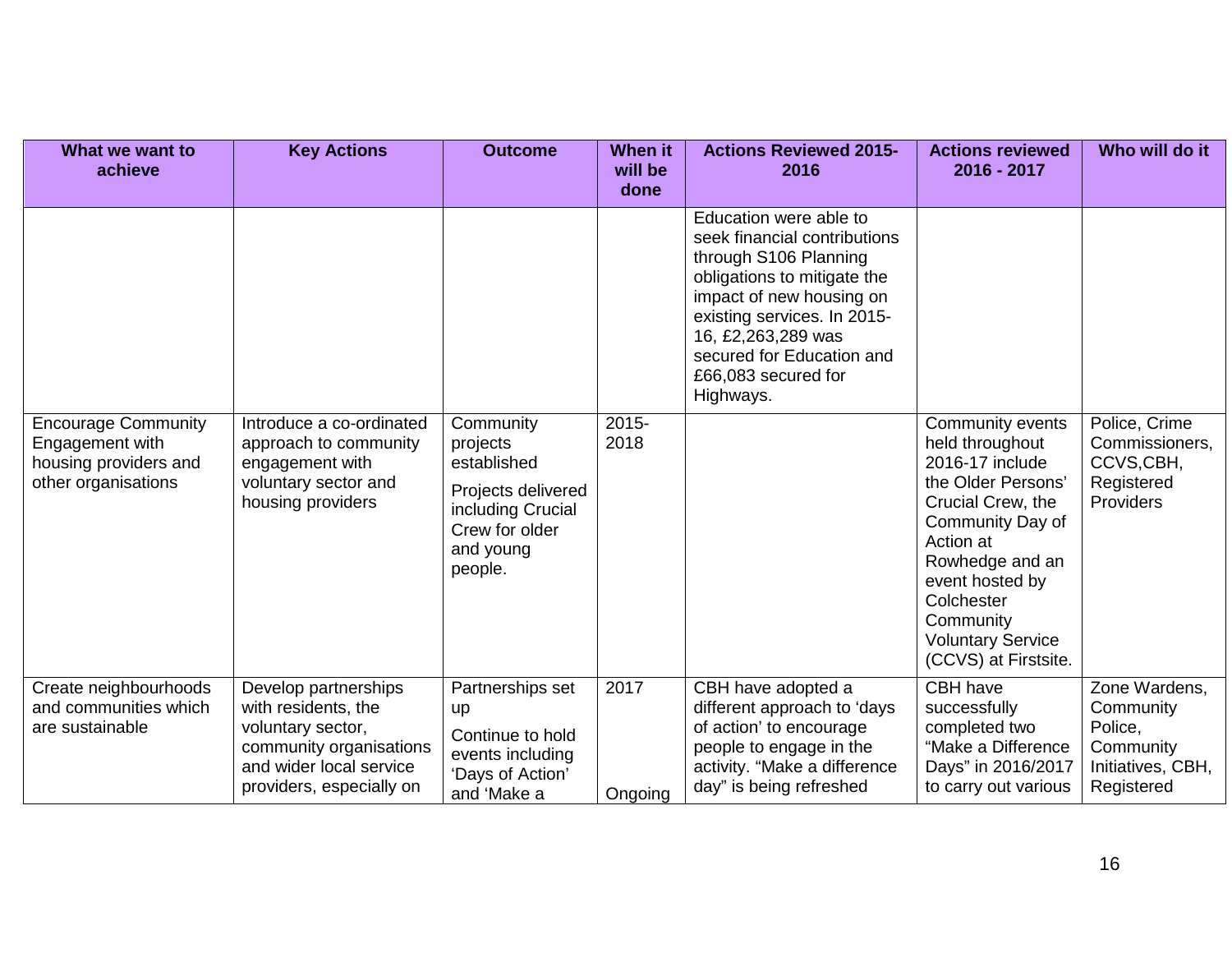| What we want to<br>achieve                                                 | <b>Key Actions</b>                                                                                                                                                                                                                          | <b>Outcome</b>                                                                                                                                                                                                           | <b>When it</b><br>will be<br>done | <b>Actions Reviewed 2015-</b><br>2016                                                                                                                                                                  | <b>Actions reviewed</b><br>2016 - 2017                                                                                                                                                                                                                       | Who will do it                                                                                        |
|----------------------------------------------------------------------------|---------------------------------------------------------------------------------------------------------------------------------------------------------------------------------------------------------------------------------------------|--------------------------------------------------------------------------------------------------------------------------------------------------------------------------------------------------------------------------|-----------------------------------|--------------------------------------------------------------------------------------------------------------------------------------------------------------------------------------------------------|--------------------------------------------------------------------------------------------------------------------------------------------------------------------------------------------------------------------------------------------------------------|-------------------------------------------------------------------------------------------------------|
|                                                                            | new housing<br>schemes/developments.<br>Work in partnership with<br>the Community Police to<br>implement new<br>legislation from the ASB<br>Police and Crime Act<br>and undertake<br>enforcement action as<br>necessary                     | difference day', to<br>bring<br>communities<br>together. (8 make<br>a difference days<br>held a year)                                                                                                                    |                                   | including door/card<br>dropping and a mobile tent.                                                                                                                                                     | activities to<br>improve areas<br>across the<br>borough.                                                                                                                                                                                                     | Providers, CBC<br>- Private Sector<br>Housing,<br>Environmental<br>Protection,<br>Animal<br>Services. |
|                                                                            | Maximise employability<br>funding from the SELEP<br>to support the Economic<br><b>Growth Strategy</b>                                                                                                                                       | Funding bids<br>submitted and<br>agreed                                                                                                                                                                                  | 2020                              | Funding bids submitted<br>February 2016                                                                                                                                                                |                                                                                                                                                                                                                                                              | CBC - Economic<br>Growth Team,<br>Enterprise and<br><b>Tourism Team</b>                               |
| Improve the external<br>environment on the<br>Council's housing<br>estates | Develop an Estate<br><b>Management Strategy</b><br>for the external<br>environment within the<br>Council's housing<br>estates<br>Complete a pilot project<br>at Scarfe Way to test the<br>impact of improvements<br>around blocks of flats. | <b>Estate</b><br>Management<br>Strategy<br>produced with<br>recommendations<br>that can be<br>implemented<br>Pilot project<br>completed<br>Results of the<br>pilot used to<br>inform an ongoing<br>estate<br>improvement | 2017                              | Estate tours have been set<br>up to identify issues and<br>seek tenant's priorities<br>Pilot project at Scarfe Way<br>was successful in tidying up<br>the area and creating a<br>welcoming environment | <b>Estate</b><br>Management<br><b>Strategy Action</b><br>Plan in progress.<br>New estates<br>standard agreed<br>and being<br>monitored monthly<br>by local Quality<br>Assurance<br>Advisors (QAA's).<br>QAA's are tenant<br>or leaseholder<br>volunteers who | Zone<br>Wardens/CBH<br>Housing<br>Management<br>Team                                                  |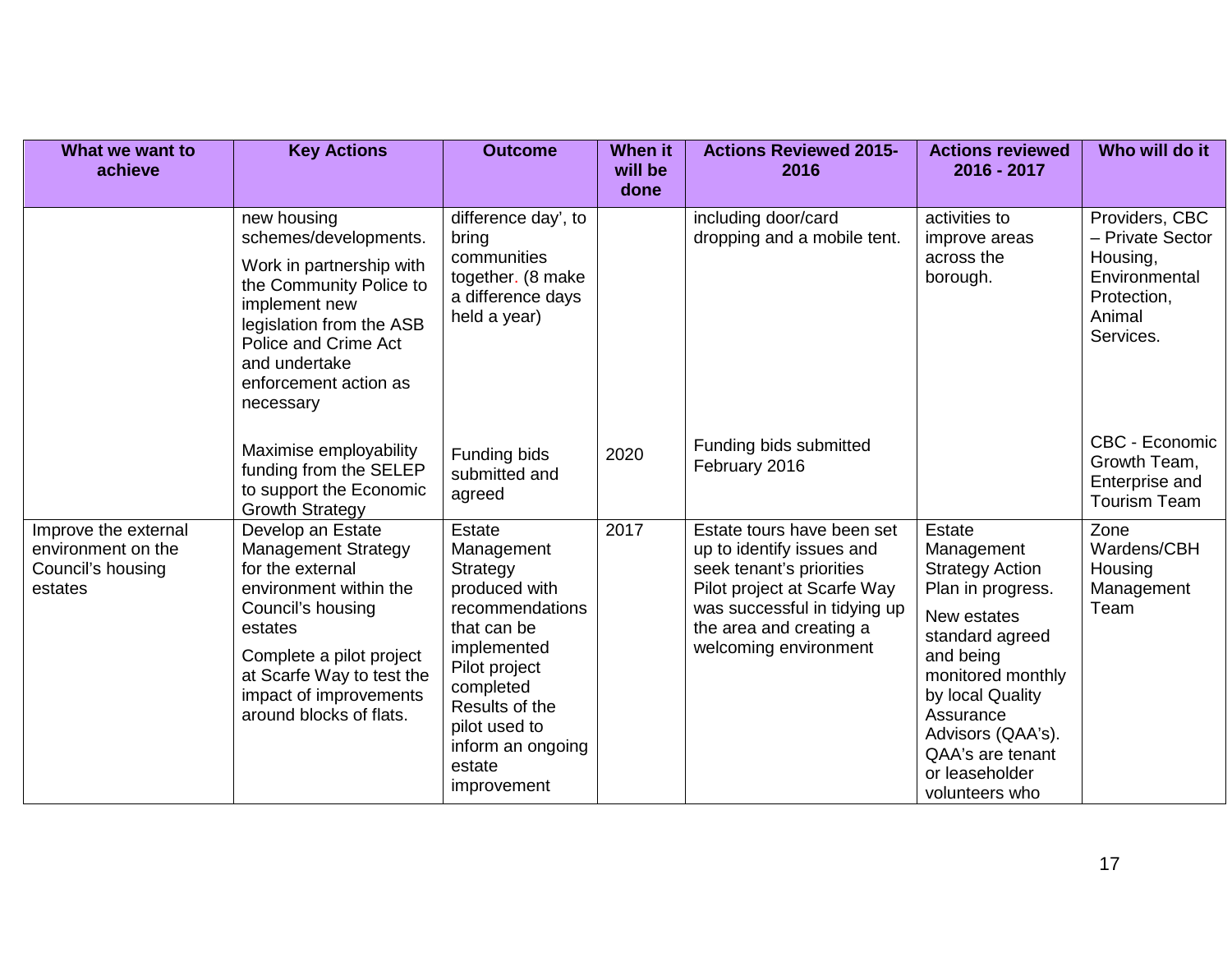| What we want to<br>achieve                                                           | <b>Key Actions</b>                                                                                                                                                                                               | <b>Outcome</b>                          | When it<br>will be<br>done | <b>Actions Reviewed 2015-</b><br>2016                                                                                                    | <b>Actions reviewed</b><br>2016 - 2017                                                                                                                                                                                                                                                                                                    | Who will do it                                                                                                                          |
|--------------------------------------------------------------------------------------|------------------------------------------------------------------------------------------------------------------------------------------------------------------------------------------------------------------|-----------------------------------------|----------------------------|------------------------------------------------------------------------------------------------------------------------------------------|-------------------------------------------------------------------------------------------------------------------------------------------------------------------------------------------------------------------------------------------------------------------------------------------------------------------------------------------|-----------------------------------------------------------------------------------------------------------------------------------------|
|                                                                                      |                                                                                                                                                                                                                  | programme                               |                            |                                                                                                                                          | monitor the<br>communal areas of<br>3 and 2 storey<br>blocks of flats. A<br>number of new<br>QAAs have been<br>recruited.<br>An estate<br>transformation<br>project now<br>complete at Scarfe<br>Way/Avon Way<br>and surrounding<br>areas with positive<br>feedback<br>Continuing to<br>develop and<br>promote recycling<br>opportunities |                                                                                                                                         |
| Reduce and tackle anti-<br>social behaviour in<br>partnership with other<br>agencies | Challenge antisocial<br>behaviour and use<br>appropriate sanctions<br>against those who cause<br>a nuisance<br>Work with others to offer<br>a range of interventions<br>to help people change<br>their behaviour | Reduction in<br>antisocial<br>behaviour | $2015 -$<br>2020           | <b>Essex Police ASB teams</b><br>have been disbanded but<br><b>CBH ASB Team still</b><br>managing ASB issues.<br>ASB forum to be set up. | <b>Essex Police's</b><br>neighbourhood<br>Policing Team and<br>officers continue to<br>work closely with<br><b>ASB Officers</b><br>where there is high<br>level ASB<br>impacting on both<br>individuals and<br>communities.                                                                                                               | CBH anti-social<br>behaviour team,<br>Neighbourhood<br>action panels,<br>Police.<br>Environmental<br>Protection,<br>Animal<br>Services. |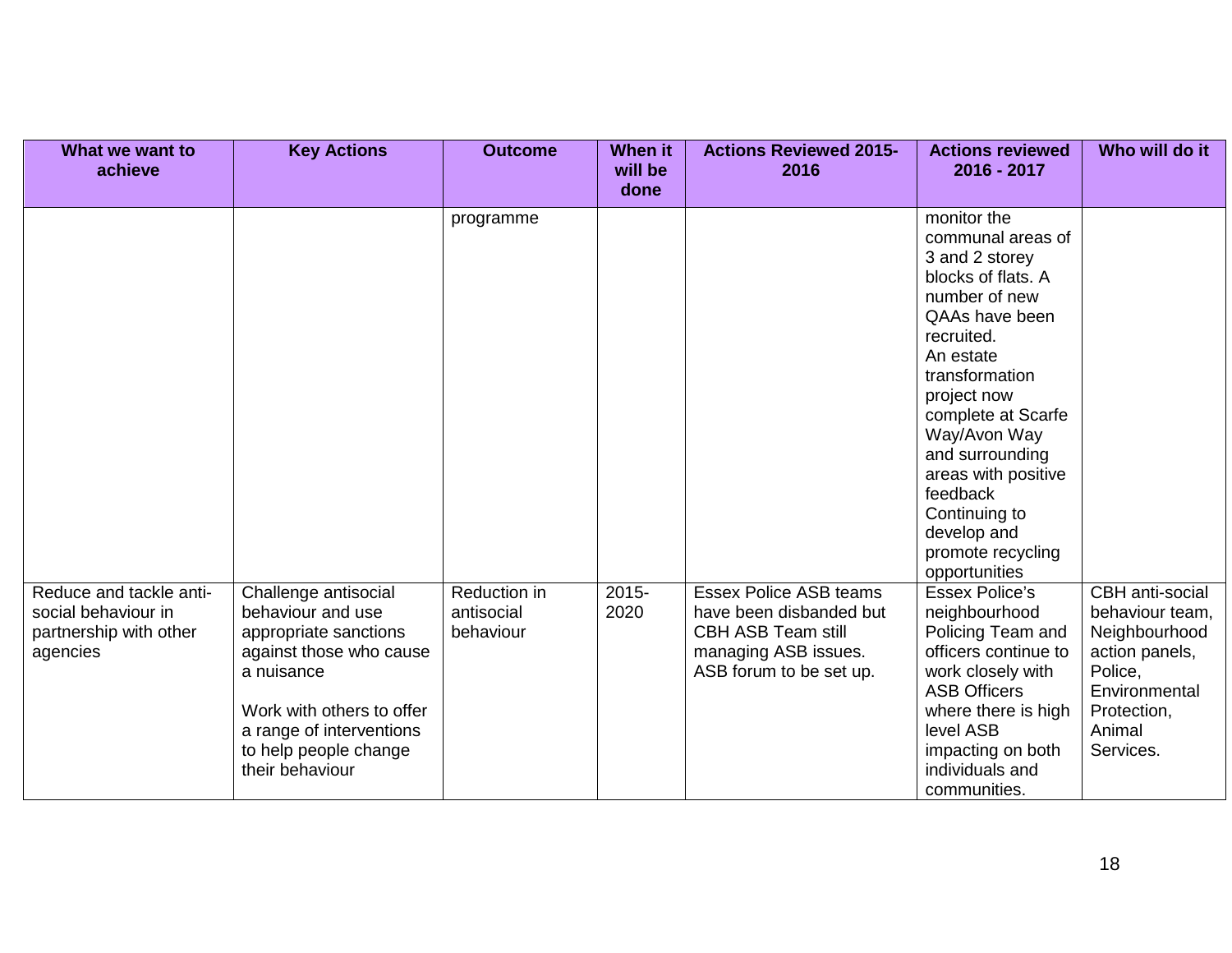| What we want to<br>achieve | <b>Key Actions</b>                                                     | <b>Outcome</b> | <b>When it</b><br>will be<br>done | <b>Actions Reviewed 2015-</b><br>2016 | <b>Actions reviewed</b><br>2016 - 2017                                                                                                                                                                                                                                                   | Who will do it |
|----------------------------|------------------------------------------------------------------------|----------------|-----------------------------------|---------------------------------------|------------------------------------------------------------------------------------------------------------------------------------------------------------------------------------------------------------------------------------------------------------------------------------------|----------------|
|                            | Provide support to<br>witnesses and victims of<br>antisocial behaviour |                |                                   |                                       | ASB Officer had<br>regular meetings<br>within the Police<br>Hub and attending<br>fortnightly tasking<br>meetings.<br>An ASB Forums<br>was not set up due<br>to little uptake from<br>other Housing<br>Providers and the<br>opportunity to<br>discuss cases<br>within Tasking<br>meetings |                |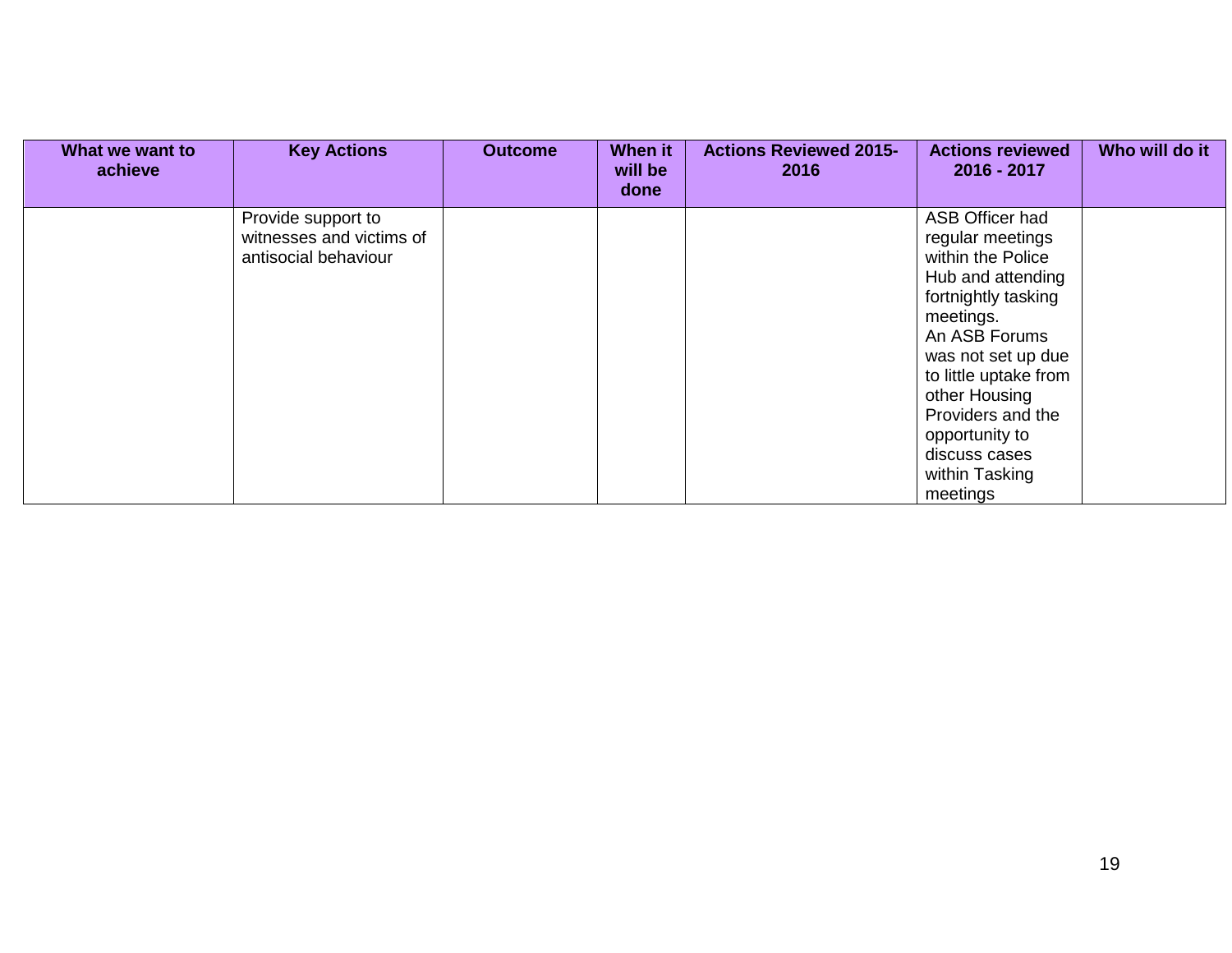### **3. Prevent homelessness and rough sleeping**

Preventing homelessness and rough sleeping are addressed in our Homelessness Strategy 2014-2019. The Delivery plan for the strategy can be found by following the link below:

<http://www.colchester.gov.uk/homelessnessstrategy>

| What we want to achieve                                                                                                       | <b>Key Actions</b>                                                                                                                                                                       | <b>Outcomes</b>                                                                              | <b>When it</b><br>will be<br>done | <b>Actions Reviewed 2015-</b><br>2016                                                                                                                    | <b>Actions reviewed</b><br>2016 - 2017                                                                                                                                | Who will do it                     |
|-------------------------------------------------------------------------------------------------------------------------------|------------------------------------------------------------------------------------------------------------------------------------------------------------------------------------------|----------------------------------------------------------------------------------------------|-----------------------------------|----------------------------------------------------------------------------------------------------------------------------------------------------------|-----------------------------------------------------------------------------------------------------------------------------------------------------------------------|------------------------------------|
| Progress on the actions<br>set out in the<br><b>Homelessness Strategy</b><br>Delivery plan monitored<br>and updated annually. | Consult with<br><b>Homelessness</b><br><b>Strategy Project Group</b><br>and other key<br>organisations on<br>progress on actions.                                                        | Delivery plan<br>updated and<br>progress report<br>completed and<br>published on<br>website. | Annually                          | <b>Homelessness Strategy</b><br>delivery plan updated in<br>conjunction with project<br>group, for 2015 and<br>progress report produced<br>and published | <b>Homelessness</b><br>Strategy delivery<br>plan updated in<br>conjunction with<br>the project group<br>for 2016 and<br>progress report<br>produced and<br>published. | Housing<br><b>Strategy Officer</b> |
| To produce a new<br>Homelessness Strategy<br>for Colchester.                                                                  | Project Group set up<br>with key stakeholders<br>to carry out a review of<br>Homelessness in<br>Colchester and<br>develop a new<br>Homelessness<br><b>Strategy and Delivery</b><br>plan. | A new<br>Homelessness<br>Strategy written<br>and published.                                  | $2019 -$<br>2020                  |                                                                                                                                                          | Not due until<br>2019/2020                                                                                                                                            | Housing<br><b>Strategy Officer</b> |
| <b>New action 2017/2018</b><br>Ensure we are best placed                                                                      | Review the impact of<br>the Homelessness                                                                                                                                                 | Our services are<br>able to meet the                                                         | $2017 -$<br>2018                  | New action 2017/2018                                                                                                                                     | New action<br>2017/2018                                                                                                                                               | CBC/CBH<br>Housing                 |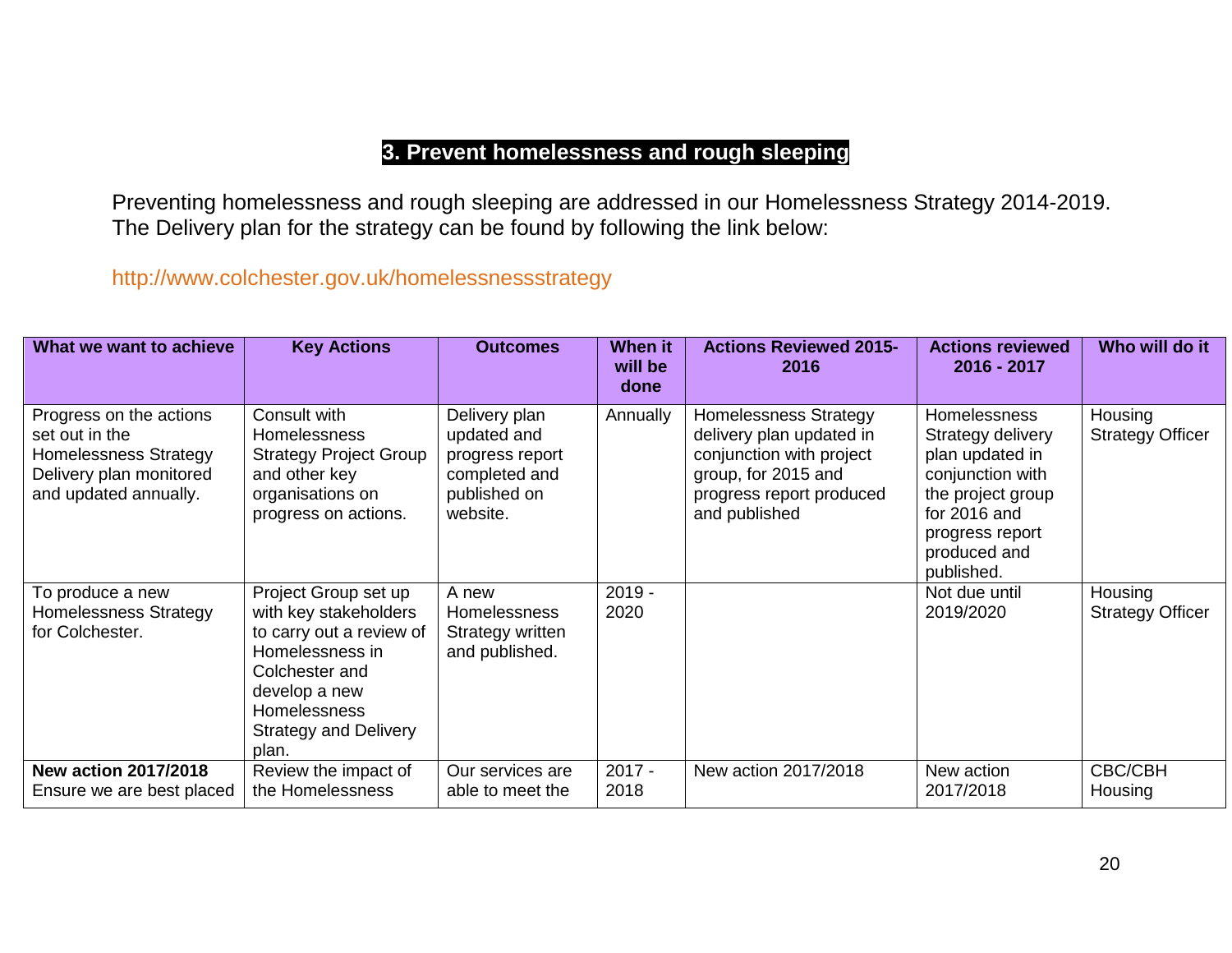| What we want to achieve                                                                                                                                 | <b>Key Actions</b>                                      | <b>Outcomes</b>                                                          | <b>When it</b><br>will be<br>done | <b>Actions Reviewed 2015-</b><br>2016 | <b>Actions reviewed</b><br>2016 - 2017 | Who will do it        |
|---------------------------------------------------------------------------------------------------------------------------------------------------------|---------------------------------------------------------|--------------------------------------------------------------------------|-----------------------------------|---------------------------------------|----------------------------------------|-----------------------|
| to respond to the new<br>duties placed on local<br>authorities as a result of<br>the implementation of the<br><b>Homelessness Reduction</b><br>Act 2017 | Reduction Act 2017 on<br>our services and<br>strategies | requirements of<br>the legislation and<br>respond to<br>customers' needs |                                   |                                       |                                        | <b>Solutions Team</b> |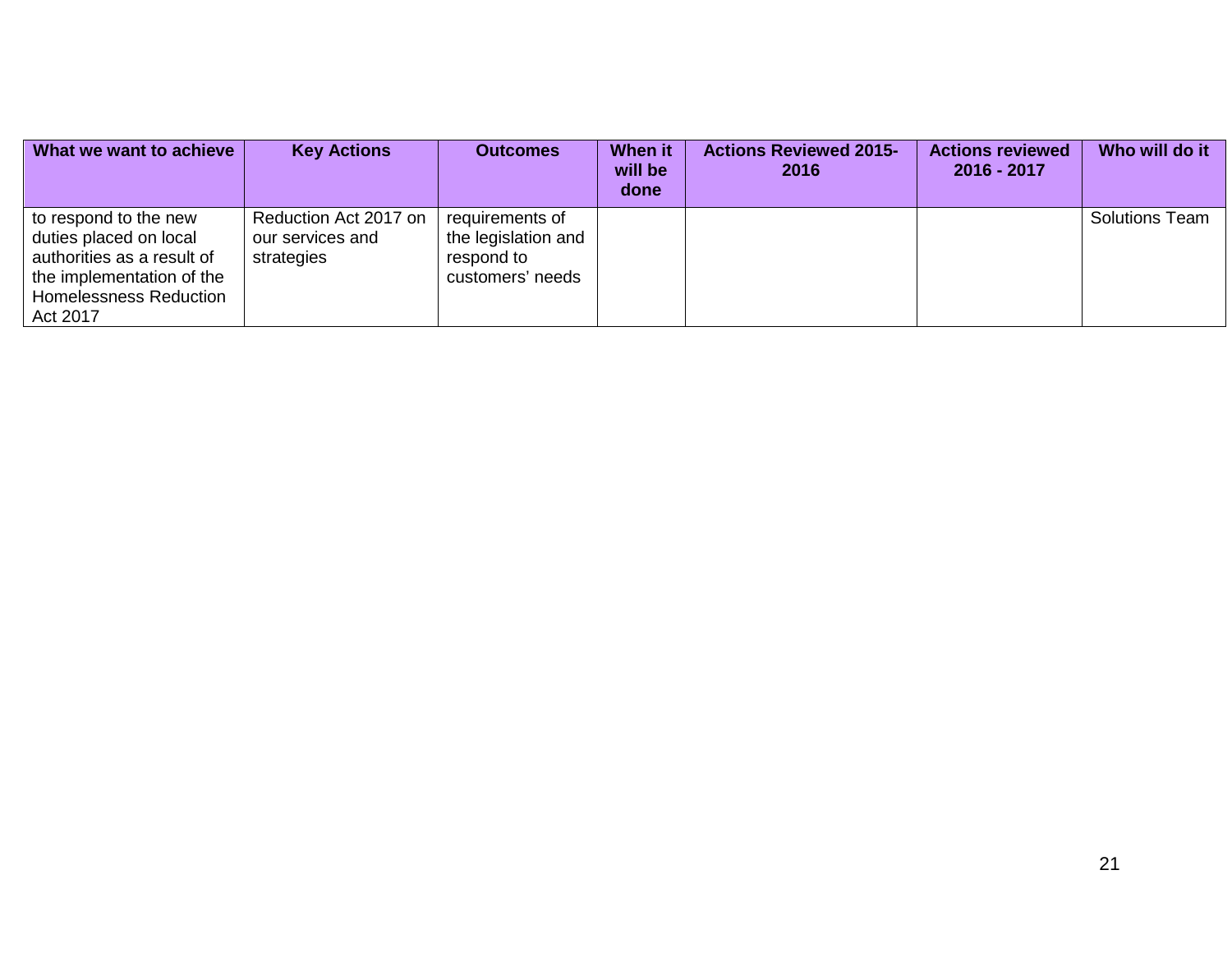#### **4. Work in partnership to improve the Life Chances of Colchester's residents, including their health and well-being**

| What we want to<br>achieve                                                                                                                 | <b>Key Actions</b>                                                                                                                                                                                                                        | <b>Outcomes</b>                                                                        | <b>When it</b><br>will be<br>done | <b>Actions Reviewed 2015-</b><br>2016                                                                                                                                                                                                                                                                                                                                                                                                                                                                   | <b>Actions reviewed</b><br>2016 - 2017                                                                                                                                                                                                                                                                                                         | Who will do it                                                                                                       |
|--------------------------------------------------------------------------------------------------------------------------------------------|-------------------------------------------------------------------------------------------------------------------------------------------------------------------------------------------------------------------------------------------|----------------------------------------------------------------------------------------|-----------------------------------|---------------------------------------------------------------------------------------------------------------------------------------------------------------------------------------------------------------------------------------------------------------------------------------------------------------------------------------------------------------------------------------------------------------------------------------------------------------------------------------------------------|------------------------------------------------------------------------------------------------------------------------------------------------------------------------------------------------------------------------------------------------------------------------------------------------------------------------------------------------|----------------------------------------------------------------------------------------------------------------------|
| Improve health &<br>wellbeing of Colchester<br>residents through greater<br>integration of housing,<br>health and social care<br>services. | Engage with partner<br>services and identify<br>opportunities for joint<br>working and service<br>delivery to tackle housing<br>as a long term barrier to<br>health.<br>Explore opportunities for<br>additional Public Health<br>funding. | Joint working<br>established<br>between housing,<br>health and social<br>care          | 2015-18                           | Public Health Improvement<br>Coordinator appointed in<br>June 2016 - currently<br>scoping and setting priority<br>work streams for next 2<br>years with real emphasis<br>on collaboration, community<br>resilience and enabling<br>residents and tenants to be<br>well and independent in<br>their homes.<br>CBC Officers now linked in<br>to pathway reviews with<br>health & social care<br>partners including falls<br>prevention, frailty,<br>respiratory health and<br>assistive technology. Focus | <b>CBC</b> officers<br>continued to be<br>linked in to<br>pathway reviews<br>with the Clinical<br>Commissioning<br>Group (CCG).<br>Health and<br><b>Housing Project</b><br>Officers have been<br>appointed and links<br>made with a wide<br>range of health and<br>social care<br>partners to raise<br>awareness of the<br>work of the Private | <b>CBC</b> Private<br>Sector Housing,<br>Registered<br>Providers<br><b>Essex County</b><br>Council<br><b>NEE CCG</b> |
|                                                                                                                                            | Establish effective<br>multidisciplinary<br>care/referral pathways                                                                                                                                                                        | Pathways<br>established and<br>referral processes<br>improved<br><b>Regular Forums</b> | $2015 -$<br>2020<br>$2015 -$      | of these work streams is to<br>pilot new methods of joint<br>working to ensure data is<br>shared and those at risk of<br>admission are identified to<br>enable preventative<br>measures that assist<br>residents and tenants to<br>stay independent at home.                                                                                                                                                                                                                                            | Sector Housing<br>(PSH) Team.<br>Referrals pathways<br>with the PSH Team<br>agreed and in<br>place with a wide<br>range of services                                                                                                                                                                                                            | <b>CBC Customer</b><br>Solutions,<br><b>Private Sector</b><br>Housing                                                |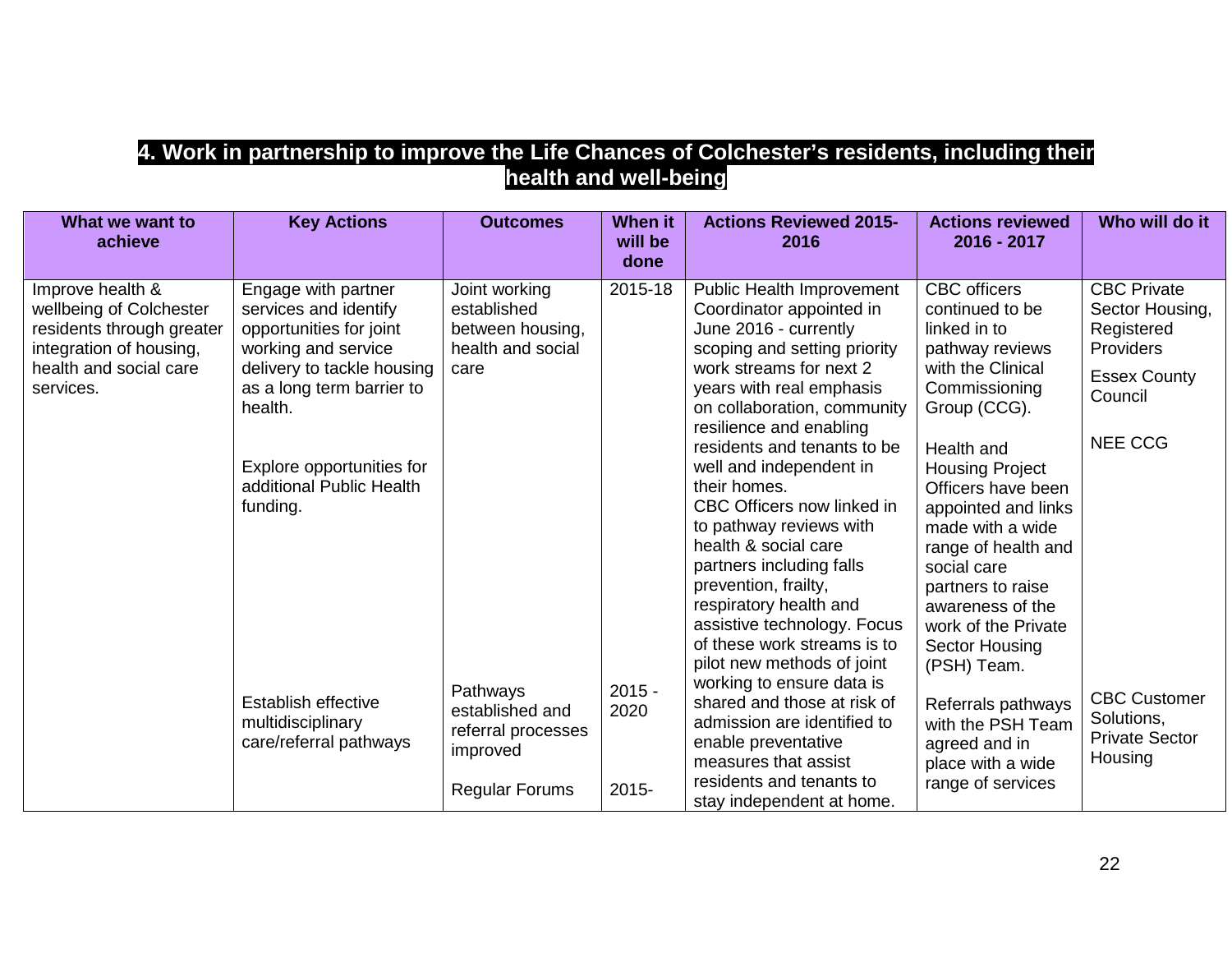| What we want to<br>achieve | <b>Key Actions</b>                                                                                                                                     | <b>Outcomes</b>                                                              | <b>When it</b><br>will be<br>done | <b>Actions Reviewed 2015-</b><br>2016                                                                                                                                                                                                                                                                                                                                                                                                                                                                                                                                                                                                                                                                                                                                                                                                                     | <b>Actions reviewed</b><br>2016 - 2017                                                                                                                                                                                                                                                                                                                                                                                                                                                                                                         | Who will do it |
|----------------------------|--------------------------------------------------------------------------------------------------------------------------------------------------------|------------------------------------------------------------------------------|-----------------------------------|-----------------------------------------------------------------------------------------------------------------------------------------------------------------------------------------------------------------------------------------------------------------------------------------------------------------------------------------------------------------------------------------------------------------------------------------------------------------------------------------------------------------------------------------------------------------------------------------------------------------------------------------------------------------------------------------------------------------------------------------------------------------------------------------------------------------------------------------------------------|------------------------------------------------------------------------------------------------------------------------------------------------------------------------------------------------------------------------------------------------------------------------------------------------------------------------------------------------------------------------------------------------------------------------------------------------------------------------------------------------------------------------------------------------|----------------|
|                            | Work with local<br>community and voluntary<br>sector organisations to<br>improve information,<br>access and support for<br>household health<br>checks. | established,<br>Tenancy audits in<br>place to identify<br>vulnerable tenants | 2020                              | Pilot underway to deliver<br><b>Making Every Contact</b><br>Count (MECC) Training to<br>key CBC staff. The principle<br>of MECC is to understand<br>and know how to give<br>healthy lifestyle<br>advice when the opportunity<br>arises with residents. CBC<br>is working closely with<br><b>Essex Lifestyle Services</b><br>delivered by PROVIDE -<br>Information focuses on<br>smoking cessation, healthy<br>eating, physical activity,<br>alcohol and mental<br>wellbeing.<br>Training delivered to Social<br>Services colleagues in<br><b>North Essex Adult</b><br>Operations and the 'Good<br>Lives' team on housing<br>standards and the impact of<br>poor housing on health.<br>Worked with the local<br>community and voluntary<br>sector to develop and set<br>up a Dementia Action<br><b>Alliance for Colchester</b><br>(official launch 2nd Nov | including: referral<br>processes set up<br>with the Patient<br>Transport<br>Service/Ambulance<br>teams and the<br><b>Hospital Discharge</b><br>Team.<br>Links made with a<br>wide range of<br>charities and<br>voluntary groups to<br>raise awareness of<br>household health<br>checks.<br>A Housing Project<br>Officer based at<br><b>Essex County</b><br><b>Council Adult</b><br>Social Care offices<br>in place for two<br>days per week and<br>shadowing social<br>care staff.<br>A Housing Project<br>Officer linked in<br>with Community |                |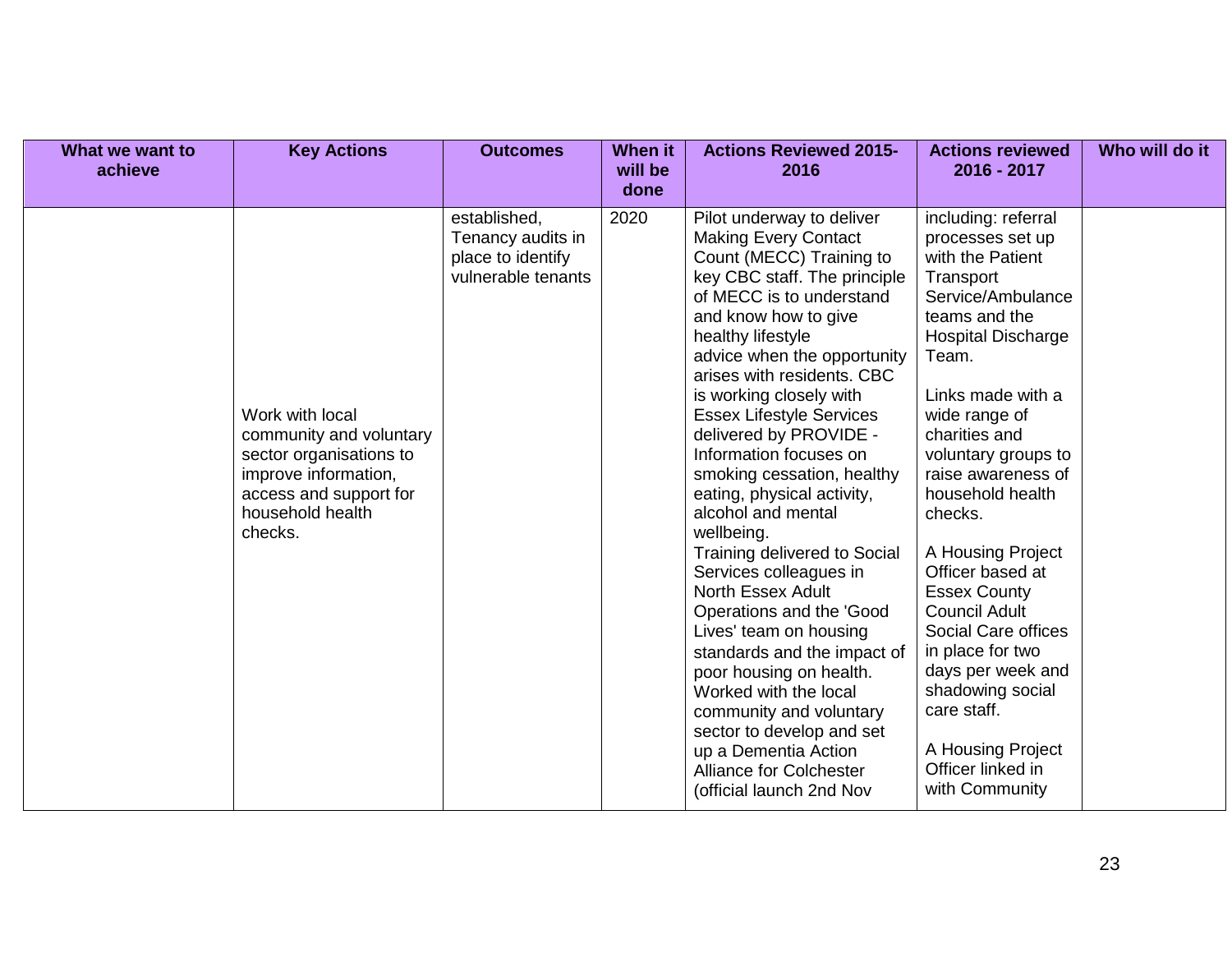| What we want to<br>achieve | <b>Key Actions</b> | <b>Outcomes</b> | <b>When it</b><br>will be<br>done | <b>Actions Reviewed 2015-</b><br>2016                                                                                                                                                                                                                                                                                                                                                                                                                                           | <b>Actions reviewed</b><br>2016 - 2017                                                                                                                                                                                                                                                                                                                                                                                                                                                                                                       | Who will do it |
|----------------------------|--------------------|-----------------|-----------------------------------|---------------------------------------------------------------------------------------------------------------------------------------------------------------------------------------------------------------------------------------------------------------------------------------------------------------------------------------------------------------------------------------------------------------------------------------------------------------------------------|----------------------------------------------------------------------------------------------------------------------------------------------------------------------------------------------------------------------------------------------------------------------------------------------------------------------------------------------------------------------------------------------------------------------------------------------------------------------------------------------------------------------------------------------|----------------|
|                            |                    |                 |                                   | 2016). The DAA consists of<br>local services and<br>organisations (including<br>CBC) pledging to take<br>practical actions to<br>enable residents and their<br>carers to live well with<br>dementia.<br>CBC and CBH officers<br>established as lead partners<br>and contributors to the One<br><b>Colchester Strategic</b><br>Partnership through the<br>One Colchester Operational<br>Group which has a strong<br>focus on health and<br>wellbeing of Colchester<br>residents. | 360 (c360) to work<br>with Home from<br>Hospital referrals<br>and provide<br>awareness raising<br>at induction of c360<br>volunteers<br>A Housing Project<br>Officer using CBC<br>information from<br>Zones teams to<br>access the most<br>vulnerable<br>residents known to<br>the organisation.<br>Frontline teams<br>trained in the<br><b>Making Every</b><br><b>Contact Count</b><br>(MECC) approach.<br>Frontline teams<br>trained in the use<br>of My Social<br>Prescription (My<br>Social Prescription<br>is a new phone and<br>online |                |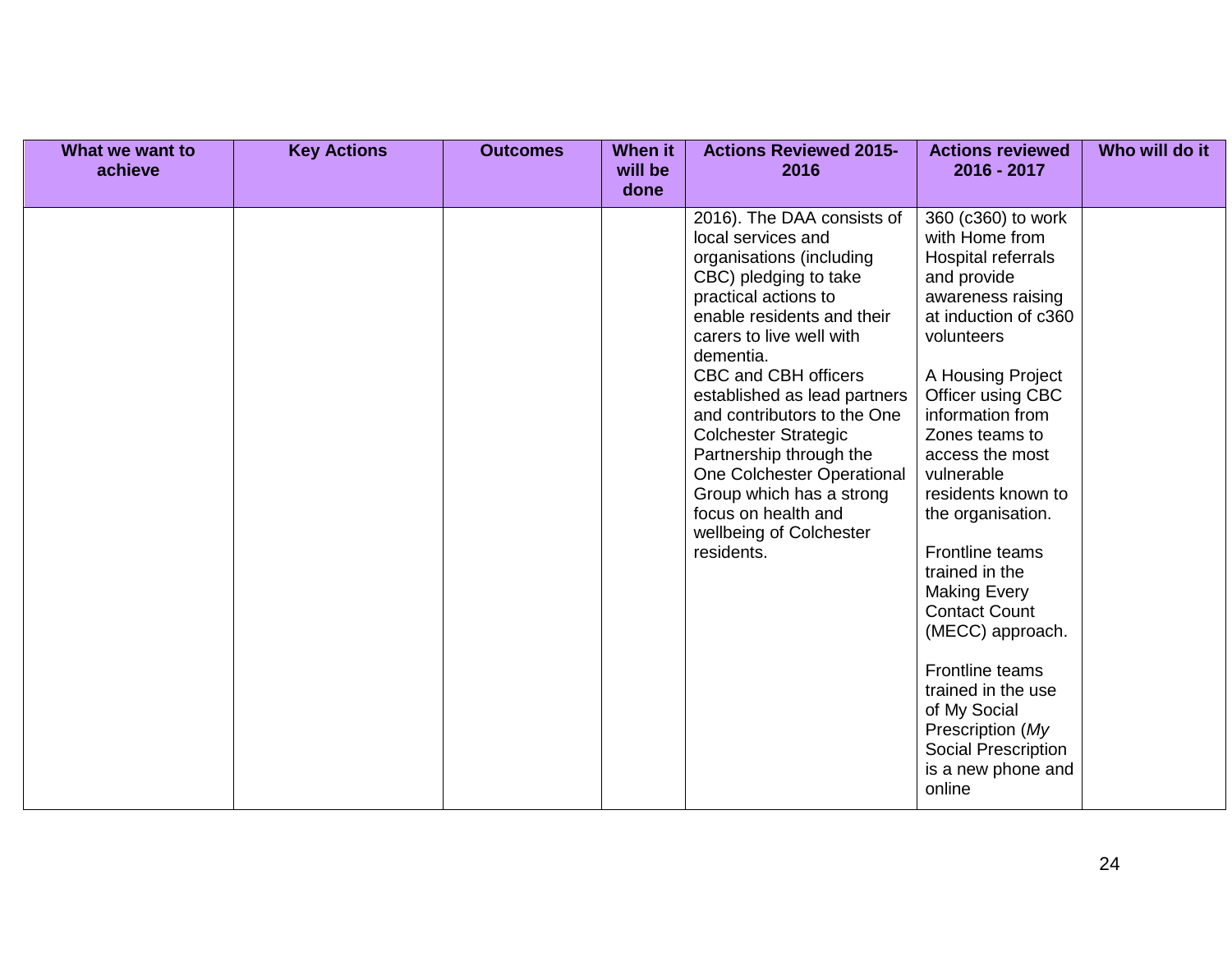| What we want to<br>achieve                                                                                                                                                                                      | <b>Key Actions</b>                                                                                                   | <b>Outcomes</b>                                                                                                                                                 | <b>When it</b><br>will be<br>done | <b>Actions Reviewed 2015-</b><br>2016                                                                                                                        | <b>Actions reviewed</b><br>2016 - 2017                                                                                                                                                                                     | Who will do it                                                                                       |
|-----------------------------------------------------------------------------------------------------------------------------------------------------------------------------------------------------------------|----------------------------------------------------------------------------------------------------------------------|-----------------------------------------------------------------------------------------------------------------------------------------------------------------|-----------------------------------|--------------------------------------------------------------------------------------------------------------------------------------------------------------|----------------------------------------------------------------------------------------------------------------------------------------------------------------------------------------------------------------------------|------------------------------------------------------------------------------------------------------|
|                                                                                                                                                                                                                 |                                                                                                                      |                                                                                                                                                                 |                                   |                                                                                                                                                              | service linking<br>people in North<br>East Essex to<br>volunteers,<br>voluntary and<br>community groups<br>to make a change<br>in their lives and<br>within their<br>Communities.                                          |                                                                                                      |
|                                                                                                                                                                                                                 | Reduce the number of<br>home hazards most<br>likely to have a negative<br>impact on residents'<br>health and safety. | Home hazards<br>reduced by 300<br>per annum                                                                                                                     | $2015 -$<br>2020                  | The number of serious<br>home hazards removed<br>during 2015-16 was 474,<br>examples include excess<br>cold, dampness, sanitary<br>conditions and accidents. | The number of<br>housing hazards<br>removed in 2016-<br>17 was 324.                                                                                                                                                        |                                                                                                      |
| Undertake targeted<br>activity to support the<br>most vulnerable<br>members of the<br>community who live in<br>the poorest quality<br>housing containing<br>Category 1 and<br>significant Category 2<br>hazards | Establish and pilot new<br>referral pathways<br>between Private Sector<br>Housing & Customer<br><b>Support Team</b>  | Pathways<br>established<br>Progress to<br>achieving an<br>annual target of<br>improving 300<br>dwellings<br>occupied by<br>vulnerable people<br>including those | 2014-16                           | The total number of homes<br>improved by the PSH team<br>in 2015-2016 was: 192                                                                               | 148 homes were<br>made safer in<br>2016-17 and 50<br><b>Houses in Multiple</b><br>Occupation were<br>brought up to<br>standard.<br>Accessing data<br>held within CBC to<br>access residents<br>who are<br>considered to be | <b>CBC Private</b><br>Sector Housing,<br>Registered<br>Providers<br><b>NEE CCG</b><br><b>ECC ACE</b> |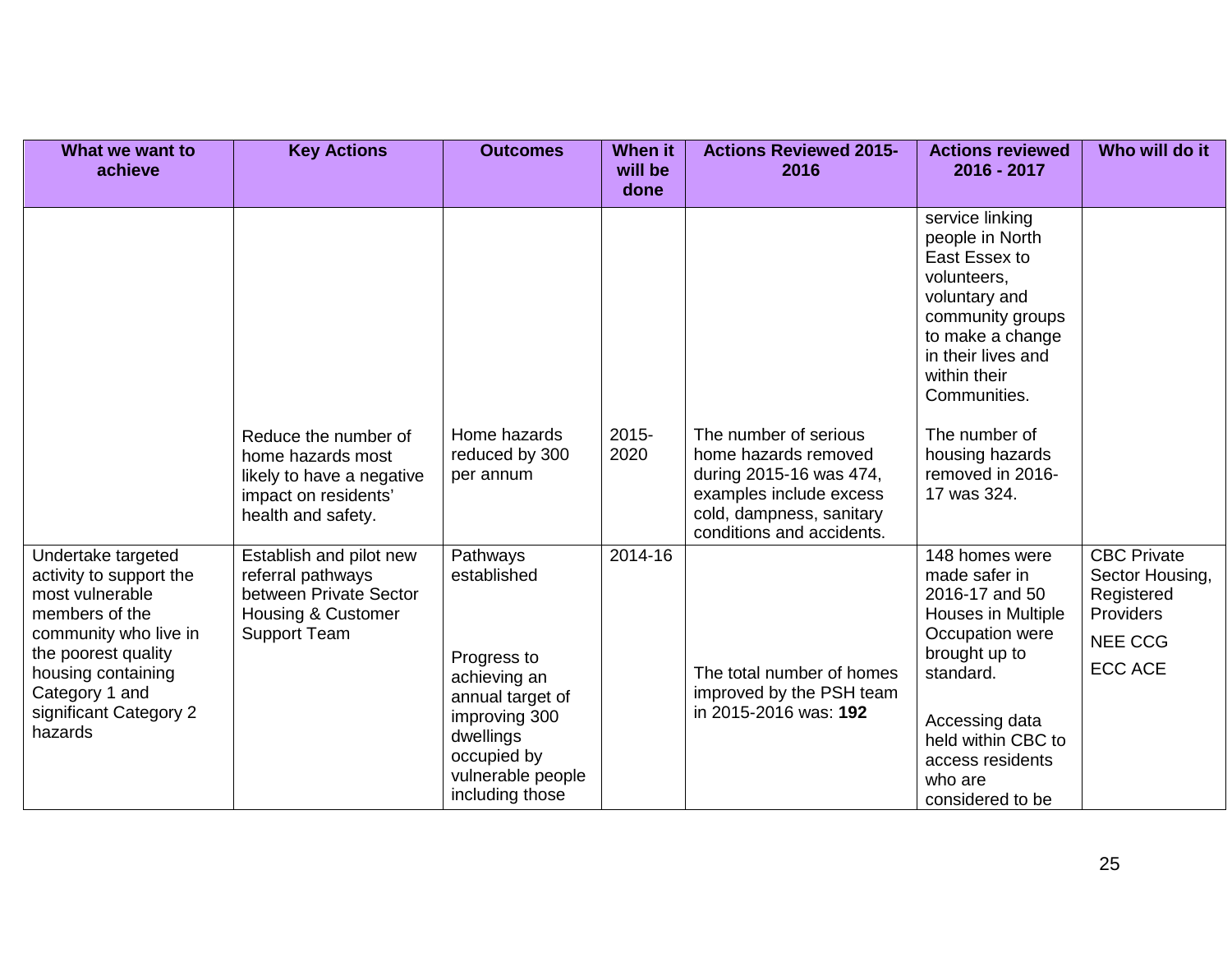| with long term<br>vulnerable by other<br>health conditions.<br>services, for<br>example Zones<br>teams/waste<br>services.<br>The Hospital<br>Discharge Team<br>and Discharge<br>Coordinators on                                                                                                                                                                                                                                                                                                                                                                                                                                                                                                                                                                                | Who will do it |
|--------------------------------------------------------------------------------------------------------------------------------------------------------------------------------------------------------------------------------------------------------------------------------------------------------------------------------------------------------------------------------------------------------------------------------------------------------------------------------------------------------------------------------------------------------------------------------------------------------------------------------------------------------------------------------------------------------------------------------------------------------------------------------|----------------|
| the wards at<br><b>CHUFT</b><br>(Colchester<br><b>Hospital University</b><br><b>NHS Foundation</b><br>Trust) are now<br>incorporating the<br>Work with Clinical<br>consideration of<br>Facilitate quick<br><b>Commissioning Group</b><br>housing conditions<br>and ready access<br>and Health and Social<br>in to a patient's<br>to services which<br>Care Services through<br>discharge process<br>resolve property-<br>the Care Closer to Home<br>at the early stages<br>related barriers to<br>Strategy to tie<br>and have a referral<br>returning<br><b>Environmental Health</b><br>route in to the PSH<br>to/staying at<br>into care planning and<br>team.<br>home.<br>patient discharge.<br>Discussions are<br>currently ongoing<br>with the A and E<br>team at CHUFT to |                |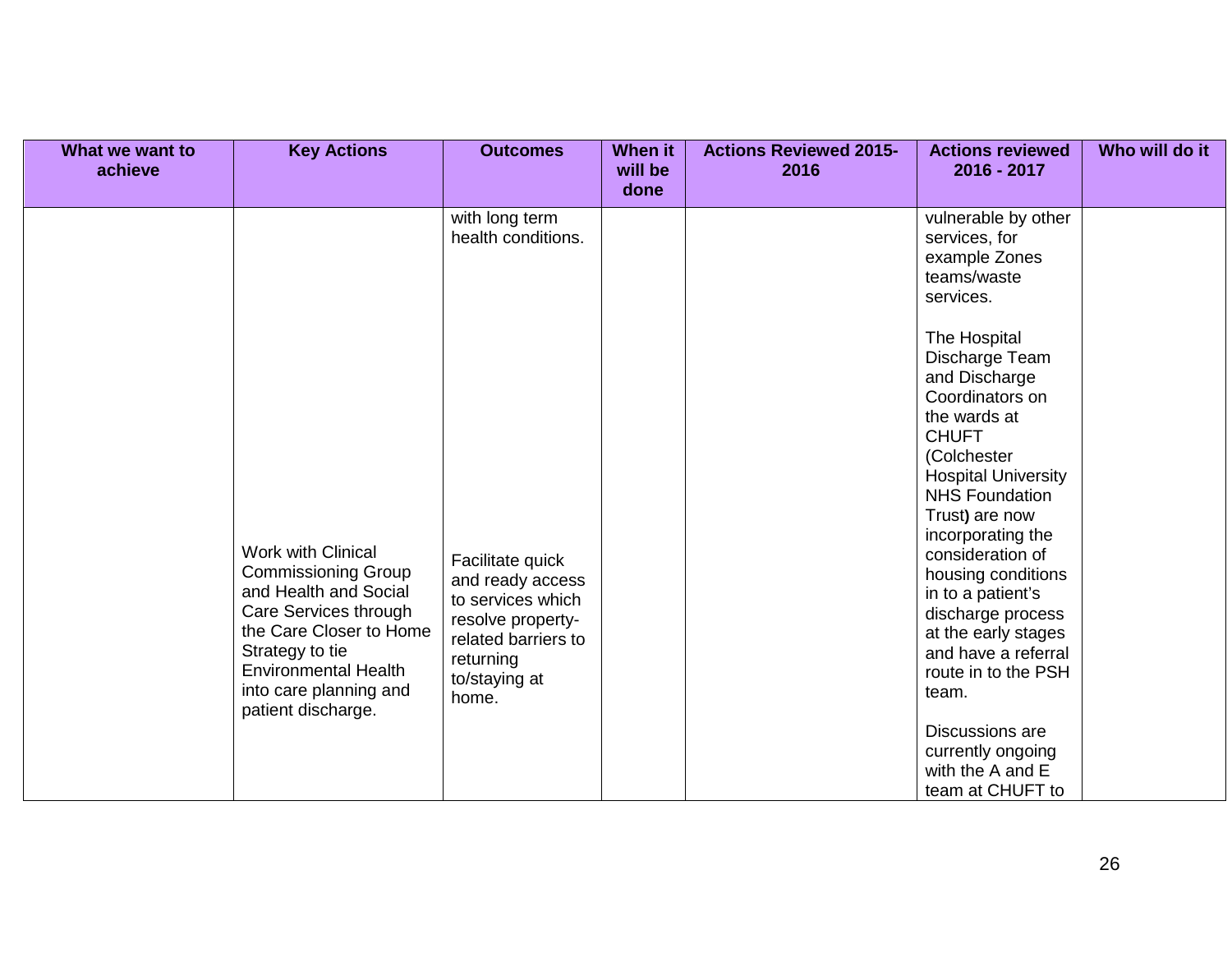| What we want to<br>achieve                                                                     | <b>Key Actions</b>                                                                                                                                                                                    | <b>Outcomes</b>                                                                                  | When it<br>will be<br>done           | <b>Actions Reviewed 2015-</b><br>2016                                                                                                 | <b>Actions reviewed</b><br>2016 - 2017                                                                                                                                                                                                                                                                                                    | Who will do it                                                                                                               |
|------------------------------------------------------------------------------------------------|-------------------------------------------------------------------------------------------------------------------------------------------------------------------------------------------------------|--------------------------------------------------------------------------------------------------|--------------------------------------|---------------------------------------------------------------------------------------------------------------------------------------|-------------------------------------------------------------------------------------------------------------------------------------------------------------------------------------------------------------------------------------------------------------------------------------------------------------------------------------------|------------------------------------------------------------------------------------------------------------------------------|
| Achieve cost savings to<br>the NHS and wider<br>society as a result of<br>housing improvements | Purchase housing health<br>cost calculator and<br>populate with data for<br>each intervention or                                                                                                      | £80,000 NHS<br>Cost savings<br>delivered annually                                                | Cost<br>calculat<br>or<br>purchas    | The housing health cost<br>calculator purchased and<br>some cost savings<br>achieved, need to use this                                | incorporate<br>consideration of a<br>patient's housing<br>conditions on<br>admission where<br>relevant and to<br>agree a referral<br>route in to the<br>team. For example<br>$-$ if the patient is<br>admitted due to a<br>fall or a breathing<br>condition.<br>Purchasing a<br>further annual<br>licence is currently<br>being reviewed. | <b>CBC Private</b><br>Sector Housing                                                                                         |
| on health.                                                                                     | housing assistance case<br>where housing hazards<br>have been removed.                                                                                                                                |                                                                                                  | ed 2014<br>Cost<br>saving<br>ongoing | more effectively - licence<br>under review.                                                                                           |                                                                                                                                                                                                                                                                                                                                           |                                                                                                                              |
| Reduce fuel poverty in<br>the borough.                                                         | Promote Warm Home<br><b>Discount and Priority</b><br>Services Register for<br>vulnerable residents.<br>Provide fuel poverty<br>advice to households &<br>signpost customers to<br>income maximisation | Increased take up<br>of Warm Home<br>discount.<br>Reduction in fuel<br>poverty in the<br>borough | 2015-<br>2020<br>$2015 -$            | Continue to provide advice<br>and assistance to residents<br>to improve their energy<br>efficiency. Online services<br>being promoted | Advice and<br>assistance to<br>residents to<br>improve energy<br>efficiency<br>continues to be<br>provided by the<br>Community                                                                                                                                                                                                            | <b>CBC Private</b><br>Sector Housing<br>$CBC -$<br>Community<br>Initiatives Team,<br>Voluntary sector<br>Energy<br>suppliers |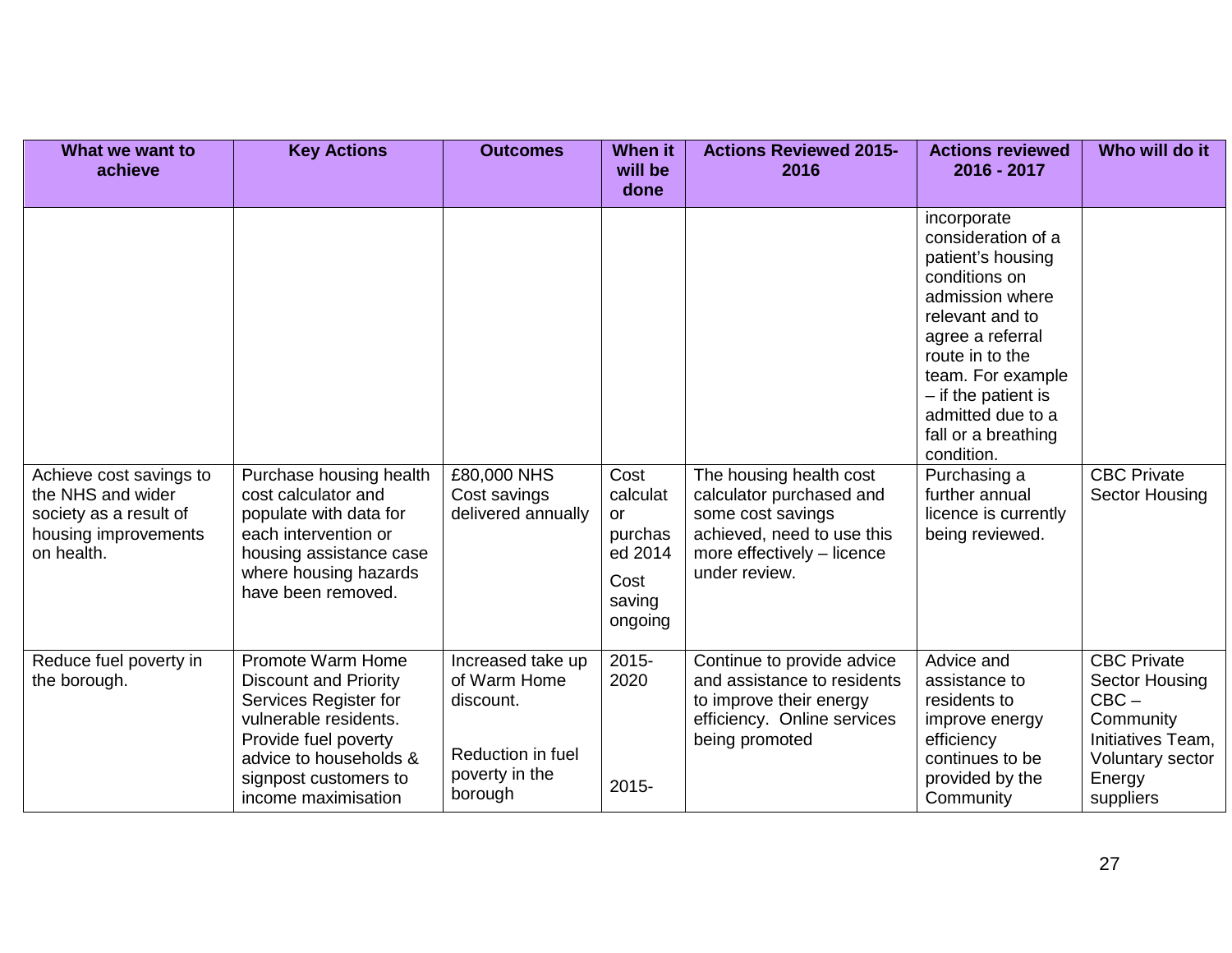| What we want to<br>achieve | <b>Key Actions</b>                                                                                                                                                                                        | <b>Outcomes</b>                                                                                                    | <b>When it</b><br>will be<br>done | <b>Actions Reviewed 2015-</b><br>2016                                                                   | <b>Actions reviewed</b><br>2016 - 2017                                                                                                                                               | Who will do it                 |
|----------------------------|-----------------------------------------------------------------------------------------------------------------------------------------------------------------------------------------------------------|--------------------------------------------------------------------------------------------------------------------|-----------------------------------|---------------------------------------------------------------------------------------------------------|--------------------------------------------------------------------------------------------------------------------------------------------------------------------------------------|--------------------------------|
|                            | and fuel tariff/debt<br>advice.                                                                                                                                                                           |                                                                                                                    | 2020                              |                                                                                                         | Initiatives Team.<br>An online referral<br>process for<br>residents to self-<br>refer to partners<br>also facilitated.                                                               | <b>Energy Savings</b><br>Trust |
|                            | Signpost customers to<br>Green Deal offers and<br>measures available.                                                                                                                                     | Removal of 80<br><b>Excess Cold</b><br>hazards in<br>privately rented<br>and owner<br>occupied homes<br>per annum. | 2015<br>onwards                   | The green deal is under<br>review therefore actions<br>relating to this may be<br>difficult to achieve. | Green deal funding<br>is no longer<br>available, however<br>the Community<br><b>Initiatives Team</b><br>signpost customers<br>to ECO funding<br>opportunities that<br>are available. |                                |
|                            | Enforce the provision of<br>insulation and<br>economic/efficient<br>heating systems in<br>privately rented<br>properties to remove<br>Category 1 and<br>significant Category 2<br>hazards of Excess Cold. |                                                                                                                    | Ongoing                           | 91 excess cold hazards<br>have been removed during<br>2015-16.                                          | Through the work<br>of the Private<br>Sector Housing<br>team 56 Excess<br>cold hazards have<br>been removed in<br>2016-17                                                            |                                |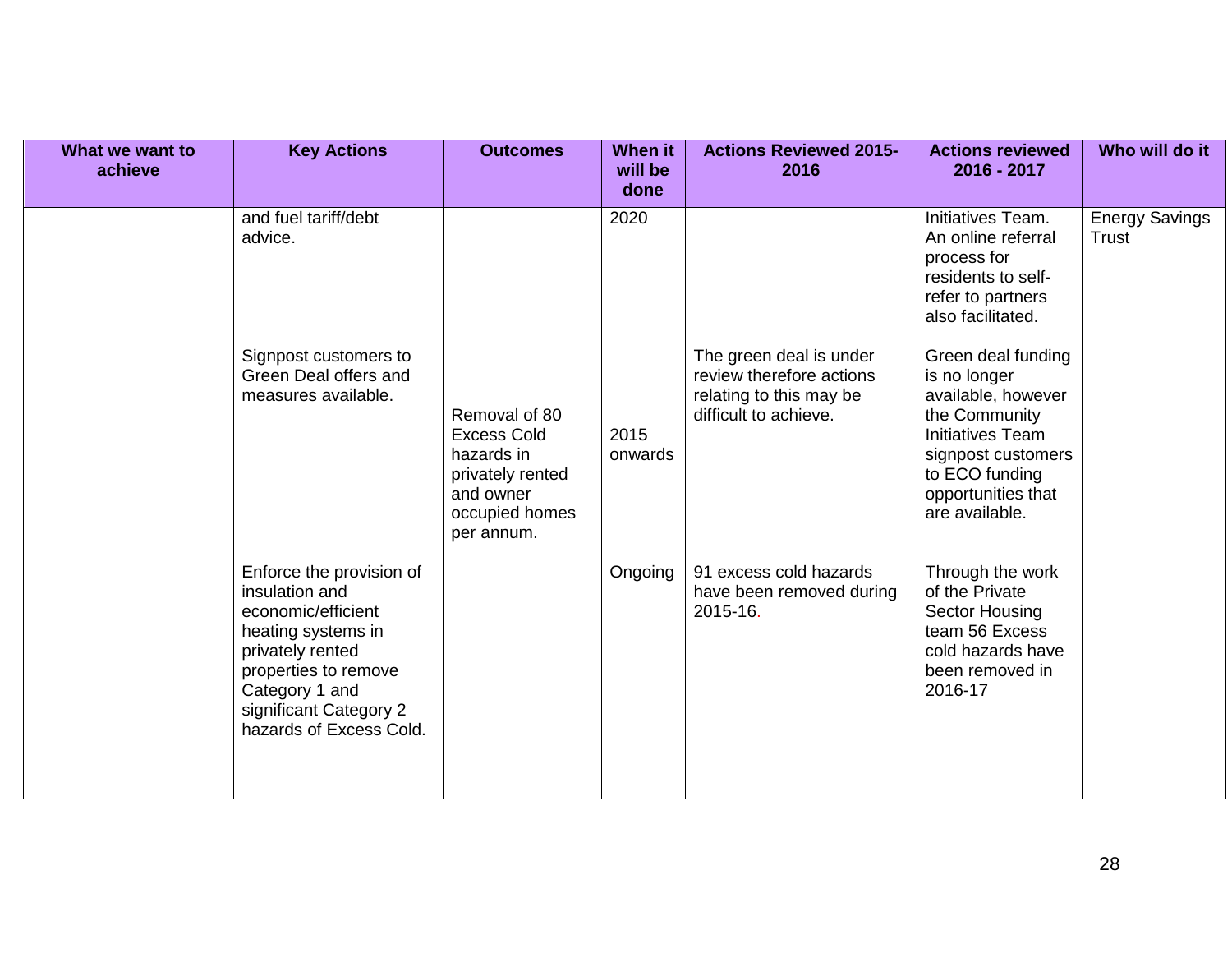| What we want to<br>achieve                                                    | <b>Key Actions</b>                                                                                                                                                                              | <b>Outcomes</b>                                                                                                                                                            | <b>When it</b><br>will be<br>done                                 | <b>Actions Reviewed 2015-</b><br>2016          | <b>Actions reviewed</b><br>2016 - 2017                                                                                                                                                                                 | Who will do it                                                                                |
|-------------------------------------------------------------------------------|-------------------------------------------------------------------------------------------------------------------------------------------------------------------------------------------------|----------------------------------------------------------------------------------------------------------------------------------------------------------------------------|-------------------------------------------------------------------|------------------------------------------------|------------------------------------------------------------------------------------------------------------------------------------------------------------------------------------------------------------------------|-----------------------------------------------------------------------------------------------|
|                                                                               | Provide grant/loan aid to<br>owner occupiers (where<br>alternative forms of<br>assistance are not<br>available) to remove<br>Category 1 and<br>significant Category 2<br>hazards of Excess Cold |                                                                                                                                                                            |                                                                   |                                                | Loan assistance<br>continued to be<br>offered to home<br>owners to remove<br><b>Excess Cold</b><br>hazards                                                                                                             |                                                                                               |
| Maximise resources<br>available for adaptations<br>work                       | Develop a protocol with<br>RPs which sets out their<br>financial contributions<br>towards adaptations in<br>properties they own for<br>their tenants.                                           | Protocol<br>developed and<br>contributions by<br>RP's are<br>implemented.                                                                                                  | 2016/17                                                           | Protocol on agenda for RP<br>forum in May 2016 | <b>Discussions</b><br>ongoing with<br>Registered<br>Providers (RP's) to<br>agree contribution<br>arrangements.<br>Adaptations<br>policies of RPs<br>being reviewed.                                                    | CBC - Private<br>Sector Housing,<br>Registered<br>Providers                                   |
| A proactive approach to<br>dealing with dampness<br>and condensation in flats | Work with Registered<br>providers and Green<br>Deal providers to identify<br>and improve dwellings<br>through building fabric<br>and behaviour change<br>interventions                          | Accommodation<br>with damp and<br>condensation<br>problems<br>identified and<br>improved.<br>Damp & Mold<br>hazards mitigated<br><b>NHS Cost</b><br>Savings<br>established | Pilot<br>properti<br>es<br>identifie<br>d 2015<br>2018<br>Ongoing |                                                | One significant<br>development of<br>flats where this<br>was identified as a<br>problem is being<br>addressed by the<br>landlord through<br>redevelopment of<br>the site working<br>with the Housing<br>Strategy Team. | <b>Private Sector</b><br>Housing<br>Registered<br>Providers<br><b>Green Deal</b><br>Providers |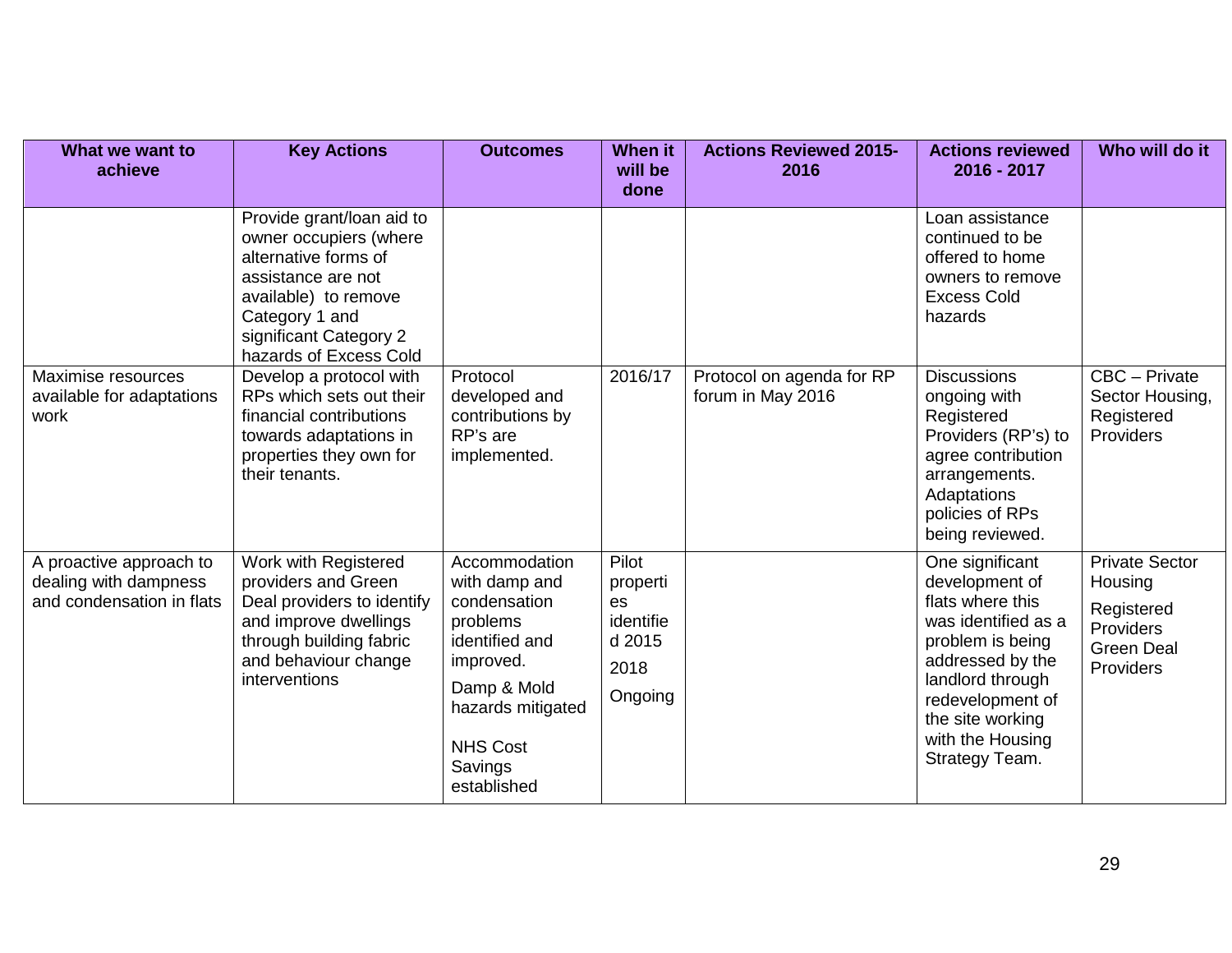| What we want to<br>achieve                                                                                                   | <b>Key Actions</b>                                                                                                                                                                                                                                                                                                                                                                                                                                                                | <b>Outcomes</b>                                                                                       | <b>When it</b><br>will be<br>done | <b>Actions Reviewed 2015-</b><br>2016                                                                                                            | <b>Actions reviewed</b><br>2016 - 2017                                                                                                                                                                                                        | Who will do it                                                                                             |
|------------------------------------------------------------------------------------------------------------------------------|-----------------------------------------------------------------------------------------------------------------------------------------------------------------------------------------------------------------------------------------------------------------------------------------------------------------------------------------------------------------------------------------------------------------------------------------------------------------------------------|-------------------------------------------------------------------------------------------------------|-----------------------------------|--------------------------------------------------------------------------------------------------------------------------------------------------|-----------------------------------------------------------------------------------------------------------------------------------------------------------------------------------------------------------------------------------------------|------------------------------------------------------------------------------------------------------------|
| Lower the rates of<br>unemployment in the<br>Borough by supporting<br>and encouraging<br>residents to take up<br>work.       | Operate weekly Work<br>Clubs for advice, support<br>and networking<br>Develop education,<br>employment and training<br>opportunities for council<br>tenants and other<br>residents<br>Develop the Local<br><b>Support Services</b><br>framework, in<br>partnership with<br><b>Colchester Job Centre</b><br>Plus, Colchester<br>Borough Homes,<br><b>Customer Borough</b><br>Council and other<br>partners to promote<br>employment<br>opportunities and local<br>support services | Work clubs set up;<br>premises and<br>volunteers to run<br>them identified<br>Unemployment<br>reduced | Ongoing<br>Ongoing                | CCVS now operate the<br>work clubs<br>CBH have introduced a<br>project called "Pathways"<br>which includes digital<br>training, apprentices etc. | CBH are working in<br>partnership with<br>Reeds employment<br>to identify tenants<br>on Job Seekers<br>Allowance who<br>could qualify for<br>free training and<br>employment<br>support<br>Community 360<br>now co-ordinate<br>the work clubs | <b>CCVS</b><br><b>CBH</b><br>CBH/CBC<br>Customer<br>Solutions.<br><b>DWP</b>                               |
| Increase the<br>employability skills of 25-<br>35 year old entrenched<br>unemployed in St<br>Andrews and<br>surrounding area | <b>Implement Resilience</b><br>Hub based in<br><b>Greenstead Housing</b><br>Office to offer training,<br>work placements and<br>motivational courses                                                                                                                                                                                                                                                                                                                              | Increase in 25-35<br>year olds into<br>employment.                                                    | $2015 -$<br>2016                  |                                                                                                                                                  | See above                                                                                                                                                                                                                                     | DWP,<br>CBC,CBH,<br>Colne Housing,<br>GO4, Signpost,<br>Children<br>Centres and<br><b>Family Solutions</b> |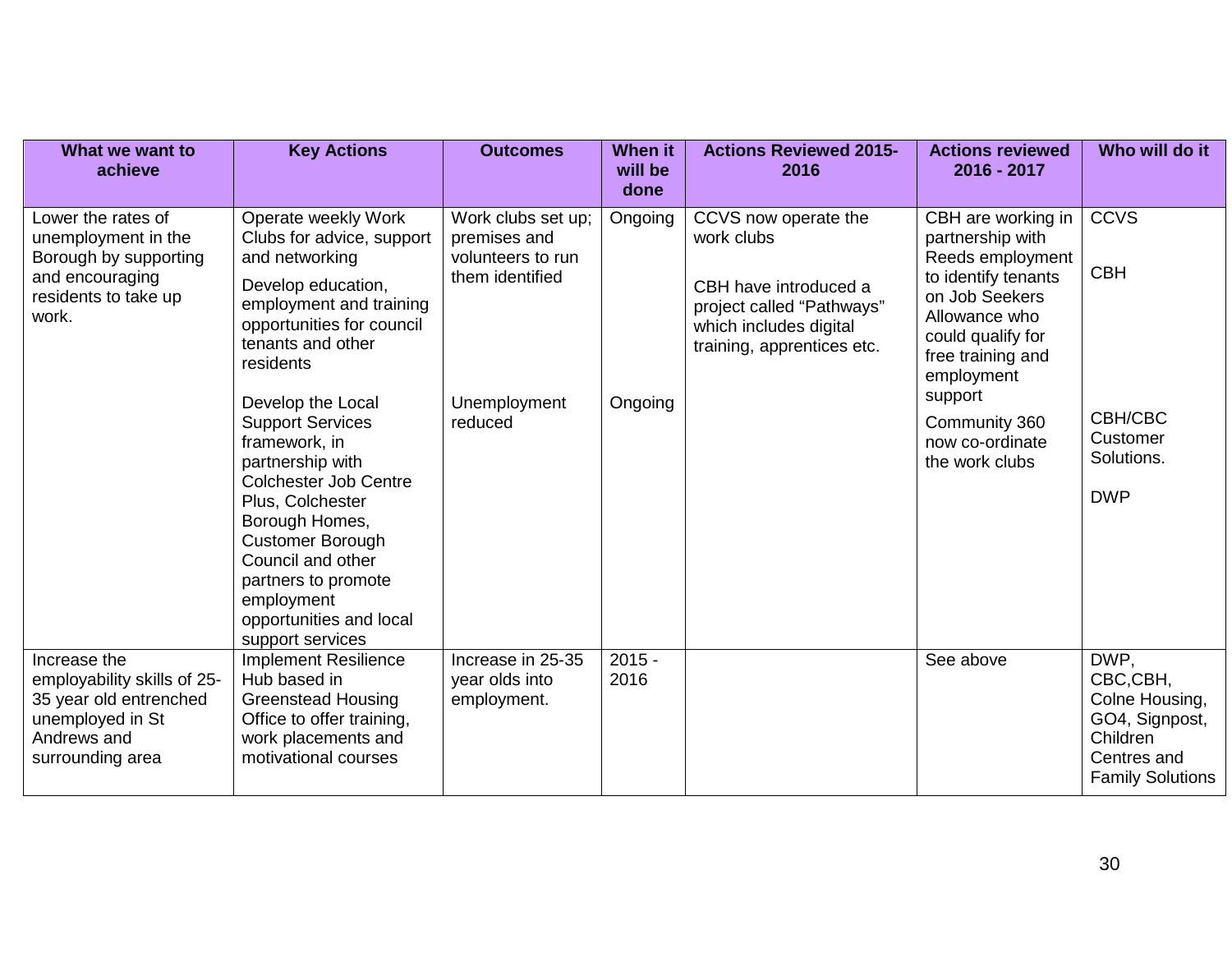| What we want to<br>achieve                                        | <b>Key Actions</b>                                                                                                                                   | <b>Outcomes</b>          | When it<br>will be<br>done | <b>Actions Reviewed 2015-</b><br>2016 | <b>Actions reviewed</b><br>$2016 - 2017$                                                                                                                                                                                                                                                                                                                                                                                                                                                                                                                  | Who will do it                                                                                                    |
|-------------------------------------------------------------------|------------------------------------------------------------------------------------------------------------------------------------------------------|--------------------------|----------------------------|---------------------------------------|-----------------------------------------------------------------------------------------------------------------------------------------------------------------------------------------------------------------------------------------------------------------------------------------------------------------------------------------------------------------------------------------------------------------------------------------------------------------------------------------------------------------------------------------------------------|-------------------------------------------------------------------------------------------------------------------|
| Encourage better links<br>between housing and<br>crime prevention | Work with organisations<br>to continue to arrange<br>and hold events<br>including; Terry's Army<br>Days/Local ASB<br>Forum/ASB Partnership<br>event. | Events held<br>quarterly | $2015 -$<br>2020           | Ongoing                               | CBH have funded<br>a Firebreak for<br>young people who<br>have exhibited<br>risky behaviours or<br>low self esteem.<br>The programme<br>aims to reduce the<br>risky lifestyle<br>choices by young<br>people and raise<br>awareness of the<br>consequences of<br>fire, fire setting and<br>hoax calls.<br>CBH have funded<br>Prison Me! No-<br>Way! Which is a<br>national<br>educational charity<br>with a core aim of<br>raising awareness<br>among young<br>people about the<br>causes,<br>consequences and<br>penalties of crime.<br>CBH held an event | Colchester<br>Borough<br>Homes/Open<br>Road/Police/Cat<br>ch 22<br>CBC - Private<br><b>Sector Housing</b><br>Team |
|                                                                   |                                                                                                                                                      |                          |                            |                                       | at Thurstable<br>School Tiptree for                                                                                                                                                                                                                                                                                                                                                                                                                                                                                                                       |                                                                                                                   |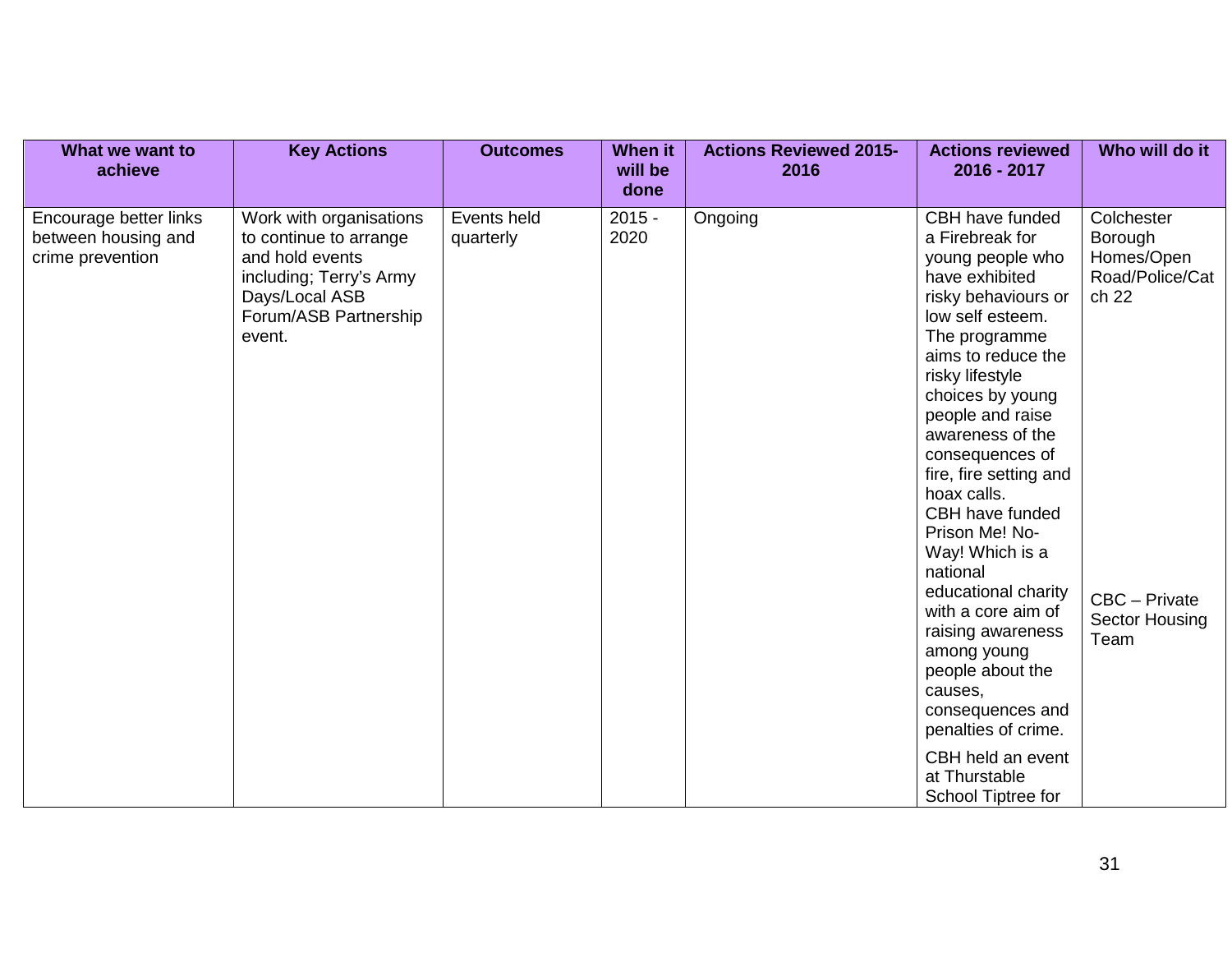| What we want to<br>achieve           | <b>Key Actions</b>                                                                                                                                                                                                                                                                                                  | <b>Outcomes</b>                                                                                                                                                                                                                                                    | <b>When it</b><br>will be | <b>Actions Reviewed 2015-</b><br>2016                                                | <b>Actions reviewed</b><br>2016 - 2017                                                                                                                                                                                                                                                                                                                                                                                                     | Who will do it                                     |
|--------------------------------------|---------------------------------------------------------------------------------------------------------------------------------------------------------------------------------------------------------------------------------------------------------------------------------------------------------------------|--------------------------------------------------------------------------------------------------------------------------------------------------------------------------------------------------------------------------------------------------------------------|---------------------------|--------------------------------------------------------------------------------------|--------------------------------------------------------------------------------------------------------------------------------------------------------------------------------------------------------------------------------------------------------------------------------------------------------------------------------------------------------------------------------------------------------------------------------------------|----------------------------------------------------|
|                                      | Make homes safer and<br>reduce the fear of crime<br>through mitigation of<br>'entry by intruder'<br>hazards under the<br>provisions of the Housing<br><b>Health and Safety Rating</b><br>System (HHSRS).<br>Provision of Home<br>Security Grants to lower<br>income households for<br>urgent home security<br>works | Safer homes and<br>reduction in fear<br>of crime $-$<br>Category 1 &<br>significant<br>category 2 'entry<br>by intruder'<br>hazards removed.<br>Minimum 20 'entry<br>by intruder'<br>hazards removed<br>per year by formal<br>or informal<br>enforcement<br>action | done<br>$2015 -$<br>2020  | 14 'entry by intruder'<br>hazards have been<br>removed informally during<br>2015-16. | Year 10/11 pupils<br>as part of an<br>education<br>programme<br>tackling issues<br>including drugs,<br>Domestic Abuse,<br>prison systems,<br>gangs.<br>8 "entry by<br>intruder" hazards<br>have been<br>removed during<br>2016-17<br>1 Home Security<br>Grant was<br>approved and paid<br>in 2016-17 to<br>enable a family<br>who were staying<br>out of the Borough<br>in a refuge<br>because of<br>domestic violence,<br>to return home. |                                                    |
| Prevent and reduce<br>Domestic Abuse | Work in partnership with<br><b>Essex County Council to</b><br>develop a Domestic                                                                                                                                                                                                                                    | Domestic Abuse<br>Strategy produced<br>and implemented                                                                                                                                                                                                             | 2015                      | CBH have adopted the<br>Domestic Abuse strategy<br>developed by ECC.                 | CBC, in<br>partnership with<br>Braintree, Tendring                                                                                                                                                                                                                                                                                                                                                                                         | <b>Housing Options</b><br>Team, ECC,<br>Registered |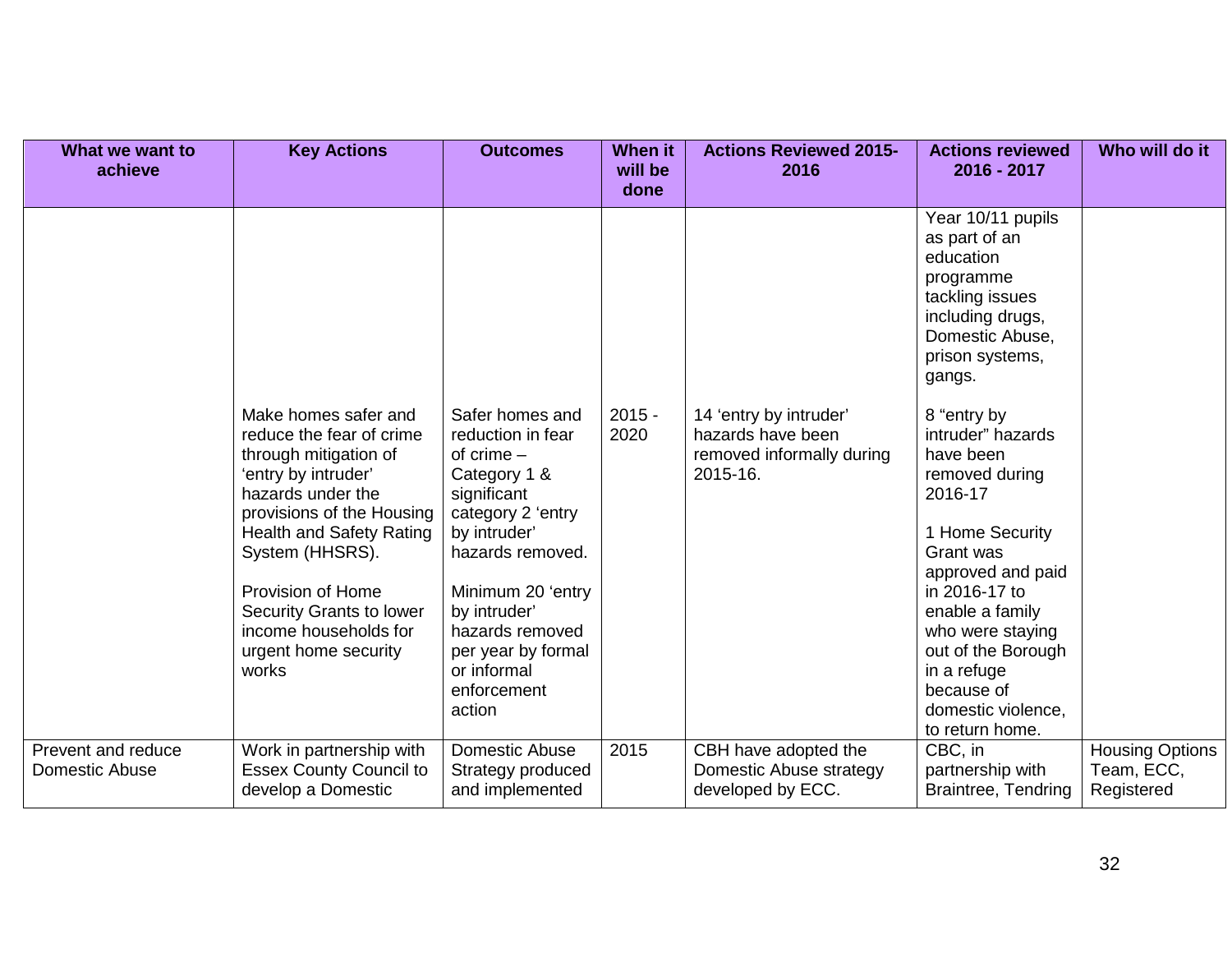| What we want to<br>achieve | <b>Key Actions</b>          | <b>Outcomes</b> | <b>When it</b><br>will be<br>done | <b>Actions Reviewed 2015-</b><br>2016 | <b>Actions reviewed</b><br>2016 - 2017                                                                                                                                                                                                                                                                                                                       | Who will do it |
|----------------------------|-----------------------------|-----------------|-----------------------------------|---------------------------------------|--------------------------------------------------------------------------------------------------------------------------------------------------------------------------------------------------------------------------------------------------------------------------------------------------------------------------------------------------------------|----------------|
|                            | Abuse Strategy for<br>Essex |                 |                                   |                                       | and Maldon<br>Councils,<br>successfully<br>secured £263,453<br>for a 15 month<br>project to provide<br>specialist services<br>in the refuge and<br>the community for<br>Gypsy and Roma<br>Travellers and hard<br>to reach groups,<br>victims and their<br>families. The<br>project is being<br>delivered by<br>Colchester and<br>Tendring Women's<br>Refuge. | Providers      |
|                            |                             |                 |                                   |                                       | There have been<br>26 referrals to the<br><b>Sanctuary Scheme</b><br>in 2016-17. The<br>scheme is now<br>being run by CBH.                                                                                                                                                                                                                                   |                |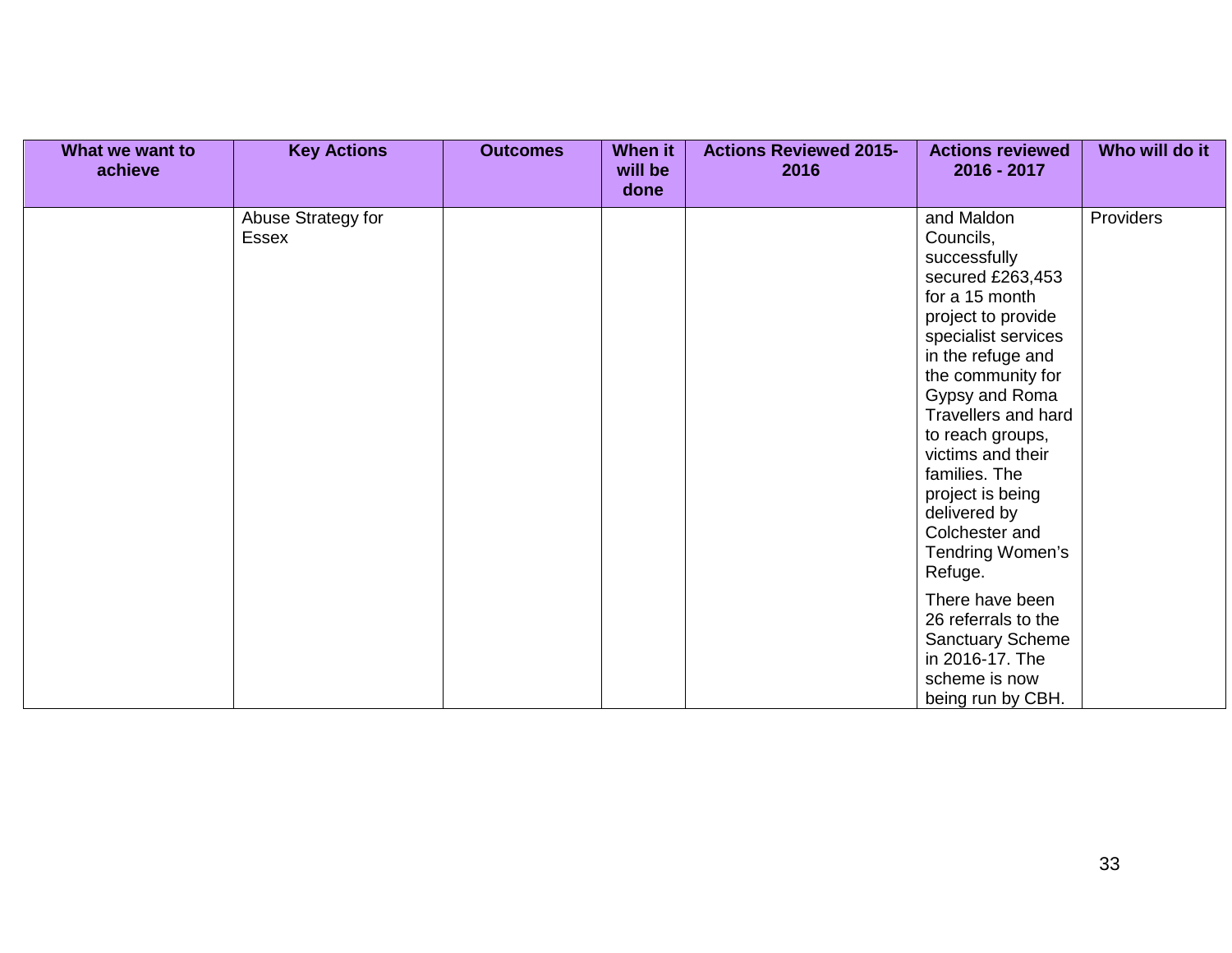## **5. Work with customers to help them make informed choices about their housing options**

| <b>What we</b><br>want to<br>achieve                                             | <b>Key Actions</b>                                                                                                                                                                                                 | <b>Outcomes</b>                                                                        | <b>When it</b><br>will be<br>done | <b>Actions Reviewed 2015-</b><br>2016                                                                                                                                                                                                                                                                                                                | <b>Actions reviewed</b><br>2016 - 2017                                                                                                                                                        | <b>Who will</b><br>do it                                                                                       |
|----------------------------------------------------------------------------------|--------------------------------------------------------------------------------------------------------------------------------------------------------------------------------------------------------------------|----------------------------------------------------------------------------------------|-----------------------------------|------------------------------------------------------------------------------------------------------------------------------------------------------------------------------------------------------------------------------------------------------------------------------------------------------------------------------------------------------|-----------------------------------------------------------------------------------------------------------------------------------------------------------------------------------------------|----------------------------------------------------------------------------------------------------------------|
| Manage<br>customers'<br>expectations<br>and enable<br>them to help<br>themselves | Work with the CBC<br><b>Customer Service Centre</b><br>(CSC) to help promote<br>self-serve                                                                                                                         | More customers<br>able to self-serve<br>More efficient<br>service<br>Financial savings | 2015/16                           | Initiatives set up - more<br>customers able to self-<br>serve.<br><b>CBC's Transformation</b><br>Project has helped to create<br>a self-service hub within the<br>library. The 'express zone'<br>offers self-service options<br>with support available if<br>required. This has enabled a<br>significant shift to services<br>being accessed online. | <b>Tenant toolkit</b><br>prepared and<br>available on the<br>website to enable<br>tenants to self-<br>serve to pay bills<br>and manage their<br>tenancy. CSC<br>directing clients to<br>this. | CBH-<br>Housing<br>Options<br>Team,<br>CBC -<br>Customer<br>Solutions,<br>CBC-<br>Private<br>Sector<br>Housing |
|                                                                                  | <b>New Action 2017/2018:</b><br>Work with our Gateway<br>to Homechoice partner<br>local authorities to<br>develop an Enhanced<br>Housing Options self -<br>serve tool to enable<br>customers to help<br>themselves | More customers<br>able to help<br>themselves                                           | $2017 -$<br>2018                  |                                                                                                                                                                                                                                                                                                                                                      |                                                                                                                                                                                               | CBH/Gate<br>way to<br>Homechoi<br>ce Co-<br>ordinator                                                          |
| Ensure that<br>young people<br>understand                                        | Work in partnership with<br>schools in the borough to<br>educate young people                                                                                                                                      | School projects<br>set up so young<br>people are more                                  | Ongoing                           | y.e.s. - exploring private<br>rented options when young<br>people are seen to promote                                                                                                                                                                                                                                                                | Ongoing from<br>previous update                                                                                                                                                               | y.e.s./CCV<br>S/Age<br><b>UK/TACM</b>                                                                          |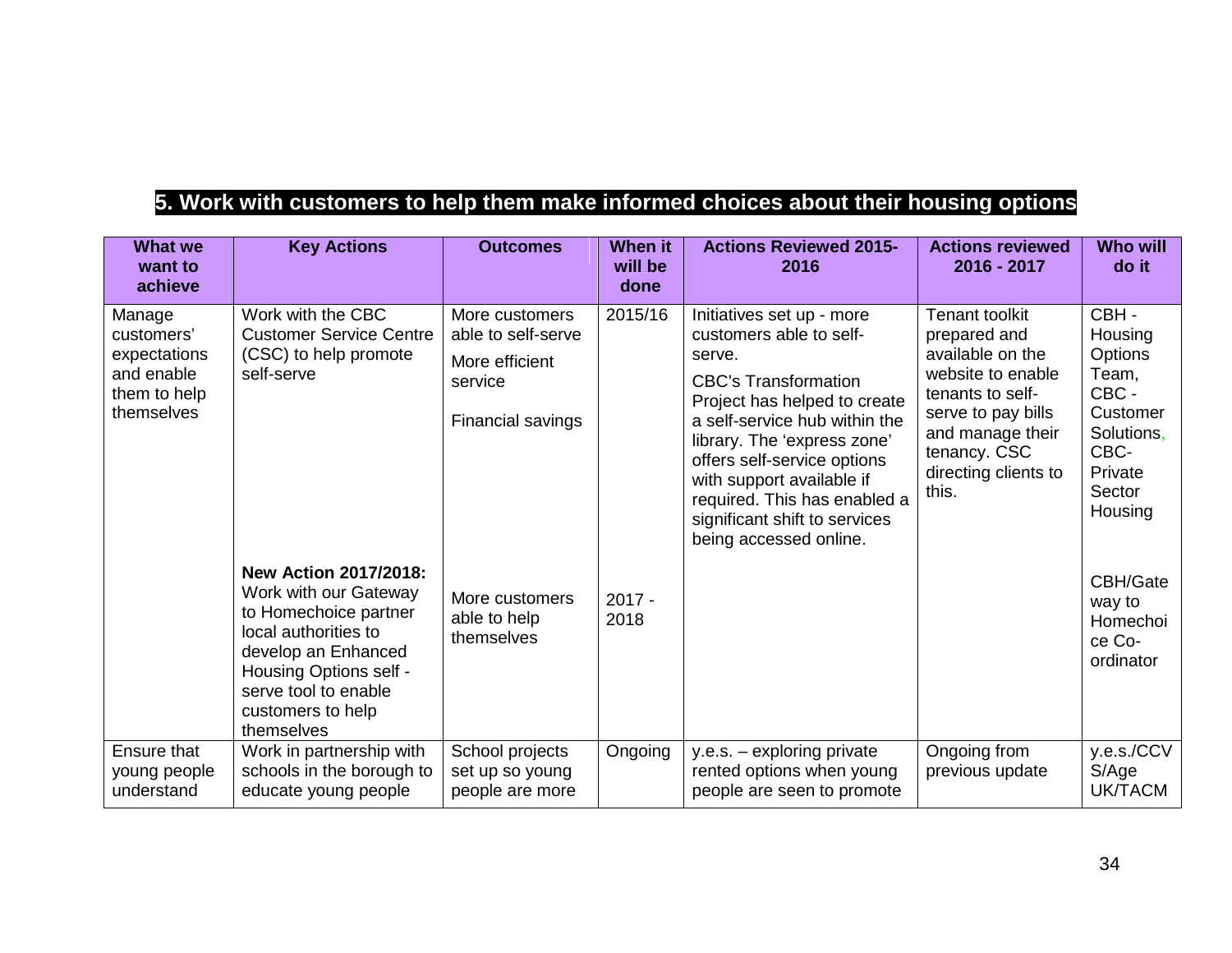| the housing<br>options<br>available to<br>them and the<br>risks of<br>leaving home<br>in an<br>unplanned<br>way                                 | and their parents about<br>their housing options and<br>the risks of leaving home<br>in an unplanned way.<br>Publicise COYOHO<br>(Colchester Young<br>Persons Housing)<br>website which offers<br>advice and information<br>for young people on<br>Housing problems. | informed about<br>housing.<br>Publicised to<br>organisations and<br>groups via e-mail<br>and Social Media                                       | 2015/16 | the idea that social housing<br>is not the only housing<br>available to them.<br><b>CBH Housing Options Team</b><br>now responsible for<br>promoting COYOHO.                                                                                     |                                                                                                                                                                                                                                                                                                           | $EP/CBH -$<br>Housing<br>Options<br>Team<br><b>CBH</b>                                                                                            |
|-------------------------------------------------------------------------------------------------------------------------------------------------|----------------------------------------------------------------------------------------------------------------------------------------------------------------------------------------------------------------------------------------------------------------------|-------------------------------------------------------------------------------------------------------------------------------------------------|---------|--------------------------------------------------------------------------------------------------------------------------------------------------------------------------------------------------------------------------------------------------|-----------------------------------------------------------------------------------------------------------------------------------------------------------------------------------------------------------------------------------------------------------------------------------------------------------|---------------------------------------------------------------------------------------------------------------------------------------------------|
| Increase<br>housing<br>options in the<br>private rented<br>sector<br>encouraging,<br>supporting<br>and<br>incentivising<br>private<br>landlords | Set up a quarterly<br>Landlords Forum<br>Continue to offer a rent<br>bond to landlords to<br>provide affordable rented<br>accommodation and to<br>ensure housing<br>standards are suitable.                                                                          | <b>Landlords Forum</b><br>set up and good<br>attendance<br>maintained<br>Increase in use of<br>the Private<br>Rented Sector-<br>Monitor take up | Ongoing | Landlord's forum will be held<br>6 monthly. The first forum<br>held on 15 <sup>th</sup> March 2016.<br><b>Private Sector Leasing</b><br>scheme being considered<br>offering property and<br>tenancy management (by<br>CBH) to private landlords. | A Landlords' forum<br>held in February<br>2017.<br><b>Private Sector</b><br>Leasing (PSL)<br>Scheme in place.<br><b>CBC Private</b><br>Sector Housing<br>team is working<br>with CBH to ensure<br>accommodation<br>that is included in<br>the PSL and<br>Homefinder<br>Schemes is of<br>suitable quality. | CBH-<br>Housing<br>Options<br>Team<br>Lettings<br>Officer,<br>Private<br>Sector<br>Landlords,<br>$CBC -$<br>Private<br>Sector<br>Housing<br>Team. |
|                                                                                                                                                 | Deliver housing<br>standards regulation and<br>management training to<br>Private Sector Landlords.                                                                                                                                                                   | Training delivered<br>- better informed<br>and broadly<br>compliant                                                                             | 2015-16 |                                                                                                                                                                                                                                                  | Awareness raising<br>sessions provided<br>by the PSH Team<br>at the Landlords'                                                                                                                                                                                                                            |                                                                                                                                                   |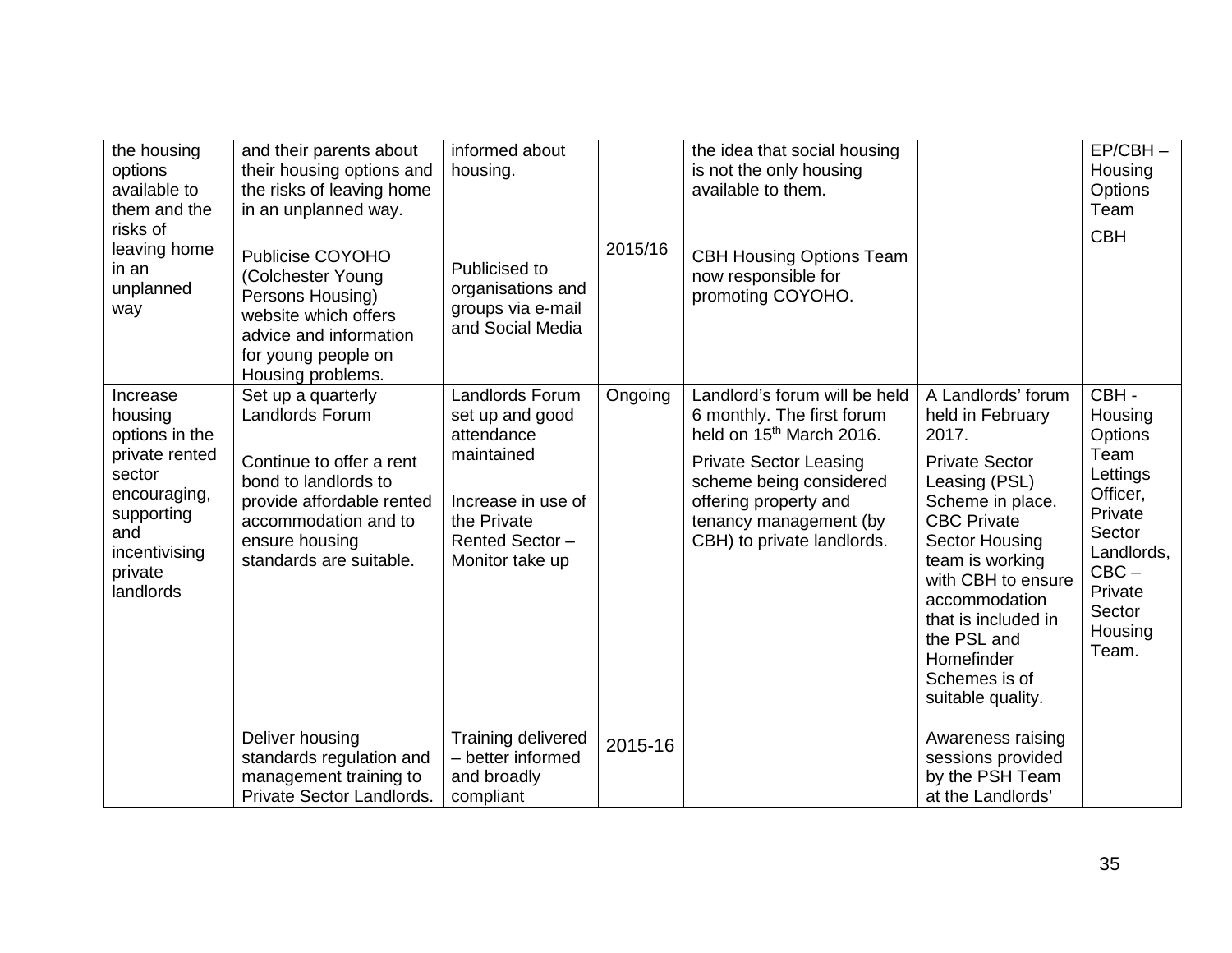|                                                          |                                                                                                                                                                                                         | landlords.                                                                                            |                  |                                                                                                                                                                                                                                                                                                                                                                                                                                                                                                                                                                                                                                                                                                                                                      | Forum held in<br>February on<br>relevant topics.                                                                                                                                                                                                                                                                                                                                                                                                                                                                                                                                                                |                                                                   |
|----------------------------------------------------------|---------------------------------------------------------------------------------------------------------------------------------------------------------------------------------------------------------|-------------------------------------------------------------------------------------------------------|------------------|------------------------------------------------------------------------------------------------------------------------------------------------------------------------------------------------------------------------------------------------------------------------------------------------------------------------------------------------------------------------------------------------------------------------------------------------------------------------------------------------------------------------------------------------------------------------------------------------------------------------------------------------------------------------------------------------------------------------------------------------------|-----------------------------------------------------------------------------------------------------------------------------------------------------------------------------------------------------------------------------------------------------------------------------------------------------------------------------------------------------------------------------------------------------------------------------------------------------------------------------------------------------------------------------------------------------------------------------------------------------------------|-------------------------------------------------------------------|
| Support<br>residents<br>affected by<br>Welfare<br>Reform | Continue to develop<br>internal and external<br>partnerships to mitigate<br>the effects of welfare<br>reform.<br>Continue to provide<br>proactive support to<br>those affected by the<br>reform agenda. | More residents<br>supported and<br>where appropriate<br>alternative<br>housing options<br>identified. | $2015 -$<br>2020 | Officer to be seconded to<br>CBH from CBC to continue<br>to mitigate the impact of the<br>reforms and support<br>tenants.<br>Colchester Borough Council<br>has responded to the next<br>stage of welfare reform by<br>forming a specialist team to<br>provide proactive<br>intervention to support<br>residents affected by<br>various welfare reforms. The<br>team will be based within<br><b>Customer Services but will</b><br>collaborate with various<br>services across CBC and<br>CBH and with external<br>partners.<br>As from April 2016 all new<br>tenants potentially affected<br>by the single room rent are<br>being given a letter at sign<br>up advising them of<br>changes.<br>CBH/CBC continues to fund<br>other agencies to support | Colchester<br>Borough Council's<br>specialist team<br>continued to<br>proactively support<br>residents affected<br>by welfare reform<br>and has supported<br>553 households so<br>far. A further officer<br>was recruited in<br>the second year of<br>the project. The<br>team is primarily a<br>front facing service<br>operating from the<br>Library and<br>Community Hub.<br>The team also offer<br>telephone<br>interviews and<br>home visits for the<br>more vulnerable.<br>The work of the<br>team is promoted<br>through the CBC<br>website which<br>includes useful<br>information<br>regarding welfare | Housing<br>Options<br>Team,<br>CBH, CBC<br>Customer<br>Solutions. |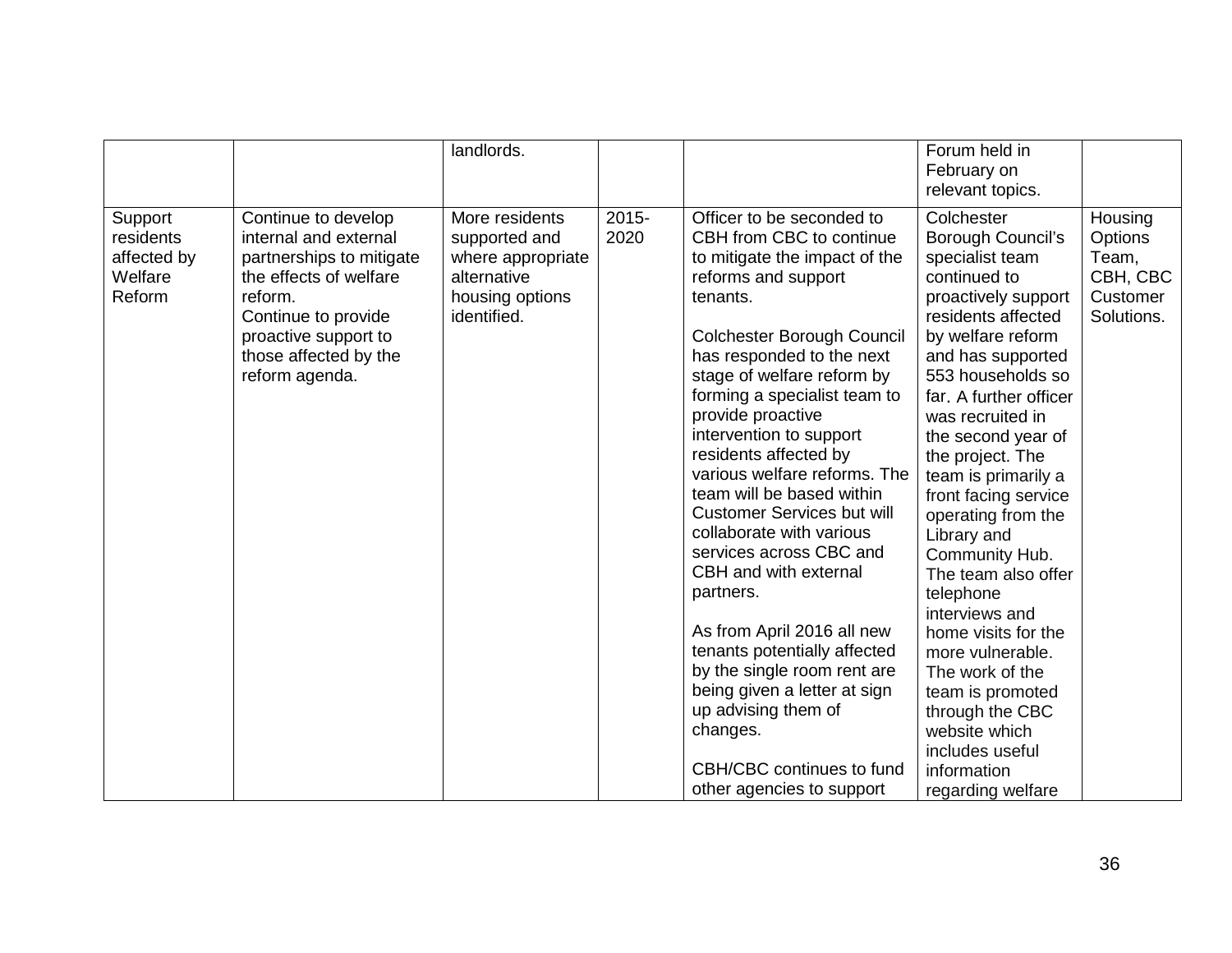|  | residents that are affected  | reforms. The team      |  |
|--|------------------------------|------------------------|--|
|  | by welfare reform including  | are mindful of         |  |
|  | CAB and Open Road.           | further reforms        |  |
|  |                              | scheduled for later    |  |
|  | Landlords have made clear    | dates and will         |  |
|  | on Gateway to Homechoice     | adapt in               |  |
|  | choice based lettings web-   | accordance.            |  |
|  | site the implications for    | Affordability          |  |
|  | prospective tenants who are  | Conference held        |  |
|  | claiming housing benefit and | by the Gateway to      |  |
|  | sign up for a self-contained | Homechoice             |  |
|  | property.                    | <b>Choice Based</b>    |  |
|  |                              | Lettings               |  |
|  |                              | Partnership of 8       |  |
|  |                              | local authorities, to  |  |
|  |                              | explore the impact     |  |
|  |                              | of Welfare Reform      |  |
|  |                              | on housing             |  |
|  |                              | applicant's ability    |  |
|  |                              | to be rehoused and     |  |
|  |                              | different              |  |
|  |                              | approaches being       |  |
|  |                              | used by Registered     |  |
|  |                              | Providers to           |  |
|  |                              | assess the             |  |
|  |                              | affordability of       |  |
|  |                              | rents.                 |  |
|  |                              |                        |  |
|  |                              | The provision of       |  |
|  |                              | the Council's          |  |
|  |                              | Discretionary          |  |
|  |                              | <b>Housing Payment</b> |  |
|  |                              | (DHP) Fund was         |  |
|  |                              | used to support        |  |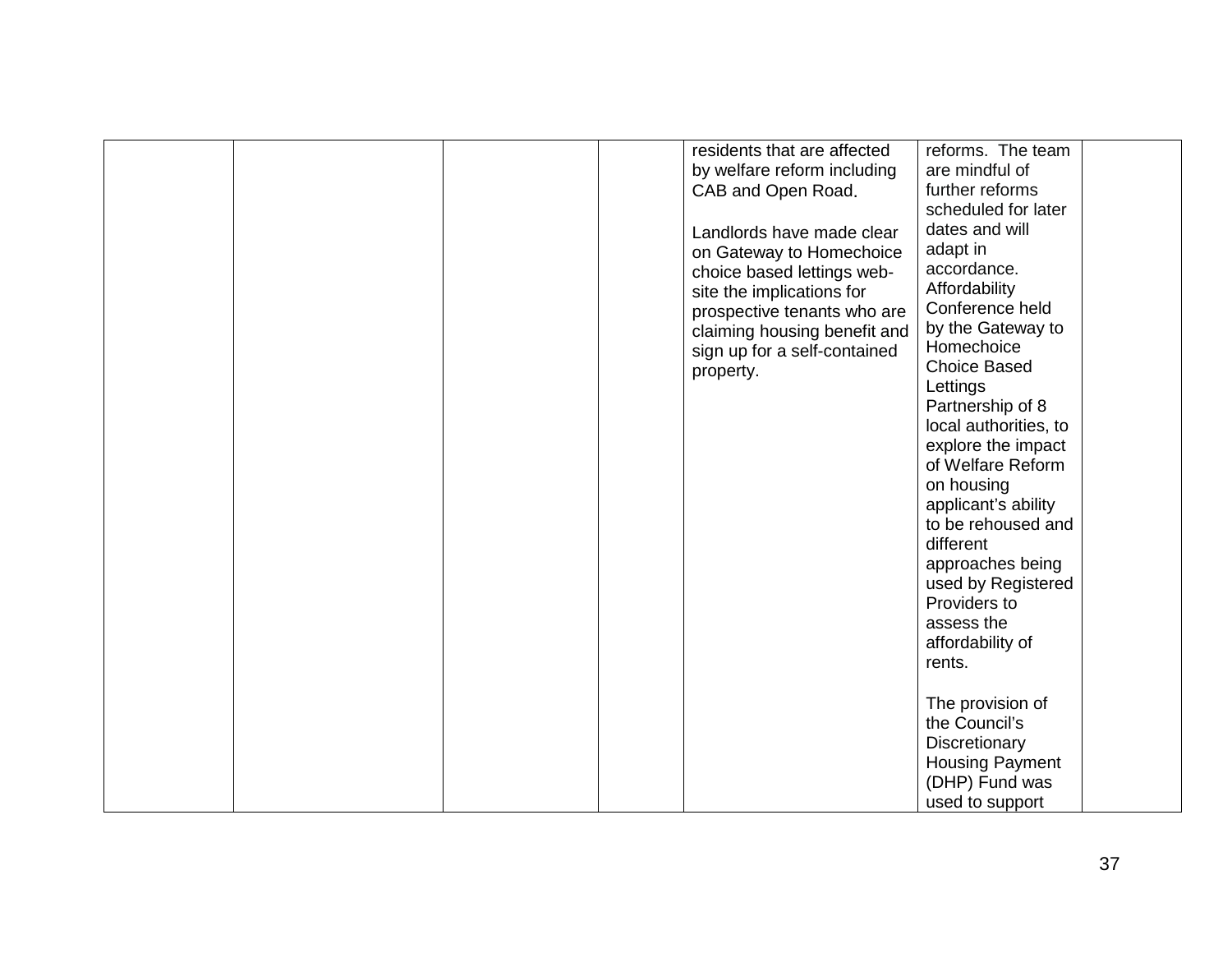|                                                                                                                                                                       |                                                                                                                                                                                                                                                                                  |                                                                                                  |               |                                                                                                                                                                                                                                                                                         | residents affected<br>by welfare reform<br>and prevent<br>homelessness. Th<br>e DHP fund of<br>£342,170<br>(including £50,000<br>CBC funding) was<br>Spent in<br>2016/2017.                                                                                                                                                                                                                                                                                       |                                                                                                                                    |
|-----------------------------------------------------------------------------------------------------------------------------------------------------------------------|----------------------------------------------------------------------------------------------------------------------------------------------------------------------------------------------------------------------------------------------------------------------------------|--------------------------------------------------------------------------------------------------|---------------|-----------------------------------------------------------------------------------------------------------------------------------------------------------------------------------------------------------------------------------------------------------------------------------------|-------------------------------------------------------------------------------------------------------------------------------------------------------------------------------------------------------------------------------------------------------------------------------------------------------------------------------------------------------------------------------------------------------------------------------------------------------------------|------------------------------------------------------------------------------------------------------------------------------------|
| Improve<br>tenancy<br>sustainment<br>and work<br>proactively<br>with residents<br>to provide<br>advice and<br>assistance<br>around<br>budgeting,<br>work and<br>debts | Promote pre tenancy<br>workshops/early<br>intervention for arrears<br>Promote financial<br>Inclusion to help tenants<br>to budget and provide<br>long term improvements<br>for residents in financial<br>difficulty and reduce long<br>term dependency on<br>discretionary funds | Increase in take<br>up of workshops.<br>Reduction in the<br>take up of<br>discretionary<br>funds | 2015-<br>2020 | Ongoing. Good take up.<br>During 2015-16 the<br><b>Financial Inclusion Officer</b><br>visited 152 tenants to<br>provide support and debt<br>advice including; opening<br>bank accounts, applying for<br>welfare benefits and<br>preventing homelessness,<br>evictions and court action. | CBH continue to<br>offer bi monthly<br>pre-tenancy<br>workshops to all<br>under 25s. Support<br>assessments are<br>completed at sign-<br>up to identify need<br>to help support<br>new tenants to<br>sustain tenancies.<br><b>CBH Financial</b><br><b>Inclusion Officer</b><br>provided 67 home<br>visits with CAB<br>debt advice service<br><b>CBH Financial</b><br><b>Inclusion Team</b><br>(FIT) helped<br>tenants obtain142<br>DHP's totalling<br>£89,674. an | $CBH -$<br>Housing<br>Options<br>Team<br>/Supporte<br>d Housing<br>Organisati<br>ons/CBH -<br>Tenant<br>Support<br><b>Officers</b> |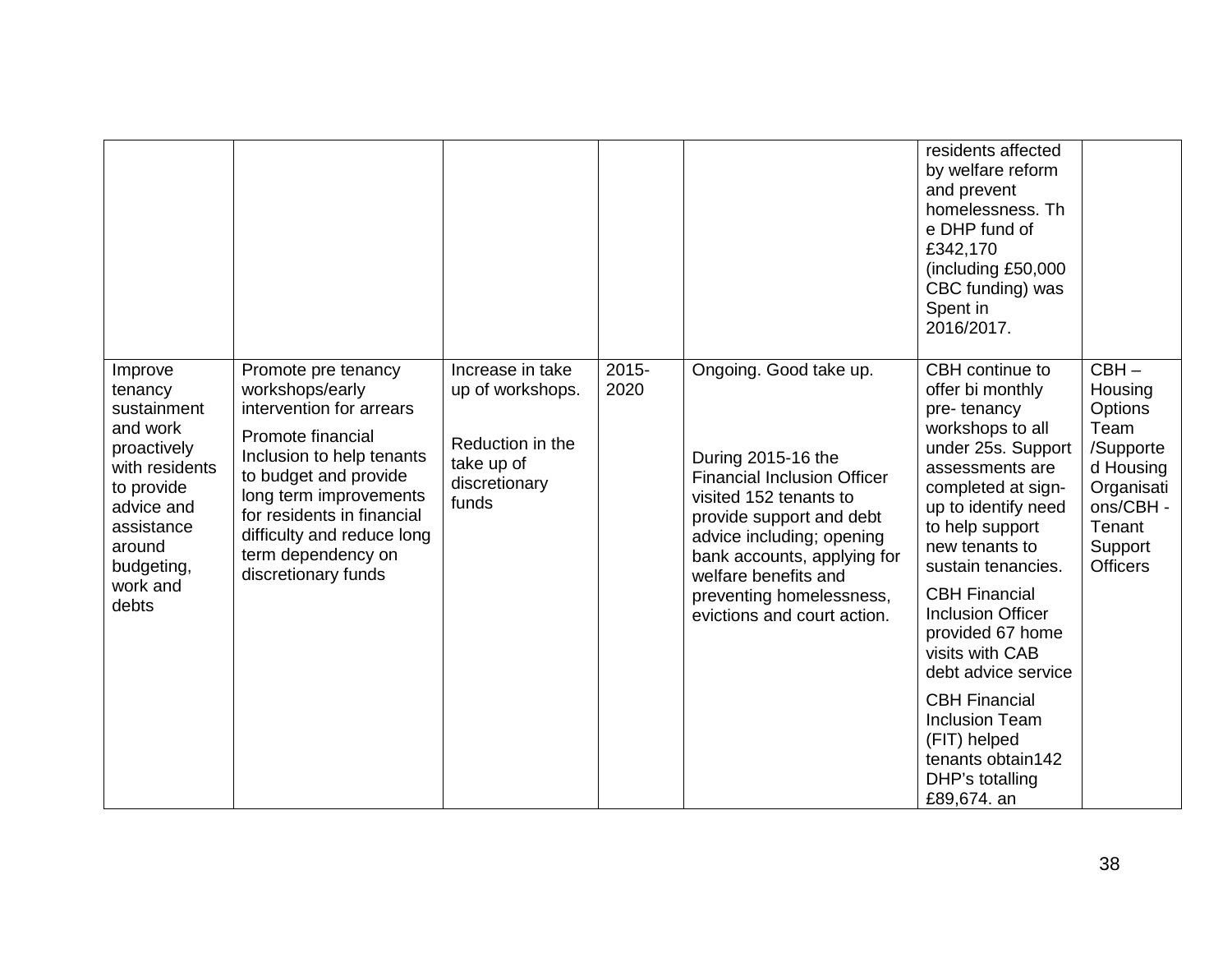|  | additional           |
|--|----------------------|
|  | £223,440 in          |
|  | welfare benefits     |
|  |                      |
|  | CBH have             |
|  | awarded funding of   |
|  | £30k to Catch        |
|  | 22 for a year to     |
|  | provide intensive    |
|  | support for families |
|  | who are at risk of   |
|  | eviction or who are  |
|  |                      |
|  | presenting as        |
|  | homeless. Catch      |
|  | 22 will:             |
|  | - Support families   |
|  | in emergency or      |
|  | temporary            |
|  | accommodation        |
|  | with needs wider     |
|  | than the direct      |
|  | housing pressure.    |
|  | - Maximise           |
|  | opportunities to     |
|  | have timely          |
|  | supportive           |
|  | conversations        |
|  | through Customer     |
|  | Solutions and        |
|  | Family               |
|  | Interventions work.  |
|  | - Compliment the     |
|  | housing options      |
|  | advice given to      |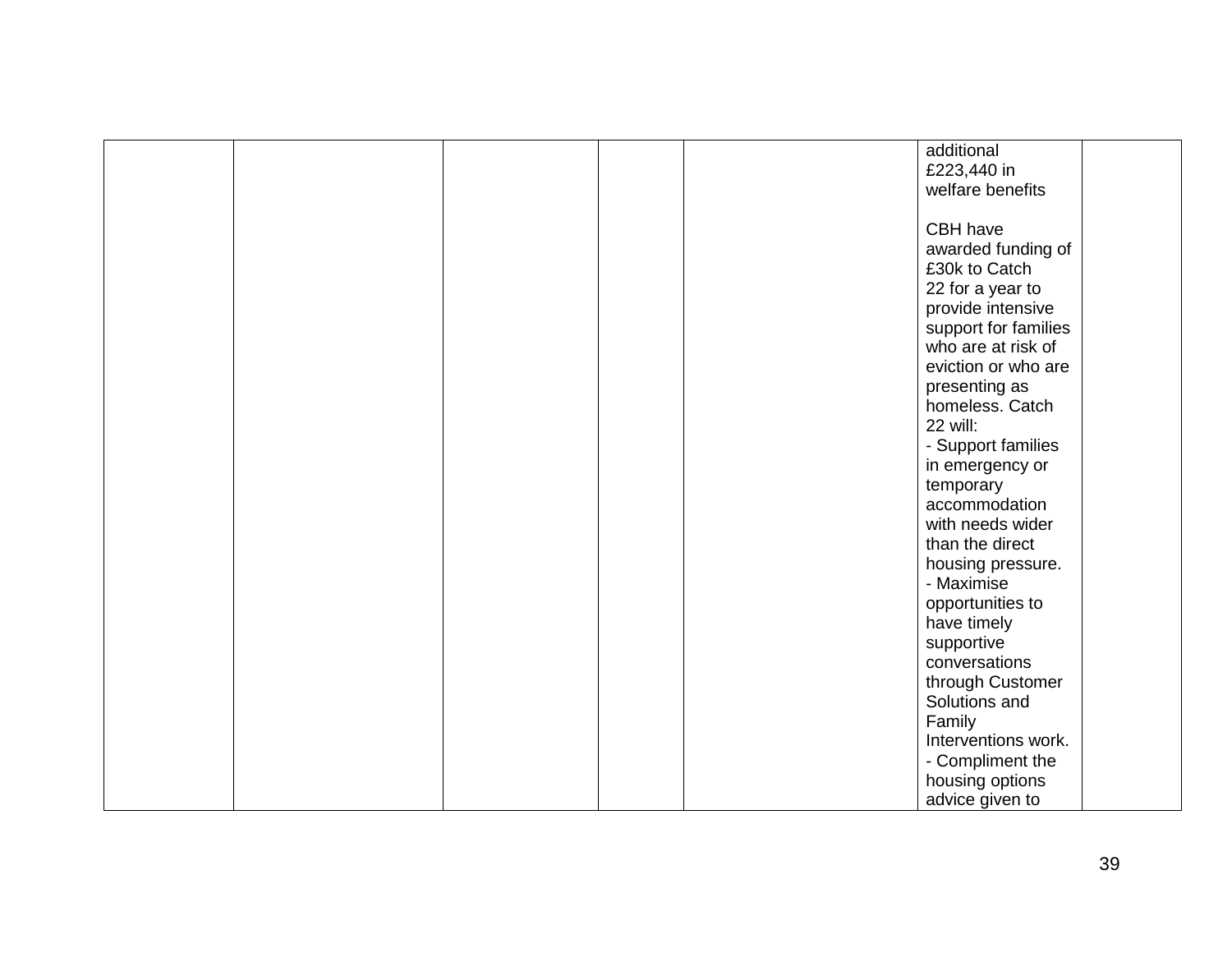|  |  | families who have   |
|--|--|---------------------|
|  |  | been provided with  |
|  |  | an interim or full  |
|  |  | housing duty with   |
|  |  | wider support       |
|  |  | dependent on        |
|  |  | need.               |
|  |  | - Focus on income   |
|  |  | maximization, debt  |
|  |  | reduction and back  |
|  |  | to work advice to   |
|  |  | deliver longer term |
|  |  | solutions and       |
|  |  | future stability of |
|  |  | tenure, along with  |
|  |  | wider               |
|  |  | health/wellbeing    |
|  |  | referrals and       |
|  |  | connecting families |
|  |  | to their            |
|  |  | community.          |
|  |  |                     |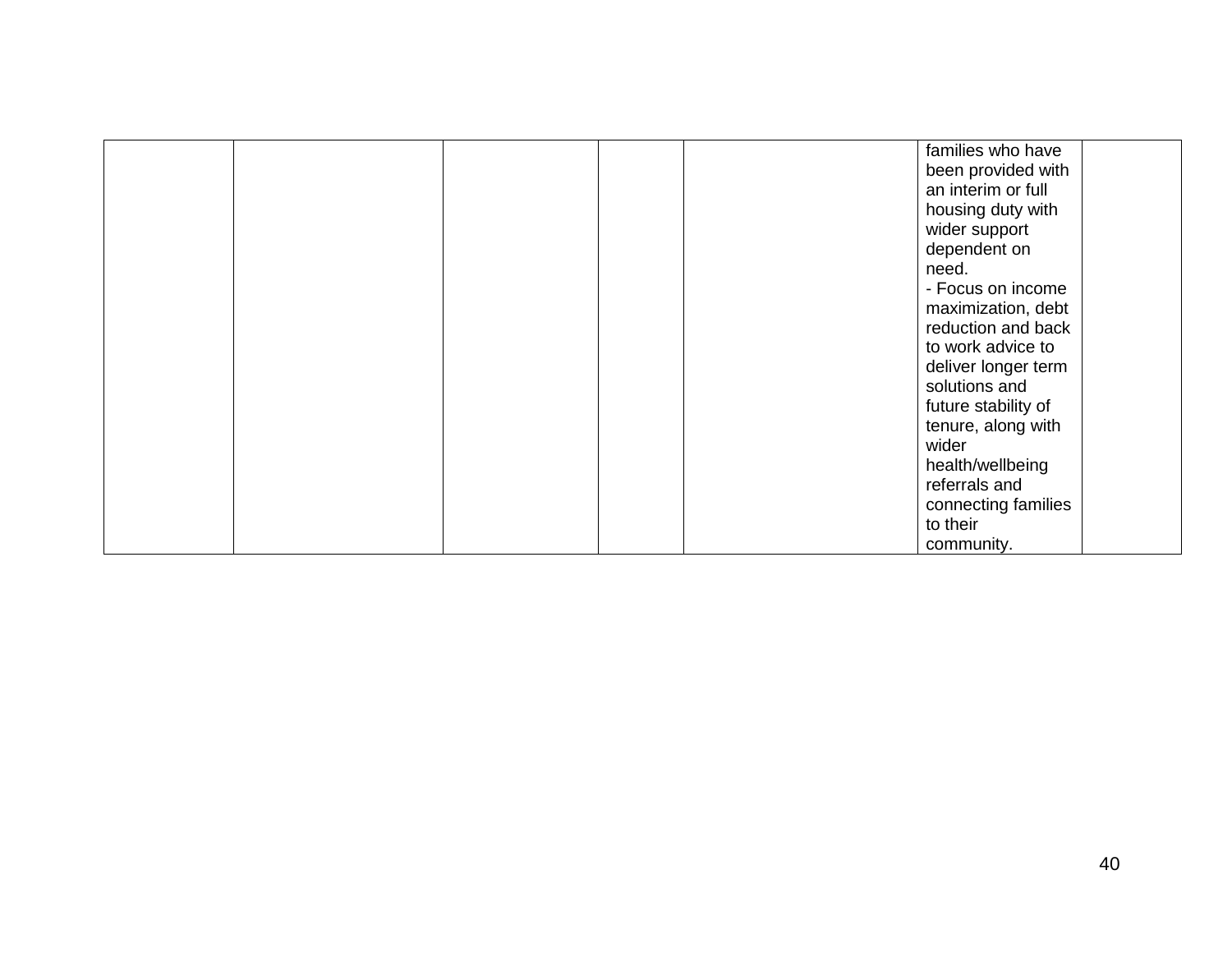| <b>What we</b><br>want to<br>achieve                                       | <b>Key Actions</b>                                                                                                                                                                                                          | <b>Outcomes</b>                                                                                                                                      | <b>When it</b><br>will be<br>done | <b>Actions Reviewed 2015-</b><br>2016                                                                                                                                                         | <b>Actions reviewed</b><br>2016 - 2017                                                                                                                        | <b>Who will</b><br>do it                                                 |
|----------------------------------------------------------------------------|-----------------------------------------------------------------------------------------------------------------------------------------------------------------------------------------------------------------------------|------------------------------------------------------------------------------------------------------------------------------------------------------|-----------------------------------|-----------------------------------------------------------------------------------------------------------------------------------------------------------------------------------------------|---------------------------------------------------------------------------------------------------------------------------------------------------------------|--------------------------------------------------------------------------|
| Maximise the<br>use of council<br>homes and<br>reduce under-<br>occupation | Implement revised tenant<br>incentive scheme policy<br>to encourage council<br>tenants who are under-<br>occupying to move to a<br>home that better meets<br>their needs                                                    | <b>Tenant Incentive</b><br>Scheme<br>implemented and<br>more under<br>occupied<br>households using<br>the scheme.                                    | Ongoing                           | CBH have reviewed 4 & 5<br>beds to identify homes that<br>are under occupied $-5$<br>households were rehoused<br>which released these<br>properties. 3 bed tranche<br>are now being reviewed. | During 2016/17 the<br><b>Financial Inclusion</b><br>Team (FIT)<br>supported 145<br>tenants affected by<br>the under<br>occupation charge<br>and contacted all | $CBH -$<br>Housing<br>Options<br>Team,<br>Tenant<br>Support<br>Officers, |
|                                                                            | Promote the use of<br>mutual exchange, to<br>better meet tenants<br>housing needs including<br>a mutual exchange fair<br>where tenants from all<br>landlords in Colchester<br>can be matched to more<br>suitable properties | Mutual exchange<br>publicised and an<br>increase in the<br>number of<br>households<br>moving through<br>the scheme. In<br>2013-14 there<br>were 114. |                                   | During 2015 -16 under TIS<br>$-15$ X 2 beds were<br>released, 24 x 3 beds were<br>released and 2 x 4 beds<br>released.                                                                        | new cases<br>A Mutual Exchange<br>event was held<br>with local partners<br>at the Greenstead<br><b>Community Centre.</b><br>The event was well<br>attended.   | Registere<br>d<br>Providers                                              |
|                                                                            | Continue to carry out<br>tenancy audits to ensure<br>tenancy fraud is<br>minimised                                                                                                                                          | Target of 300<br>Tenancy audits<br>completed a year.<br>Tenancy fraud<br>reduced.                                                                    |                                   | During 2015-16 the number<br>of properties that were<br>audited was 2,338.                                                                                                                    | Since the Tenancy<br>audit programme<br>began in July 2014,<br>5,618 properties<br>have been audited                                                          | Tenant<br>Support<br><b>Officers</b>                                     |
|                                                                            | <b>Ensure the Council's</b><br><b>Sheltered Housing Stock</b>                                                                                                                                                               | All stock meets<br>Colchester                                                                                                                        | 5 year<br>and 30<br>year plan     |                                                                                                                                                                                               | The Colchester<br><b>Sheltered Housing</b><br>Standard was<br>reviewed and                                                                                    |                                                                          |

## **6. Make the best use of existing homes**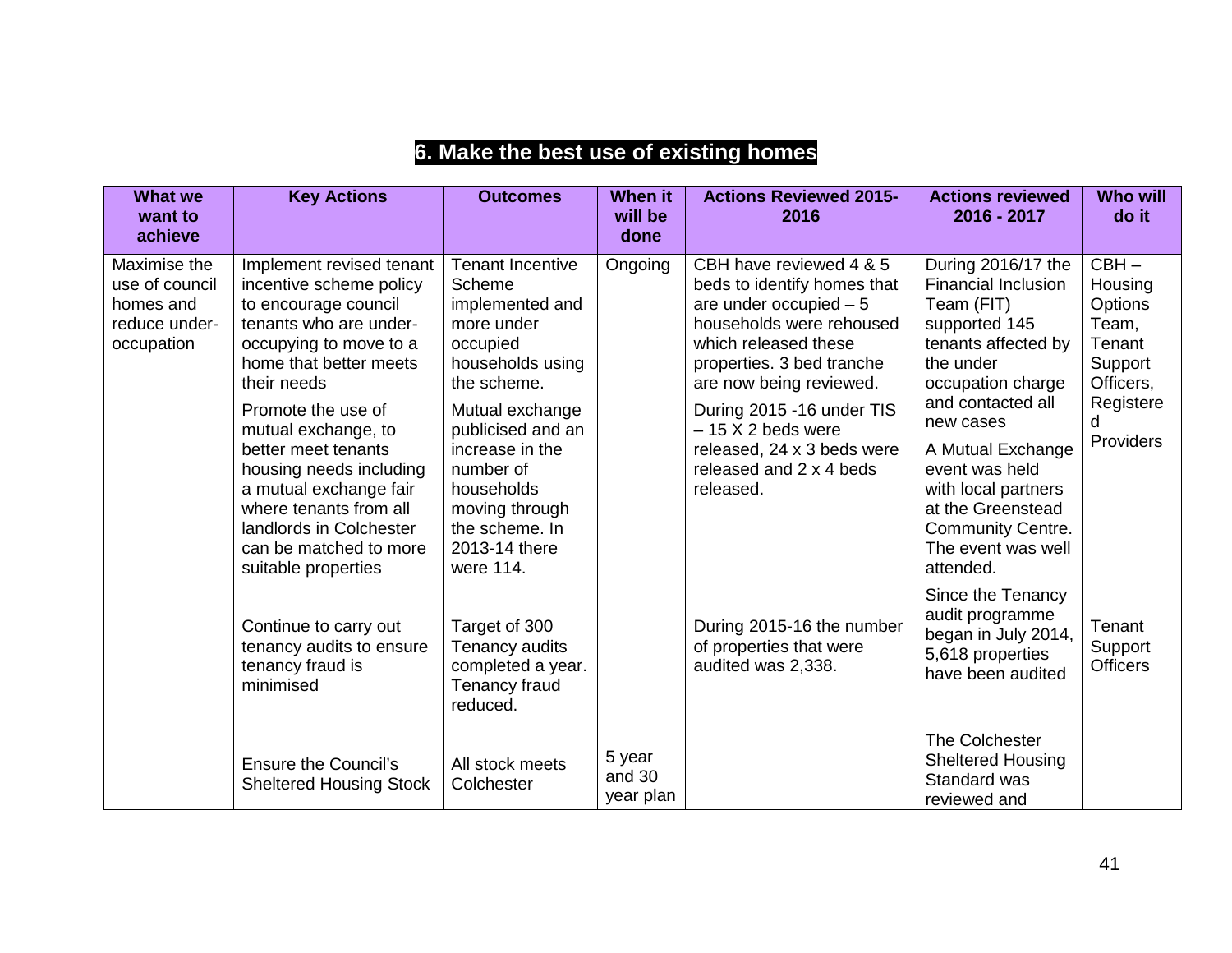| <b>What we</b><br>want to<br>achieve | <b>Key Actions</b>                                                                                                                                                                                                         | <b>Outcomes</b>                                                                                                                                                      | <b>When it</b><br>will be<br>done | <b>Actions Reviewed 2015-</b><br>2016                                                                                                                                                                                                                                                                                    | <b>Actions reviewed</b><br>2016 - 2017                                                                                                                                                                                                                | <b>Who will</b><br>do it                                     |
|--------------------------------------|----------------------------------------------------------------------------------------------------------------------------------------------------------------------------------------------------------------------------|----------------------------------------------------------------------------------------------------------------------------------------------------------------------|-----------------------------------|--------------------------------------------------------------------------------------------------------------------------------------------------------------------------------------------------------------------------------------------------------------------------------------------------------------------------|-------------------------------------------------------------------------------------------------------------------------------------------------------------------------------------------------------------------------------------------------------|--------------------------------------------------------------|
|                                      | is appropriately<br>maintained in<br>accordance with the<br>Colchester Standard.<br>Maximise take-up of<br>sheltered housing<br>through the major<br>refurbishment<br>programme to<br>free up under-occupied<br>properties | Standard<br>Reduction in<br>sheltered voids.                                                                                                                         |                                   | The refurbishment of<br>Worsnop House provided<br>accommodation to help<br>households that wanted to<br>downsize to free up under-<br>occupied CBC properties. 8<br>of the 10 flats were let to<br>existing CBC tenants which<br>released 3 x 3 bed houses,<br>1 x 2 bed house, 3 x 2 bed<br>flats and one x 1 bed flat. | updated.<br>The refurbishment<br>of Enoch House<br>saw 11 tenants<br>who were under-<br>occupying hones<br>move to homes<br>which better suited<br>their needs. These<br>moves released<br>Four 3 bed houses,<br>and seven 2 bed<br>houses and flats. | $CBH -$<br>Asset<br>Managem<br>ent Team                      |
|                                      | Develop policies and<br>procedures to implement<br>fixed term tenancies in<br>line with the Housing and<br>Planning Act 2016.                                                                                              | Better use of<br>Council<br>properties to<br>meet housing<br>need.<br>Tenants are<br>housed in<br>properties which<br>are better suited<br>to their housing<br>need. | 2018                              |                                                                                                                                                                                                                                                                                                                          | Still awaiting<br>Regulations from<br>DCLG. These are<br>expected in the<br>Autumn 2017. The<br>deadline date has<br>been moved to<br>April 2018.                                                                                                     | $CBC -$<br>Housing<br>Client Co-<br>ordinator,<br><b>CBH</b> |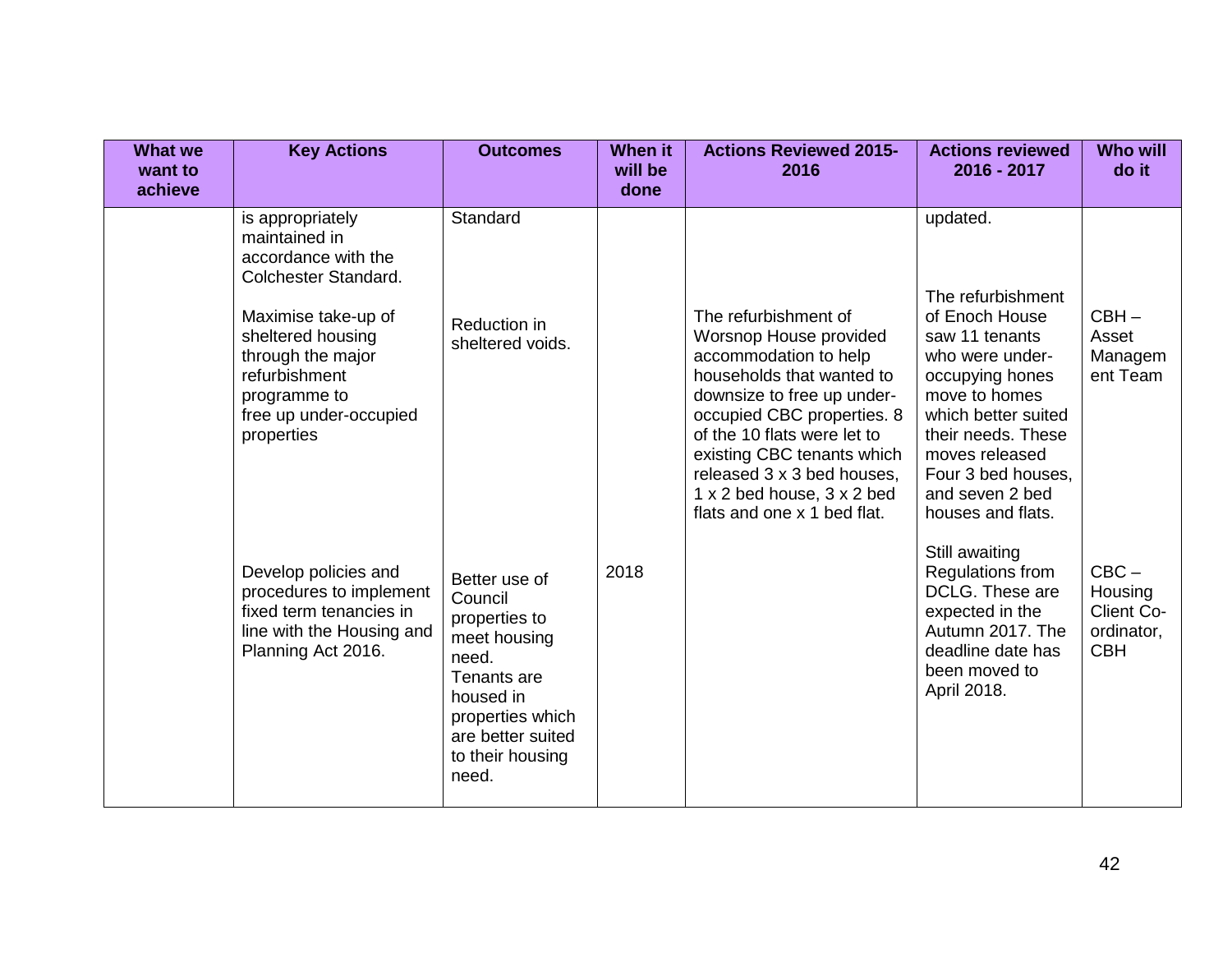| <b>What we</b><br>want to<br>achieve                                                                                                                               | <b>Key Actions</b>                                                                                                                                                                                                                                                     | <b>Outcomes</b>                                                                                            | <b>When it</b><br>will be<br>done | <b>Actions Reviewed 2015-</b><br>2016                                                                                                                                                                                                                                      | <b>Actions reviewed</b><br>2016 - 2017                                                                                                                                                                                                                                                                             | <b>Who will</b><br>do it                                                                                                                                   |
|--------------------------------------------------------------------------------------------------------------------------------------------------------------------|------------------------------------------------------------------------------------------------------------------------------------------------------------------------------------------------------------------------------------------------------------------------|------------------------------------------------------------------------------------------------------------|-----------------------------------|----------------------------------------------------------------------------------------------------------------------------------------------------------------------------------------------------------------------------------------------------------------------------|--------------------------------------------------------------------------------------------------------------------------------------------------------------------------------------------------------------------------------------------------------------------------------------------------------------------|------------------------------------------------------------------------------------------------------------------------------------------------------------|
| Reduce levels<br>οf<br>overcrowding<br>in affordable<br>housing                                                                                                    | Promote the use of<br>mutual exchange, to<br>better meet tenants<br>needs (see action above)<br>Assessment of 'crowding<br>and space' under the<br>provisions of part 1 of the<br>Housing Act 2004 to<br>ensure families are<br>correctly prioritised for<br>rehousing | Crowding and<br>space hazards<br>removed or<br>sufficiently<br>mitigated.                                  | Ongoing<br>Ongoing                | 5 'crowding and space<br>hazards' have been<br>removed - households have<br>moved on during 2015 - 16.                                                                                                                                                                     | See action above<br>for mutual<br>exchange.<br>8 "crowding and<br>space" hazards<br>have been<br>removed/resolved<br>in 2016-17<br>The Private Sector<br>housing team<br>continued to<br>assess households<br>for overcrowding in<br>the private rented<br>sector and in CBC<br>stock and reported<br>this to CBH. | <b>CBH</b><br>Housing<br>Options,<br>Housing<br>Managem<br>ent<br>Teams,<br>Registere<br>d<br>Providers<br>$CBC -$<br>Private<br>Sector<br>Housing<br>Team |
| Help people<br>whose<br>independence<br>may be at risk<br>to remain in or<br>return to their<br>home in both<br>the private<br>and public<br>sector<br>properties. | Increase use of the<br>disabled adaptations in<br>CBC properties to<br>encourage independent<br>living amongst older<br>residents and residents<br>with a disability                                                                                                   | Increase in<br>planned and<br>unplanned<br>adaptations<br>100% spend of<br><b>DFG</b> budget<br>allocation | Ongoing                           | The Allocations Team at<br>CBH to create a register of<br>adapted stock. Review<br>underway for reusing the<br>council's adapted stock to<br>prevent it from being sold<br>under right to buy when<br>properties are no longer<br>used for residents with a<br>disability. | Agreed to carry out<br>a review in<br>2017/2018 of the<br><b>Adaptations Policy</b><br>for CBC homes<br>and use of adapted<br>stock as part of the<br><b>Housing Futures</b><br>Programme.                                                                                                                         | <b>CBH</b><br>Adaptation<br>s<br>Manager,<br>Registere<br>d<br>Providers                                                                                   |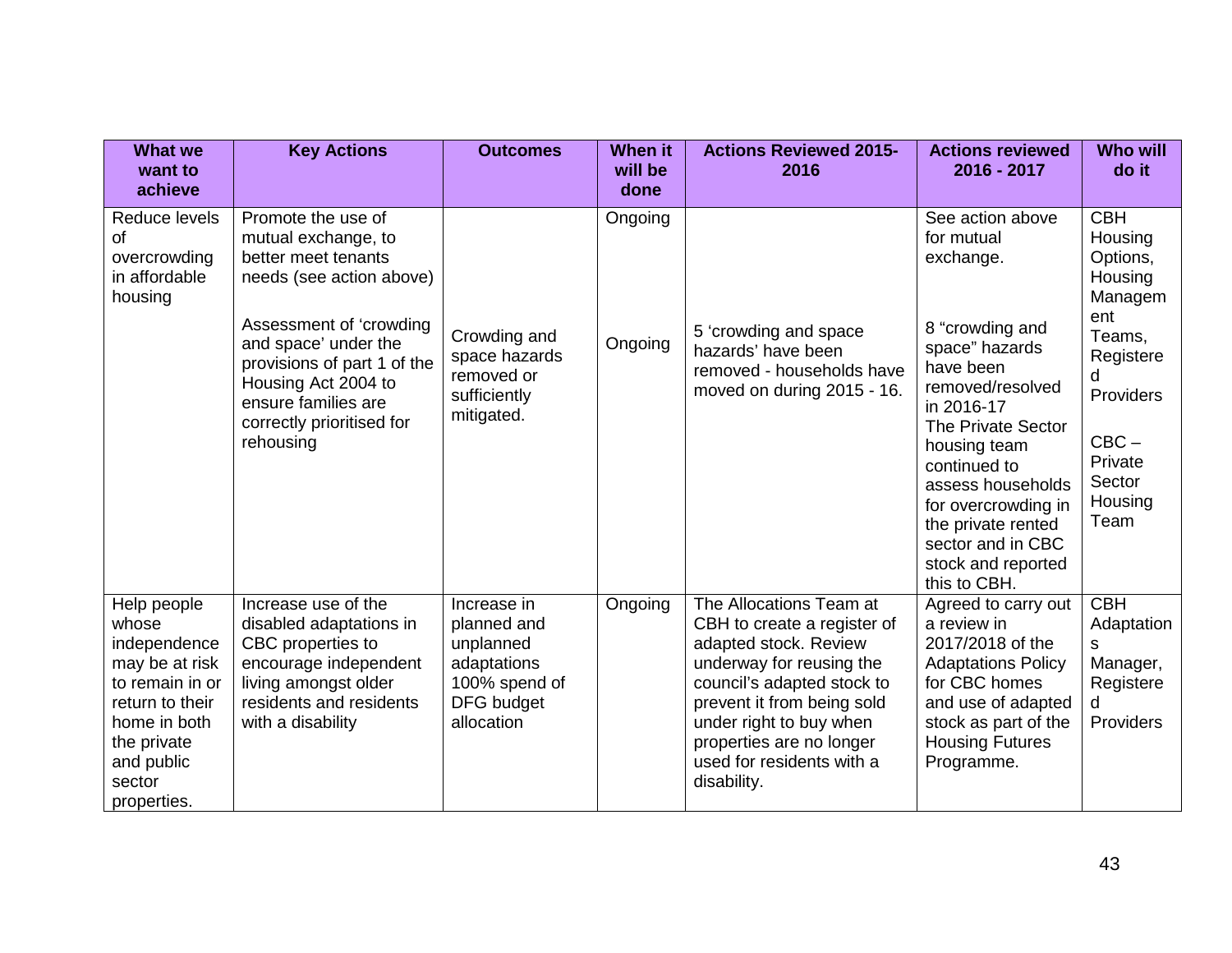| <b>What we</b><br>want to<br>achieve | <b>Key Actions</b>                                                                                                                                                   | <b>Outcomes</b>                                                      | When it<br>will be<br>done | <b>Actions Reviewed 2015-</b><br>2016                                                                                       | <b>Actions reviewed</b><br>2016 - 2017                                                                                                                                                                              | <b>Who will</b><br>do it                                                          |
|--------------------------------------|----------------------------------------------------------------------------------------------------------------------------------------------------------------------|----------------------------------------------------------------------|----------------------------|-----------------------------------------------------------------------------------------------------------------------------|---------------------------------------------------------------------------------------------------------------------------------------------------------------------------------------------------------------------|-----------------------------------------------------------------------------------|
|                                      | Respond to<br>recommendations from<br><b>ECC Occupational</b><br>Therapy service to<br>process Disabled<br><b>Facilities Grants in</b><br>private sector properties. | New HIA service<br>or alternative<br>provision in place<br>from 2015 | 2015                       | 62 DFG's were completed<br>to enable households with<br>disabilities to remain living<br>in their own homes in 2015-<br>16. | 118 DFGs were<br>completed to<br>enable households<br>with disabilities to<br>remain living in<br>their own homes in<br>2016-17                                                                                     | $CBC -$<br>Private<br>Sector<br>Housing<br>with Home<br>Improvem<br>ent<br>Agency |
|                                      |                                                                                                                                                                      | Increase in older<br>people able to<br>remain in their<br>own home   | Ongoing                    |                                                                                                                             | A further 4<br>households with<br>disabilities were<br>assisted with a<br>discretionary loan<br>to assist them with<br>adaptations or to<br>help them move to<br>more suitable<br>accommodation.                    | support<br><b>ECC</b>                                                             |
|                                      | Participate and influence<br>the recommissioning<br>process for Home<br><b>Improvement Agency</b><br>services by ECC in 2015.                                        |                                                                      |                            | CBC has had discussions<br>with ECC to bring HIA<br>service back in house.                                                  | HIA service funding<br>ceased from ECC.<br><b>CBC Private Sector</b><br>Housing team now<br>provide a similar<br>service to assist<br>vulnerable clients<br>with the DFG<br>application process<br>and signposting/ |                                                                                   |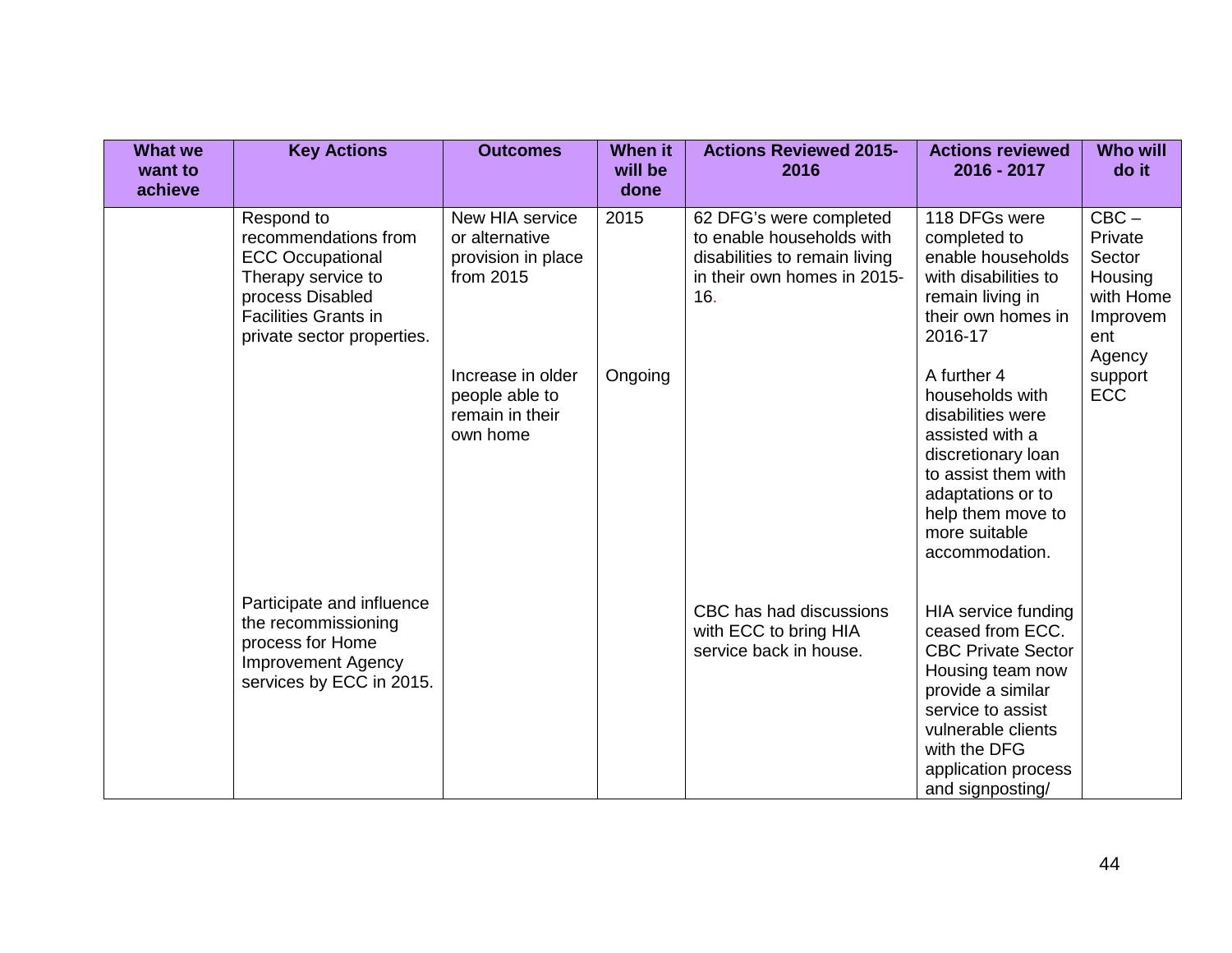| <b>What we</b><br>want to<br>achieve | <b>Key Actions</b>                                                                                            | <b>Outcomes</b>                       | <b>When it</b><br>will be<br>done | <b>Actions Reviewed 2015-</b><br>2016                                                              | <b>Actions reviewed</b><br>2016 - 2017                                                                                                                                                                                                                                                                                                    | <b>Who will</b><br>do it                       |
|--------------------------------------|---------------------------------------------------------------------------------------------------------------|---------------------------------------|-----------------------------------|----------------------------------------------------------------------------------------------------|-------------------------------------------------------------------------------------------------------------------------------------------------------------------------------------------------------------------------------------------------------------------------------------------------------------------------------------------|------------------------------------------------|
|                                      |                                                                                                               |                                       |                                   |                                                                                                    | referral to other<br>agencies, including<br>a dedicated grants<br>case worker.                                                                                                                                                                                                                                                            |                                                |
|                                      | Provide advice on                                                                                             |                                       |                                   |                                                                                                    | DFG process has<br>been updated. A<br>new dedicated<br>grants/loans officer<br>post created and<br>recruited to. New<br>method for<br>obtaining quotes<br>for grant/loan aided<br>works being<br>developed. To<br>provide clients with<br>a choice of pre-<br>assessed<br>contractors, rather<br>than reliance on a<br>single contractor. |                                                |
|                                      | welfare benefits to older<br>people to help them<br>maximise their income<br>and remain in their own<br>home. |                                       |                                   | CBC Welfare rights team no<br>longer exists – now part of<br><b>Customer Interventions</b><br>Team |                                                                                                                                                                                                                                                                                                                                           | <b>CBC</b><br>Welfare<br><b>Rights</b><br>Team |
| Maintain and<br>where                | Respond to enquiries<br>regarding long term                                                                   | Reduction in the<br>overall number of | Ongoing                           | 2 long term empty<br>properties were bought                                                        | 1 long term empty<br>property brought                                                                                                                                                                                                                                                                                                     | <b>CBC</b><br>Private                          |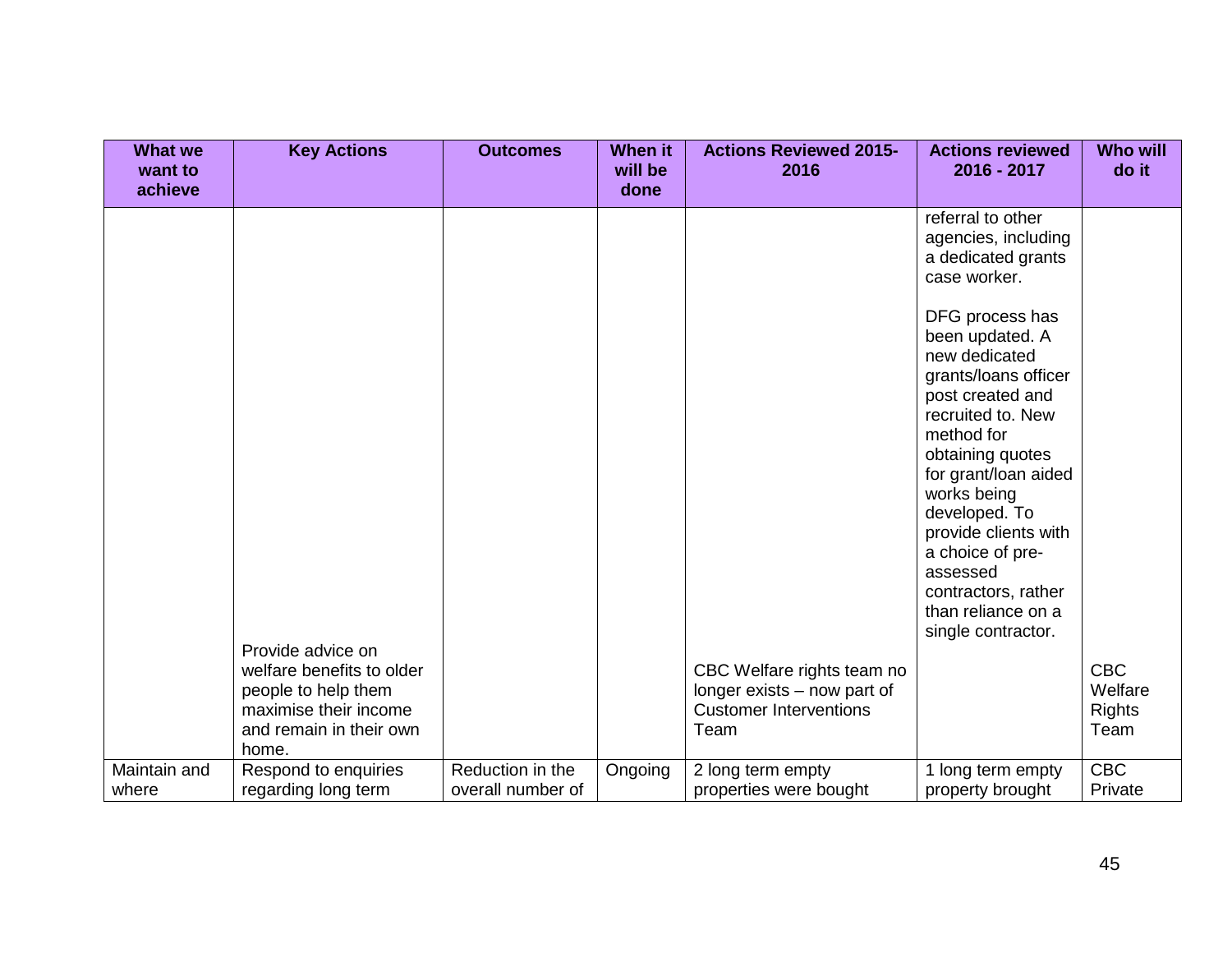| What we<br>want to<br>achieve                                                                                                                                                                                                | <b>Key Actions</b>                                                                                                                                                                                                                              | <b>Outcomes</b>                                                                                                                                          | <b>When it</b><br>will be<br>done | <b>Actions Reviewed 2015-</b><br>2016 | <b>Actions reviewed</b><br>2016 - 2017                                                                                                                                                                                                     | <b>Who will</b><br>do it                          |
|------------------------------------------------------------------------------------------------------------------------------------------------------------------------------------------------------------------------------|-------------------------------------------------------------------------------------------------------------------------------------------------------------------------------------------------------------------------------------------------|----------------------------------------------------------------------------------------------------------------------------------------------------------|-----------------------------------|---------------------------------------|--------------------------------------------------------------------------------------------------------------------------------------------------------------------------------------------------------------------------------------------|---------------------------------------------------|
| possible<br>reduce the<br>currently low<br>levels of long<br>term empty<br>properties in<br>the Private<br>Sector Provide<br>information to<br>residents on<br>the reality of<br>empty homes<br>$-$ manage the<br>perception | empty properties and<br>take informal or formal<br>action as appropriate.<br>Offer financial assistance<br>to bring empty properties<br>back in to use wherever<br>possible or to reduce the<br>affect of the property on<br>the neighbourhood. | empty homes.<br>Make safe and<br>secure empty<br>properties where<br>there is a<br>significant public<br>health or safety<br>impact on the<br>community. |                                   | back into use during 2015-<br>16.     | back in to use in<br>2016-17.<br>This work is not<br>considered to be a<br>priority for the<br><b>Private Sector</b><br>Housing team.<br><b>Empty Property</b><br>Loans are still<br>available but none<br>were applied for in<br>2016-17. | Sector<br>Housing,<br>Registere<br>d<br>Providers |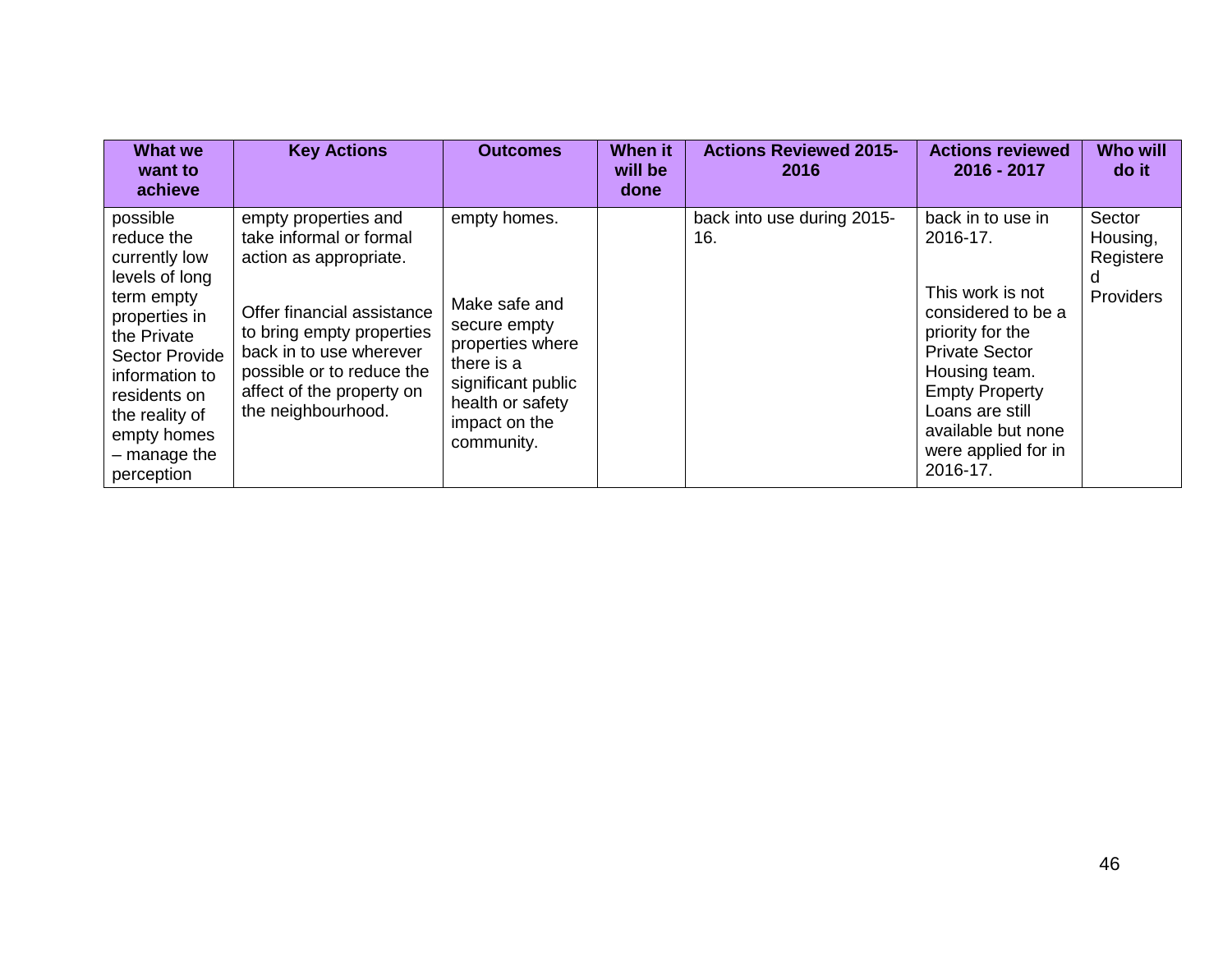# **7. Work to ensure that existing and new homes are healthy, safe and energy efficient**

| <b>What we</b><br>want to<br>achieve                                                                                                                                                                            | <b>Key actions</b>                                                                                                                                                                        | <b>Outcomes</b>                                                                                                                                                                 | <b>When it</b><br>will be<br>done | <b>Actions Reviewed 2015-</b><br>2016                                                                                                                                                                                                                     | <b>Actions reviewed</b><br>2016 - 2017                                                                                                                                                                                                                                            | <b>Who will</b><br>do it                                                                                                                   |
|-----------------------------------------------------------------------------------------------------------------------------------------------------------------------------------------------------------------|-------------------------------------------------------------------------------------------------------------------------------------------------------------------------------------------|---------------------------------------------------------------------------------------------------------------------------------------------------------------------------------|-----------------------------------|-----------------------------------------------------------------------------------------------------------------------------------------------------------------------------------------------------------------------------------------------------------|-----------------------------------------------------------------------------------------------------------------------------------------------------------------------------------------------------------------------------------------------------------------------------------|--------------------------------------------------------------------------------------------------------------------------------------------|
| Target the<br>work we do to<br>improve<br>homes in the<br>private sector<br>based on<br>evidence and<br>the best<br>information<br>Encourage<br>private<br>landlords &<br>managing<br>agents to<br>provide good | <b>Commission stock</b><br>condition survey to<br>provide evidence base<br>and influence future<br>service planning and<br>delivery activities.                                           | Survey and final<br>report completed<br>and implemented                                                                                                                         | 2016/17                           | Stock condition survey has<br>been commissioned.                                                                                                                                                                                                          | Stock condition<br>survey being<br>completed in<br>2016/2017                                                                                                                                                                                                                      | Private<br>Sector<br>Housing<br>Team                                                                                                       |
|                                                                                                                                                                                                                 | <b>Purchase Housing</b><br><b>Health Costs Calculator</b>                                                                                                                                 | <b>HHCC</b> purchased<br>and in use to<br>demonstrate<br>savings to society<br>resulting from<br>housing<br>interventions                                                       | 2015                              | HHCC purchased and some<br>efficiency made                                                                                                                                                                                                                | The use of the<br><b>HHCC</b> is currently<br>being reviewed                                                                                                                                                                                                                      |                                                                                                                                            |
| quality and<br>well managed<br>properties                                                                                                                                                                       | <b>Adoption &amp; Development</b><br>of Essex Landlord<br><b>Accreditation Scheme</b><br>(ELAS) and Colchester's<br><b>Student Accommodation</b><br><b>Accreditation Scheme</b><br>(SAAS) | Increase number<br>and percentage<br>of accredited<br>landlords through<br><b>ELAS and</b><br>Colchester's<br><b>Student</b><br>Accommodation<br>Accreditation<br>Scheme (SAAS) | Ongoing                           | <b>Essex Landlord</b><br><b>Accreditation Scheme</b><br>(ELAS) has now ceased<br>due to lack of interest (only<br>1 landlord signed up to the<br>scheme). Colchester's<br><b>Student Accommodation</b><br>Accreditation scheme<br>(SAAS) is under review. | <b>The Student</b><br>Accommodation<br>Accreditation<br>Scheme is still<br>under review with<br>the impending<br>implementation of<br>new legislation to<br>extend the scope<br>of mandatory HMO<br>licensing which is<br>likely to result in<br>the scheme no<br>longer being of | CBC -<br>Private<br>Sector<br>Housing<br>Team<br><b>ELAS</b><br>Local<br>Authority<br>Consortiu<br>m.<br><b>Essex</b><br><b>University</b> |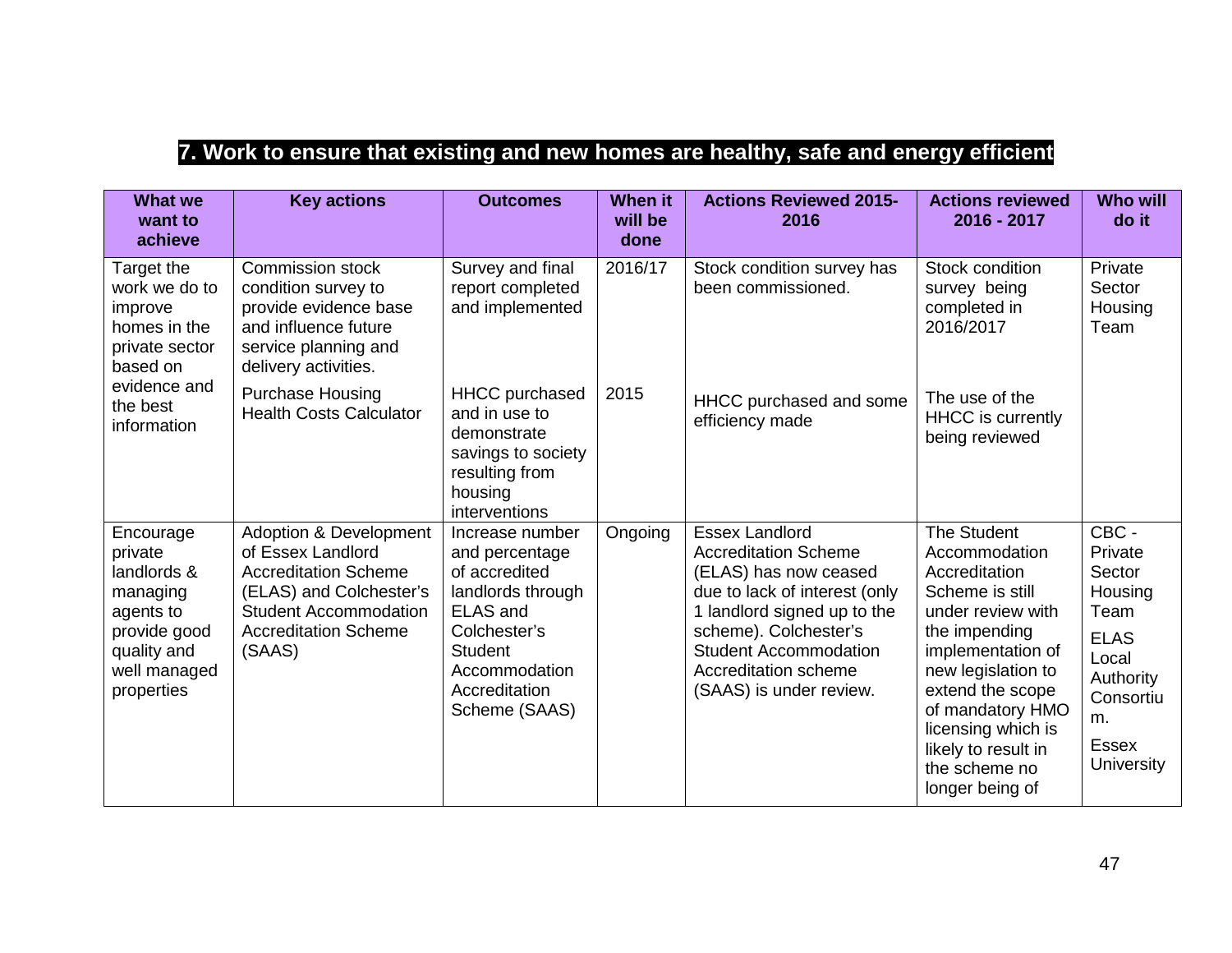| <b>What we</b><br>want to<br>achieve | <b>Key actions</b>                                                                                                                                                                                                                                                                                                                                                                                                                                                                        | <b>Outcomes</b>                                                                                                                                                                                                                        | <b>When it</b><br>will be<br>done | <b>Actions Reviewed 2015-</b><br>2016 | <b>Actions reviewed</b><br>2016 - 2017                                                                                                                                                                                                                                                                                                        | <b>Who will</b><br>do it                        |
|--------------------------------------|-------------------------------------------------------------------------------------------------------------------------------------------------------------------------------------------------------------------------------------------------------------------------------------------------------------------------------------------------------------------------------------------------------------------------------------------------------------------------------------------|----------------------------------------------------------------------------------------------------------------------------------------------------------------------------------------------------------------------------------------|-----------------------------------|---------------------------------------|-----------------------------------------------------------------------------------------------------------------------------------------------------------------------------------------------------------------------------------------------------------------------------------------------------------------------------------------------|-------------------------------------------------|
|                                      | Review and improve<br>housing conditions<br>through the Housing<br>Health & Safety Rating<br>System (HHSRS) under<br>the provisions of the<br>Housing Act 2004 Part 1<br>Support landlords<br>towards provision of<br>broadly compliant<br>housing accommodation<br>through improved<br>communication and joint<br>working -Identify<br>common barriers to<br>compliance and provide<br>self service advice and<br>guidance in order that<br>resources can be<br>targeted toward criminal | Category 1&2<br>hazards removed.<br>Minimum of 300<br>per annum.<br>Update website<br>with self-serve<br>information.<br>Landlord training<br>delivered.<br>Participation in<br><b>Landlord Forums</b><br>and other similar<br>events. | 2015<br>onwards                   |                                       | value. Discussions<br>ongoing with Essex<br><b>University Student</b><br>Union (SU Lets) to<br>agree to a<br>handover of<br>responsibility for<br>the scheme.<br>The number of<br>housing hazards<br>removed in 2016-<br>17 was 324<br>The number of<br>dwellings made<br>safer in 2016-17<br>was 148.<br>Landlord training<br>updated above. | $CBC -$<br>Private<br>Sector<br>Housing<br>Team |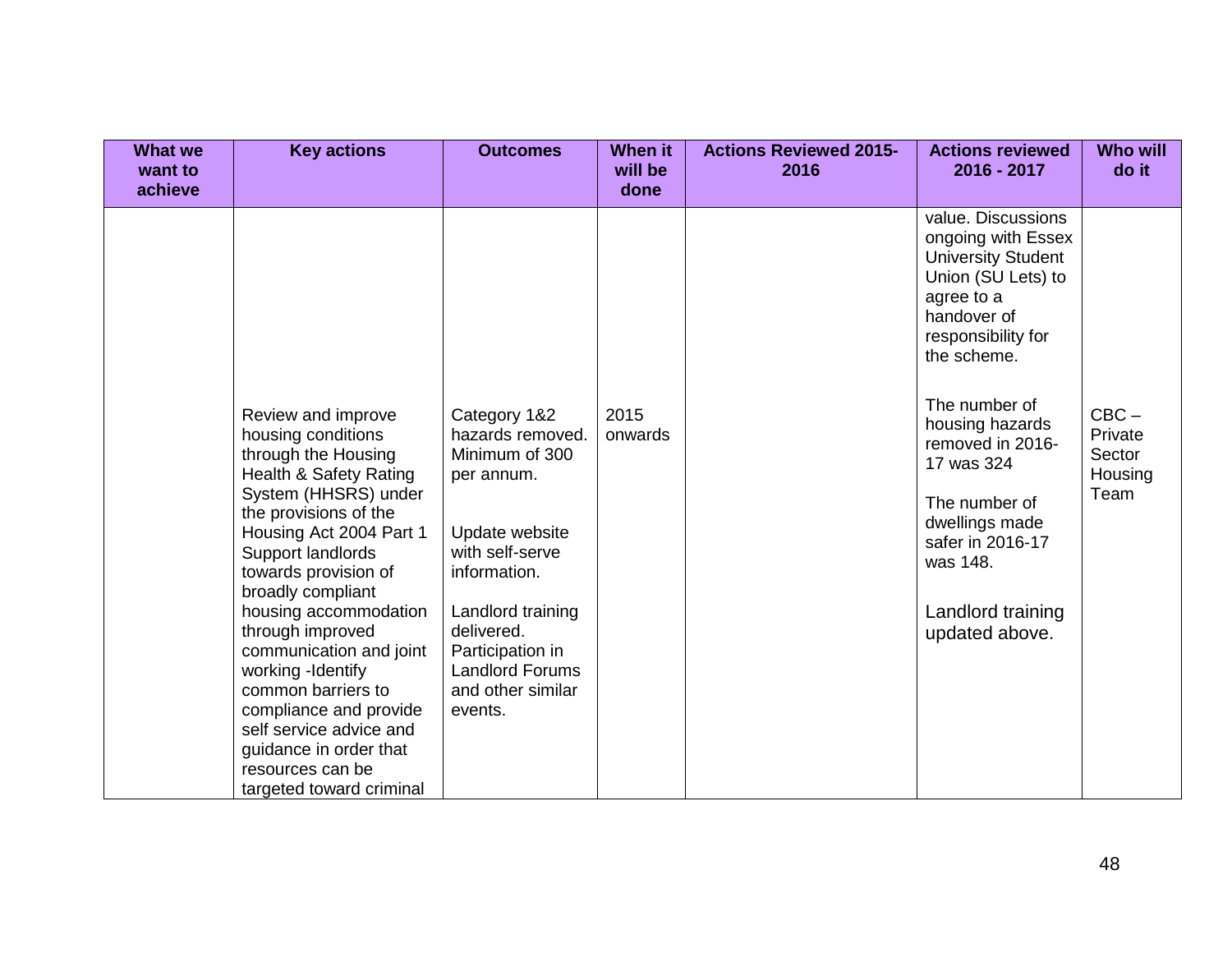| <b>What we</b><br>want to<br>achieve                                                         | <b>Key actions</b>                                                                                                                                                                                                                                                            | <b>Outcomes</b>                                                                                                                       | <b>When it</b><br>will be<br>done | <b>Actions Reviewed 2015-</b><br>2016       | <b>Actions reviewed</b><br>2016 - 2017                                                                                                                                           | <b>Who will</b><br>do it                                       |
|----------------------------------------------------------------------------------------------|-------------------------------------------------------------------------------------------------------------------------------------------------------------------------------------------------------------------------------------------------------------------------------|---------------------------------------------------------------------------------------------------------------------------------------|-----------------------------------|---------------------------------------------|----------------------------------------------------------------------------------------------------------------------------------------------------------------------------------|----------------------------------------------------------------|
|                                                                                              | landlords.                                                                                                                                                                                                                                                                    |                                                                                                                                       |                                   |                                             |                                                                                                                                                                                  |                                                                |
| Ensure that<br>houses in<br>multiple<br>occupation<br>(HMOs) are<br>safe and well<br>managed | Develop knowledge of<br>the number and location<br>of private HMOs in<br>Colchester.<br>Ensure HMOs are<br>managed in accordance<br>with the Management of<br>Houses in Multiple<br>Occupation (England)<br>Regulations 2006 &<br>(additional provisions)<br>Regulations 2007 | <b>Better quality</b><br>accommodation -<br>Improvement of<br>HMO's from 30 to<br>50 per annum<br>over the course of<br>the strategy. | 2020<br>Ongoing                   | 51 HMO's were improved<br>during 2015 - 16. | 50 Houses in<br>Multiple<br>Occupation were<br>brought up to<br>standard in 2016-<br>17.                                                                                         | CBC -<br>Private<br>Sector<br>Housing,<br>Private<br>Landlords |
|                                                                                              | Undertake statutory duty<br>to license all mandatory<br>HMO <sub>s</sub> under the<br>provisions of the Housing<br>Act 2004 Part 2                                                                                                                                            | Reduction in<br>unlicensed<br>HMO's                                                                                                   | Ongoing                           |                                             | 53 HMO licences<br>were issued under<br>the mandatory<br>licensing scheme<br>in 2016-17                                                                                          |                                                                |
|                                                                                              | Use enforcement powers<br>to raise standards where<br>landlords refuse to work<br>with CBC<br>or<br>where<br>landlords fail to licence<br>properties as necessary.                                                                                                            | Enforcement<br>action and<br>prosecution of<br>non-<br>compliant/criminal<br>landlords.                                               | Ongoing                           |                                             | Began scoping the<br>impact that the<br>proposed<br>legislative changes<br>for the extension of<br>the mandatory<br>licensing scheme<br>will have. Likely<br>that a further 400+ |                                                                |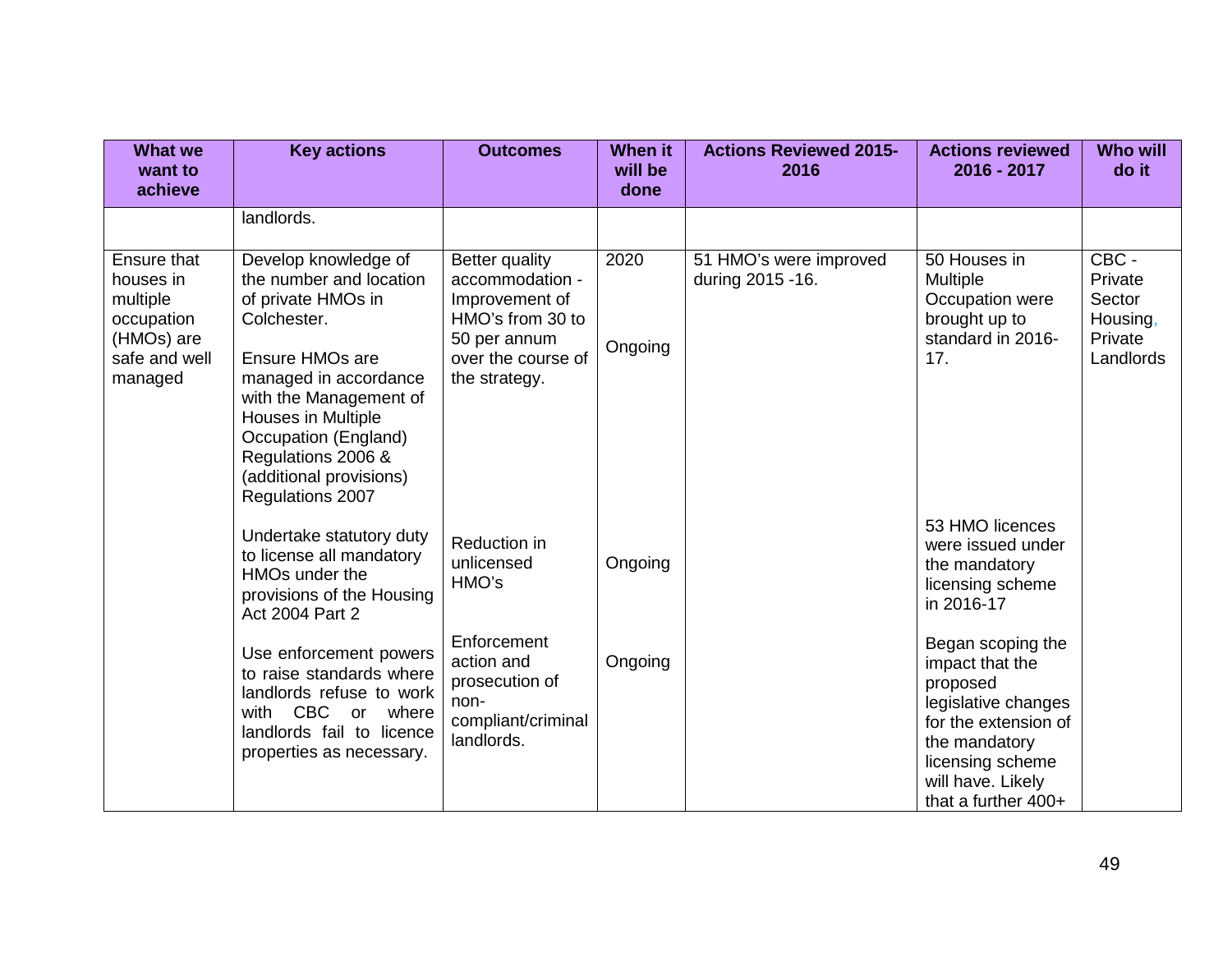| <b>What we</b><br>want to<br>achieve                                                                                                   | <b>Key actions</b>                                                                                                                                                                                                                                                                                                                                                                                                    | <b>Outcomes</b>                                                                                                             | <b>When it</b><br>will be<br>done | <b>Actions Reviewed 2015-</b><br>2016                       | <b>Actions reviewed</b><br>2016 - 2017                                                                                                                                                                                                                                                                                                                       | <b>Who will</b><br>do it              |
|----------------------------------------------------------------------------------------------------------------------------------------|-----------------------------------------------------------------------------------------------------------------------------------------------------------------------------------------------------------------------------------------------------------------------------------------------------------------------------------------------------------------------------------------------------------------------|-----------------------------------------------------------------------------------------------------------------------------|-----------------------------------|-------------------------------------------------------------|--------------------------------------------------------------------------------------------------------------------------------------------------------------------------------------------------------------------------------------------------------------------------------------------------------------------------------------------------------------|---------------------------------------|
|                                                                                                                                        |                                                                                                                                                                                                                                                                                                                                                                                                                       |                                                                                                                             |                                   |                                                             | properties will fall<br>within the scope of<br>the scheme,<br>currently in the<br>region of 120<br>Licences in force.                                                                                                                                                                                                                                        |                                       |
| Encourage &<br>Support<br>homeowners<br>to maintain<br>and repair<br>their homes<br>and introduce<br>energy<br>efficiency<br>measures. | Remove and mitigate<br>significant hazards and<br>fund energy efficiency<br>improvements where no<br>alternative form of<br>assistance is available<br>by providing financial<br>assistance through<br>grants and loans.<br>Undertake review of<br><b>Financial Assistance</b><br>Policy and explore<br>opportunities to further<br>incentivise property<br>improvements through<br>provision of grants and<br>loans. | Improvement in<br>energy efficiency<br>of properties.<br>More grants and<br>loans provided for<br>property<br>improvements. | 2015/16<br>2016/17                |                                                             | 5 Home Repair<br>Loans and 1 Home<br><b>Security Grant</b><br>completed in 2016-<br>17.<br>Expenditure in<br>excess of £100,000<br>on discretionary<br>grants and loans in<br>2016-17<br>Financial<br><b>Assistance Policy</b><br>will be reviewed<br>once results of<br>stock condition<br>survey are known<br>to enable the<br>targeting of<br>assistance. | CBC -<br>Private<br>Sector<br>Housing |
| Improve the<br>Energy<br>Efficiency of                                                                                                 | <b>Undertake Housing</b><br><b>Health and Safety Rating</b><br>System (HHSRS) excess                                                                                                                                                                                                                                                                                                                                  | 80 excess cold<br>hazards removed                                                                                           | Ongoing                           | 91 excess cold hazards<br>have been removed for<br>2015-16. | 56 Excess Cold<br>hazards removed                                                                                                                                                                                                                                                                                                                            | CBC -<br>Private<br>Sector            |
|                                                                                                                                        |                                                                                                                                                                                                                                                                                                                                                                                                                       | through                                                                                                                     |                                   |                                                             |                                                                                                                                                                                                                                                                                                                                                              |                                       |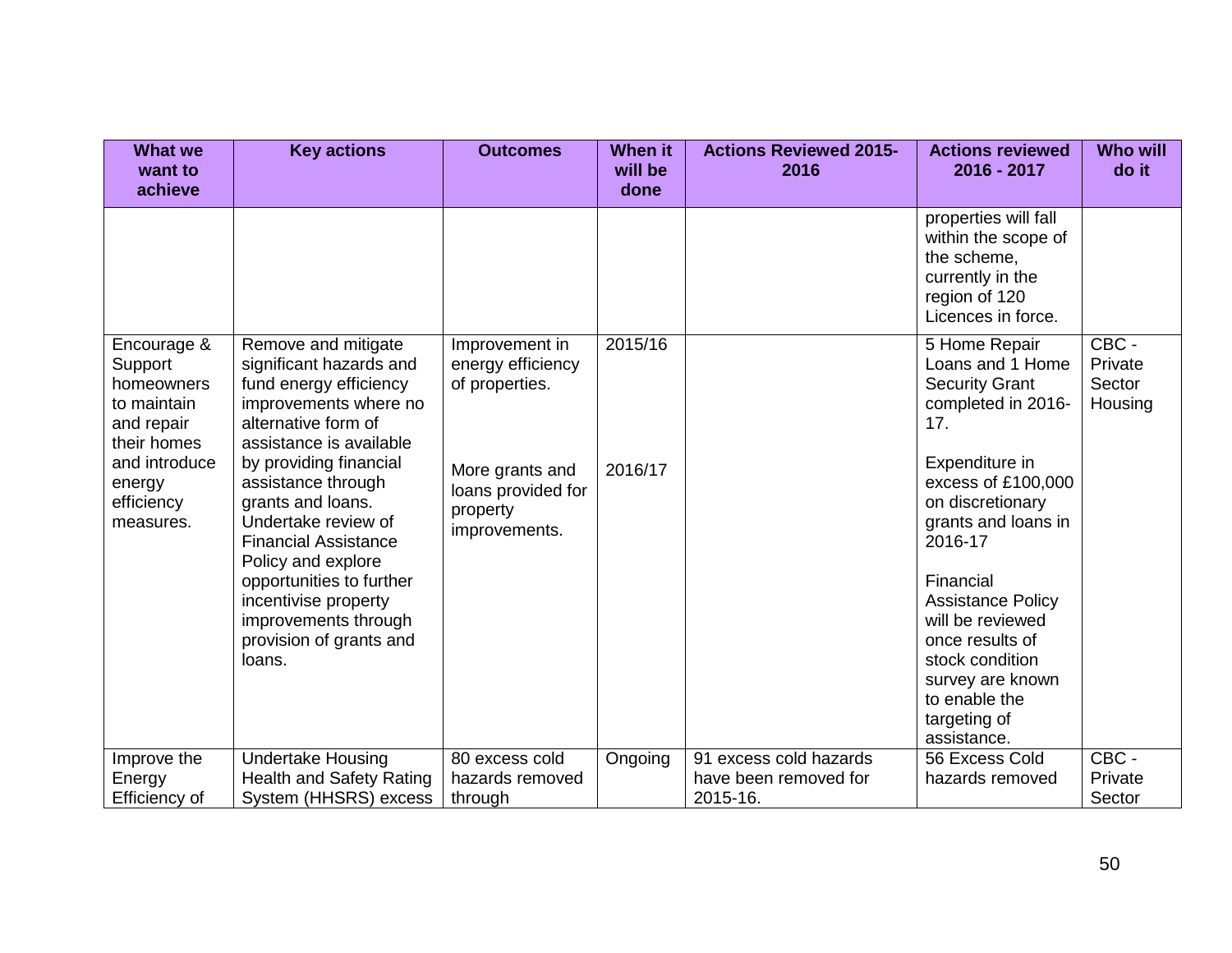| <b>What we</b><br>want to<br>achieve                                                                                                                                                                 | <b>Key actions</b>                                                                                                                                                                                                                                                                                                               | <b>Outcomes</b>                                                                                                                                                                                                              | <b>When it</b><br>will be<br>done | <b>Actions Reviewed 2015-</b><br>2016                                                                                                      | <b>Actions reviewed</b><br>2016 - 2017                                                                                                                                                                                                                                       | <b>Who will</b><br>do it                                                            |
|------------------------------------------------------------------------------------------------------------------------------------------------------------------------------------------------------|----------------------------------------------------------------------------------------------------------------------------------------------------------------------------------------------------------------------------------------------------------------------------------------------------------------------------------|------------------------------------------------------------------------------------------------------------------------------------------------------------------------------------------------------------------------------|-----------------------------------|--------------------------------------------------------------------------------------------------------------------------------------------|------------------------------------------------------------------------------------------------------------------------------------------------------------------------------------------------------------------------------------------------------------------------------|-------------------------------------------------------------------------------------|
| private sector<br>housing in<br>Colchester<br>and contribute<br>to a reduction<br>of households<br>in fuel poverty                                                                                   | cold assessments and<br>take appropriate action<br>to ensure dwellings have<br>an effective and<br>affordable means of<br>heating.                                                                                                                                                                                               | formal/informal<br>enforcement and<br>financial<br>assistance per<br>annum.                                                                                                                                                  |                                   |                                                                                                                                            | in 2016-17                                                                                                                                                                                                                                                                   | Housing<br>Energy/Gr<br>een deal<br>suppliers<br>$CBC -$                            |
|                                                                                                                                                                                                      | Provide fuel poverty<br>advice to households &<br>signpost customers to<br>income maximisation<br>and fuel tariff advice.                                                                                                                                                                                                        | Advice and<br>information<br>available on<br>website and<br><b>Initiatives Officer</b><br>keeps up to date<br>knowledge to<br>assist residents to<br>access help                                                             | Ongoing                           | Majority of advice and<br>guidance now web-based,<br>however Officer available to<br>speak to residents if they<br>need more detailed help |                                                                                                                                                                                                                                                                              | Communit<br>٧<br><b>Initiatives</b><br>Team                                         |
| Increase the<br>take up of the<br>government's<br><b>Green Deal</b><br>scheme<br>across the<br>borough,<br>encouraging<br>and<br>supporting<br>residents to<br>make<br>improvements<br>to their home | Working in partnership<br>with Green Deal<br>installers to make direct<br>contact with households,<br>hold information session<br>to allow residents to find<br>out more about insulating<br>their homes and where<br>possible grant funding<br>may be available.<br>Use social media to<br>promote Green Deal<br>opportunities. | Information<br>sessions held and<br>grant funding<br>accessed.<br>Use existing<br>funding and<br>identify or draw<br>down available<br>ECO or Green<br>Deal funding.<br>More residents<br>benefit/make<br>savings by joining | 2015/16                           | <b>Green Deal scheme</b><br>currently under review.                                                                                        | Green Deal funding<br>is no longer<br>available however<br>the Community<br><b>Initiatives Team</b><br>continues to<br>signpost customers<br>to available funding<br>streams either by<br>telephone or<br>keeping the<br>website updated<br>with available<br>opportunities. | Communit<br>v<br>Initiatives<br>Team,<br><b>CBC</b><br>Private<br>Sector<br>Housing |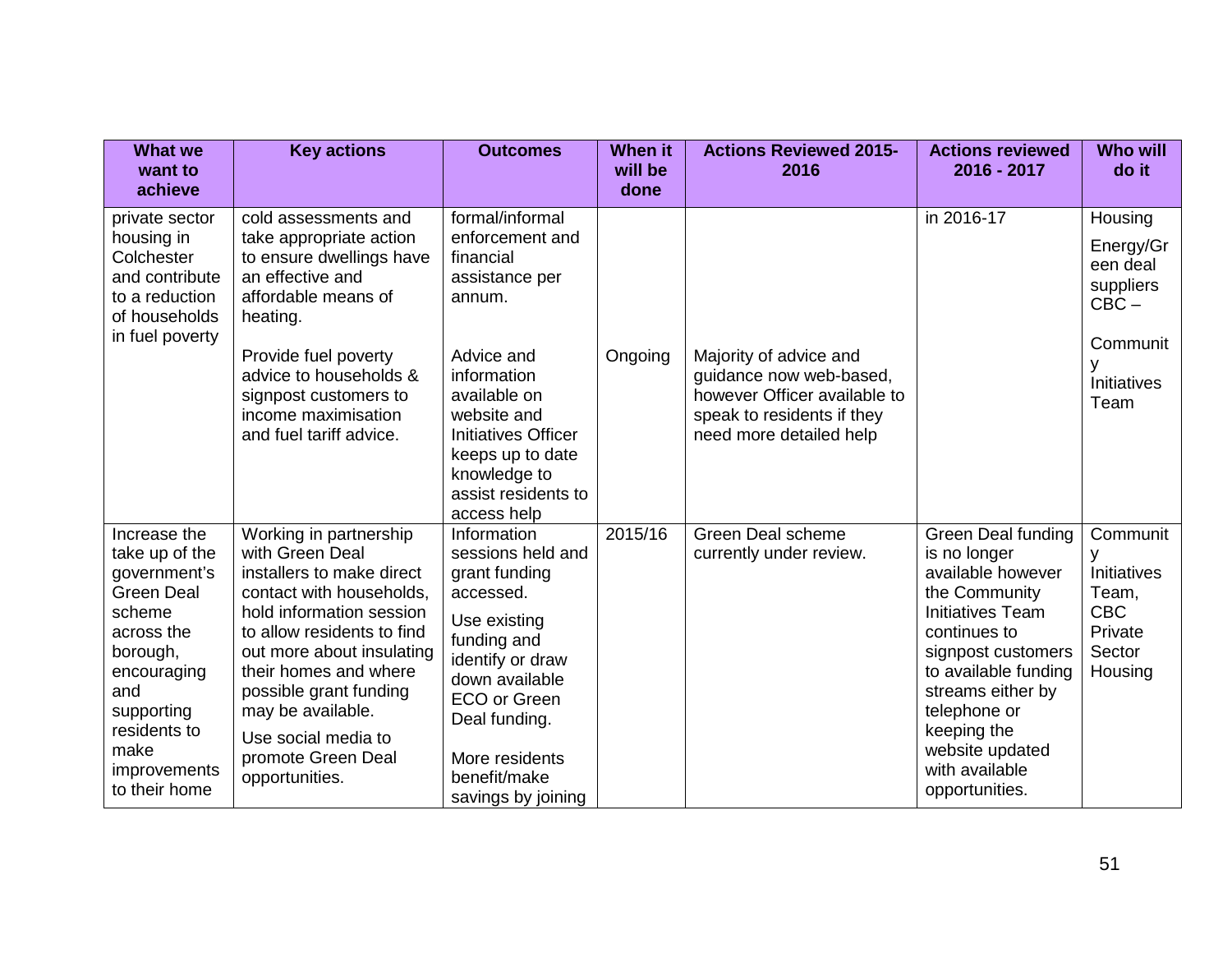| <b>What we</b><br>want to<br>achieve                                     | <b>Key actions</b>                                                                                                                                                                    | <b>Outcomes</b>                                                        | <b>When it</b><br>will be<br>done | <b>Actions Reviewed 2015-</b><br>2016                                                                                                                                                                         | <b>Actions reviewed</b><br>2016 - 2017                                                                                         | <b>Who will</b><br>do it                              |
|--------------------------------------------------------------------------|---------------------------------------------------------------------------------------------------------------------------------------------------------------------------------------|------------------------------------------------------------------------|-----------------------------------|---------------------------------------------------------------------------------------------------------------------------------------------------------------------------------------------------------------|--------------------------------------------------------------------------------------------------------------------------------|-------------------------------------------------------|
| increasing<br>energy<br>efficiency, and<br>reducing fuel<br>bills.       |                                                                                                                                                                                       | the Green Deal                                                         |                                   |                                                                                                                                                                                                               |                                                                                                                                |                                                       |
| Improve the<br>energy<br>efficiency of<br>the Council's<br>housing stock | Implement the Green<br>Strategy part of the<br><b>Asset Management</b><br>Strategy, which provides<br>a holistic approach to<br>making homes more<br>energy efficient.                | Increase in<br>homes that are<br>more energy<br>efficient.             | 2020                              |                                                                                                                                                                                                               |                                                                                                                                | <b>CBH</b><br>Asset<br>Managem<br>ent Team            |
|                                                                          | Utilise the Government's<br>and the EU's energy<br>grant and incentive<br>schemes to maximise<br>the amount of measures<br>available to individual<br>properties within the<br>stock. |                                                                        | Ongoing                           |                                                                                                                                                                                                               |                                                                                                                                | <b>CBH</b><br>Energy<br><b>Initiatives</b><br>Officer |
|                                                                          | Continue the Solar PV<br>installation programme<br>with private investors to<br>ensure every viable<br>property within the<br>housing stock has PV<br>installed.                      | <b>PV Panels</b><br>installed, tenants<br>save money on<br>fuel bills. | Ongoing                           | <b>Action Completed.</b><br>Solar PV installation project<br>has been halted due to a<br>cut in Government subsidy<br>(FiT) and the finance model<br>no longer being viable. A<br>total of 2674 installations | 47% of housing<br>stock now has<br>Solar PV installed<br>(2895 homes).<br>3,600 homes made<br>more energy<br>efficient through | <b>CBH</b><br>Asset<br>Managem<br>ent                 |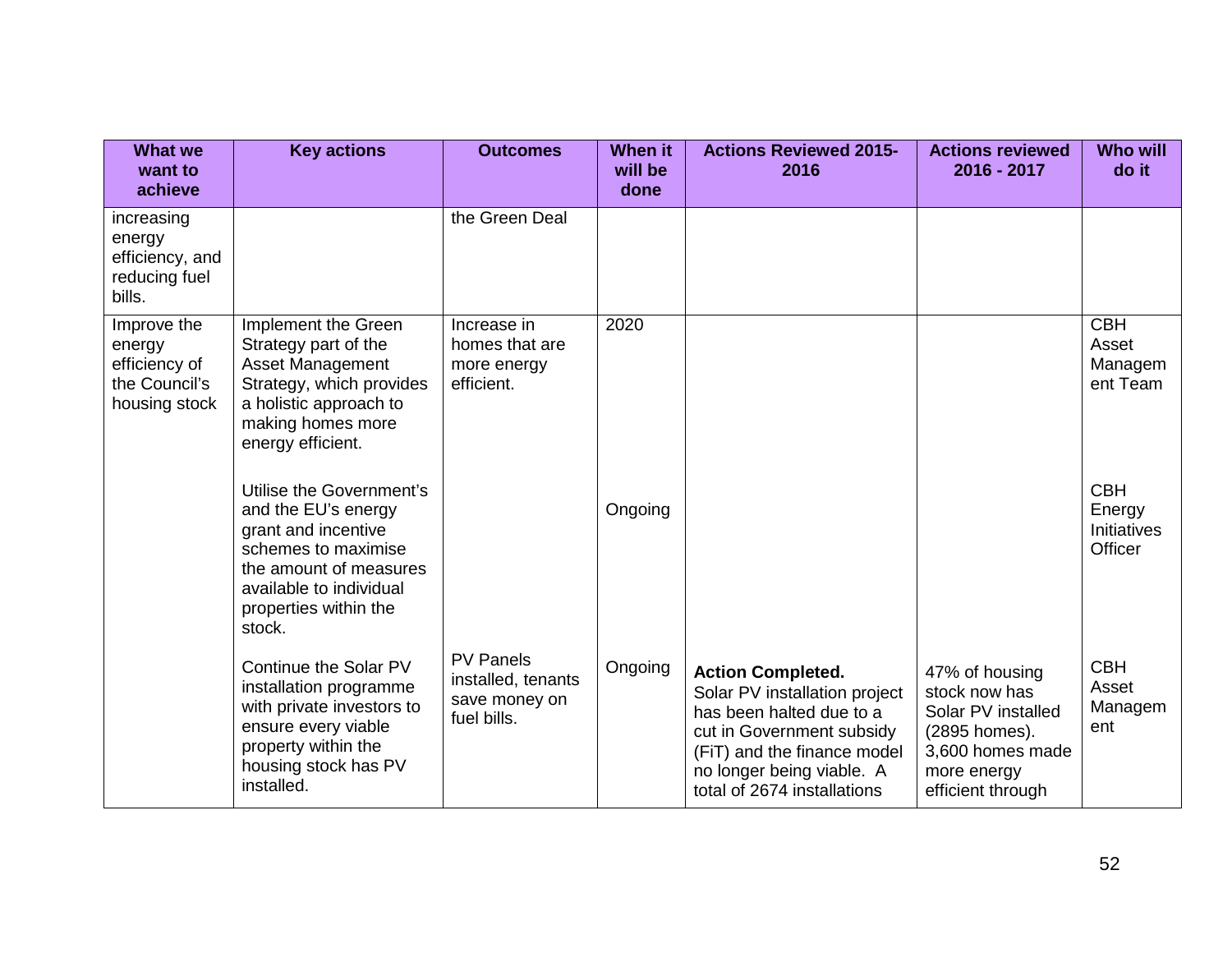| <b>What we</b><br>want to<br>achieve                         | <b>Key actions</b>                                                                                                                                                | <b>Outcomes</b>                                                                                                                                                                                | <b>When it</b><br>will be<br>done | <b>Actions Reviewed 2015-</b><br>2016                                                                                                                                                                                                    | <b>Actions reviewed</b><br>2016 - 2017                                                                                                                                                                                                                                                                                                                                                                      | <b>Who will</b><br>do it                      |
|--------------------------------------------------------------|-------------------------------------------------------------------------------------------------------------------------------------------------------------------|------------------------------------------------------------------------------------------------------------------------------------------------------------------------------------------------|-----------------------------------|------------------------------------------------------------------------------------------------------------------------------------------------------------------------------------------------------------------------------------------|-------------------------------------------------------------------------------------------------------------------------------------------------------------------------------------------------------------------------------------------------------------------------------------------------------------------------------------------------------------------------------------------------------------|-----------------------------------------------|
|                                                              |                                                                                                                                                                   |                                                                                                                                                                                                |                                   | (44% of the council's stock)<br>have been installed to date.                                                                                                                                                                             | loft and cavity wall<br>insulation and<br>heating<br>improvements.                                                                                                                                                                                                                                                                                                                                          |                                               |
|                                                              | Include energy saving<br>measures within the<br>Colchester standard and<br>ensure procurement<br>includes measures within<br>specifications where<br>appropriate. | Energy measure<br>specified in<br>Sheltered<br>Scheme<br>Refurbishments<br>(Worsnop and<br>Enoch House).<br>Also specified in<br>the Housing<br>Improvement<br>Programme (HIP)<br>procurement. | Ongoing                           | Measures being installed<br>include Gas absorption heat<br>pumps, solar PV, solar<br>thermal, LED lighting, sun<br>tubes, cavity wall insulation,<br>loft insulation, triple glazing,<br>water saving devices and<br>voltage optimisers. | In CBC refurbished<br>sheltered housing<br>schemes, 2 Gas<br><b>Absorption Heat</b><br>Pumps (GAHP)<br>were installed and<br>will provide heat<br>and hot water. The<br>use of mechanical<br>ventilation with<br>heat recovery, low<br>energy lighting,<br>solar PV and solar<br>thermal panels,<br>triple glazed<br>windows and doors<br>and an energy<br>meter all work<br>together to cut<br>energy use. | <b>CBH</b><br>Asset<br>Managem<br>ent Team    |
| Understand<br>the viability of<br>implementing<br>new energy | Energy assessments to<br>be carried out on all<br>properties with the<br>Housing Stock.                                                                           | <b>Assessments</b><br>completed, better<br>understanding of<br>costs to inform                                                                                                                 | 2019                              |                                                                                                                                                                                                                                          | Completion date<br>not until 2019                                                                                                                                                                                                                                                                                                                                                                           | <b>CBH</b><br>Project<br>Surveyor<br>(Energy) |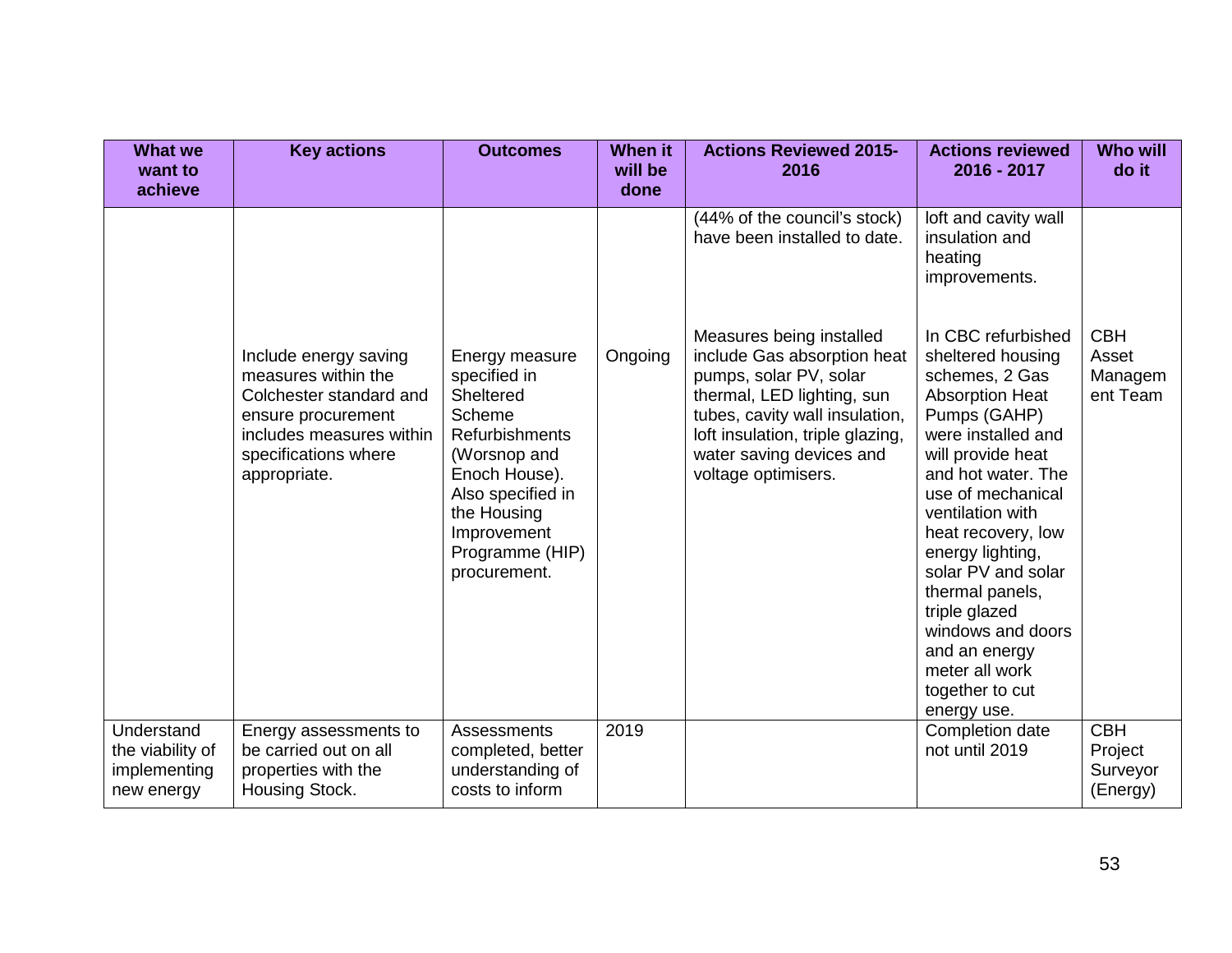| <b>What we</b><br>want to<br>achieve                         | <b>Key actions</b> | <b>Outcomes</b>                          | <b>When it</b><br>will be<br>done | <b>Actions Reviewed 2015-</b><br>2016 | <b>Actions reviewed</b><br>2016 - 2017 | <b>Who will</b><br>do it |
|--------------------------------------------------------------|--------------------|------------------------------------------|-----------------------------------|---------------------------------------|----------------------------------------|--------------------------|
| efficiency<br>measures for<br>the Council's<br>housing stock |                    | what new<br>measures are<br>implemented. |                                   |                                       |                                        |                          |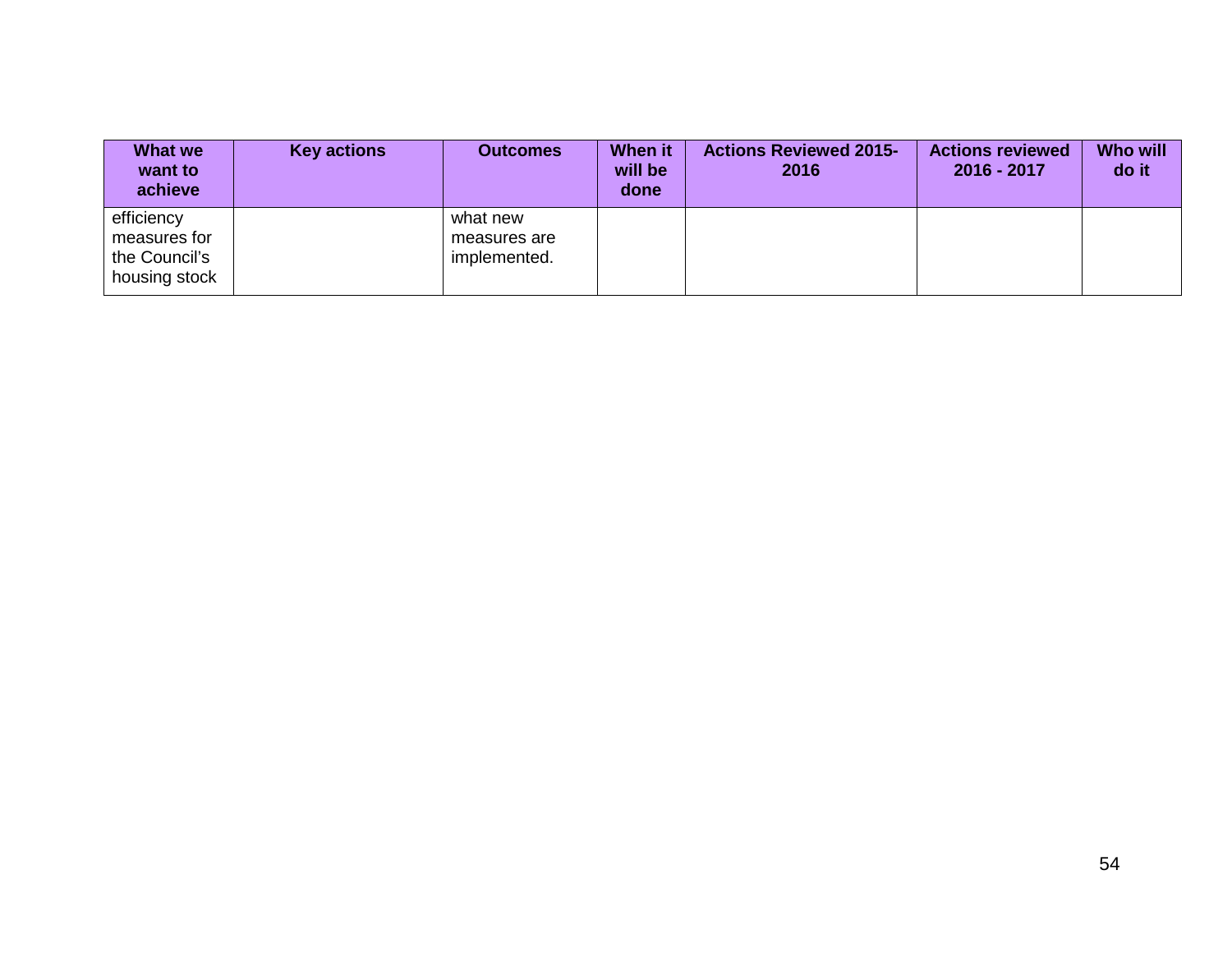## **8. Ensure that housing and related services meet a range of specialist needs**

| <b>What we</b><br>want to<br>achieve                                                                                                                   | <b>Key Actions</b>                                                      | <b>Outcomes</b>    | <b>When it</b><br>will be<br>done | <b>Actions Reviewed 2015-</b><br>2016                                                                                                                                                                  | <b>Actions reviewed</b><br>2016 - 2017                                                                                                                                                                                                                                                                                                                                                                                                                                                                                                                               | <b>Who will</b><br>do it                                                         |
|--------------------------------------------------------------------------------------------------------------------------------------------------------|-------------------------------------------------------------------------|--------------------|-----------------------------------|--------------------------------------------------------------------------------------------------------------------------------------------------------------------------------------------------------|----------------------------------------------------------------------------------------------------------------------------------------------------------------------------------------------------------------------------------------------------------------------------------------------------------------------------------------------------------------------------------------------------------------------------------------------------------------------------------------------------------------------------------------------------------------------|----------------------------------------------------------------------------------|
| Work in<br>partnership<br>with other<br>providers to<br>ensure a<br>sufficient<br>supply of<br>housing for<br>older people<br>including extra<br>care. | Work with ECC to<br>identify funding available<br>and delivery options. | Funding Identified | Ongoing                           | Colchester participated in a<br>pilot using one of the<br>Council's sites, to test<br>ECC's new processes for<br>commissioning independent<br>living (the new name ECC<br>use for extra care housing). | A bid was made to<br>the HCA by an RP<br>for funding to build<br>an extra-<br>care/independent<br>living scheme but<br>the bid was not<br>successful. CBC<br>have continued to<br>work in partnership<br>with ECC to secure<br>extra<br>care/independent<br>living housing in<br>Colchester. The<br>Council is<br>disposing of its<br>land in order to<br>facilitate a scheme.<br>Negotiations are in<br>progress on<br>another scheme in<br>the borough for a<br>mixed tenure<br>scheme. A private<br>developer is in<br>negotiation with the<br>Council to provide | <b>CBC</b><br>Housing<br>Strategy<br>Team,<br>Housing<br>Developm<br>ent Officer |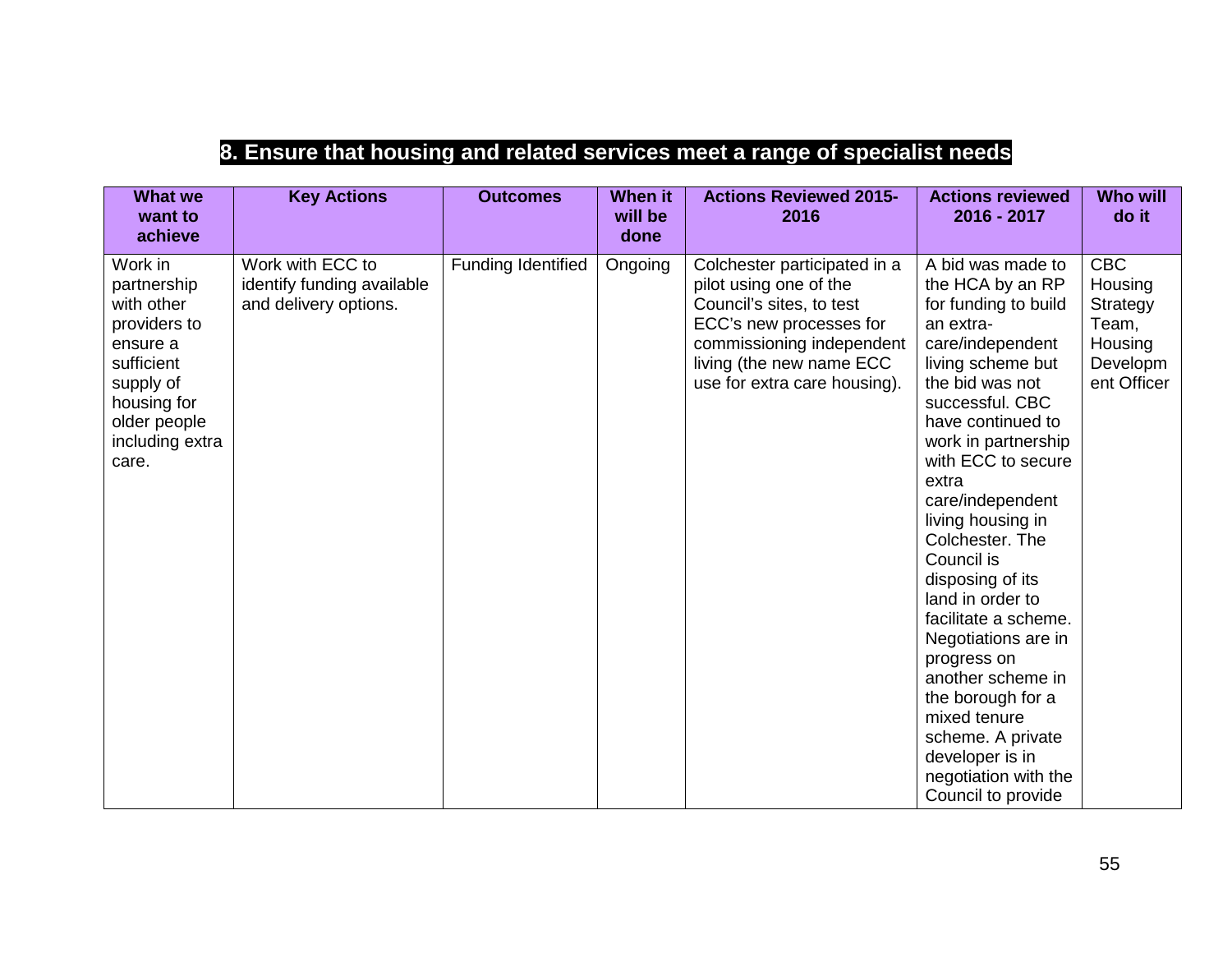|                                                                                                                         |                                                                                                                                                                                          |                                                                                                                                   |         |                                                                                                                                                                                                                                                            | assisted living<br>homes for owner-<br>occupation with a<br>planning<br>application<br>expected in<br>2017/2018.                                                                                     |                                           |
|-------------------------------------------------------------------------------------------------------------------------|------------------------------------------------------------------------------------------------------------------------------------------------------------------------------------------|-----------------------------------------------------------------------------------------------------------------------------------|---------|------------------------------------------------------------------------------------------------------------------------------------------------------------------------------------------------------------------------------------------------------------|------------------------------------------------------------------------------------------------------------------------------------------------------------------------------------------------------|-------------------------------------------|
|                                                                                                                         | Use information from the<br>SHMA to identify the<br>needs and aspirations of<br>older people, where they<br>want to live and type of<br>accommodation                                    | Needs and<br>aspirations of<br>older people<br>identified and<br>provision made<br>within the Local<br>Plan for suitable<br>sites | 2017    | Target date for report on<br>needs and aspirations of<br>older people to inform the<br>Local plan is 2017.                                                                                                                                                 |                                                                                                                                                                                                      | Planning<br>Policy<br>Team                |
| Ensure a co-<br>ordinated<br>approach to<br>supported<br>housing<br>across the<br>council, social<br>care and<br>health | Continue to work with<br>ECC and attend the<br>Housing, Health and<br>Social Care Forum to<br>influence commissioning<br>of supported housing<br>and support services<br>where possible. | Increase/improve<br>ment in supported<br>housing and<br>support services<br>for Colchester.                                       | Ongoing | Colchester has continued to<br>be represented and<br>influence commissioning of<br>supported housing and<br>support services. Including<br>the single persons review,<br><b>ECC Prevention Strategy,</b><br>Independent living and HIA<br>recommissioning. | CBC has continued<br>to work in<br>partnership with<br>ECC, Registered<br>Providers and<br>other Essex local<br>authorities to<br>ensure a co-<br>ordinated approach<br>to supported<br>housing. CBC | <b>CBC</b><br>Housing<br>Strategy<br>Team |
|                                                                                                                         | Review existing supply of<br>supported housing in the<br>borough including<br>access to and support<br>options.                                                                          | Directory of<br>support services<br>updated.<br>Supported<br>housing supply                                                       | Ongoing |                                                                                                                                                                                                                                                            | presented a joint<br>paper with<br>Tendring to the<br>A&E Board to raise<br>awareness of                                                                                                             |                                           |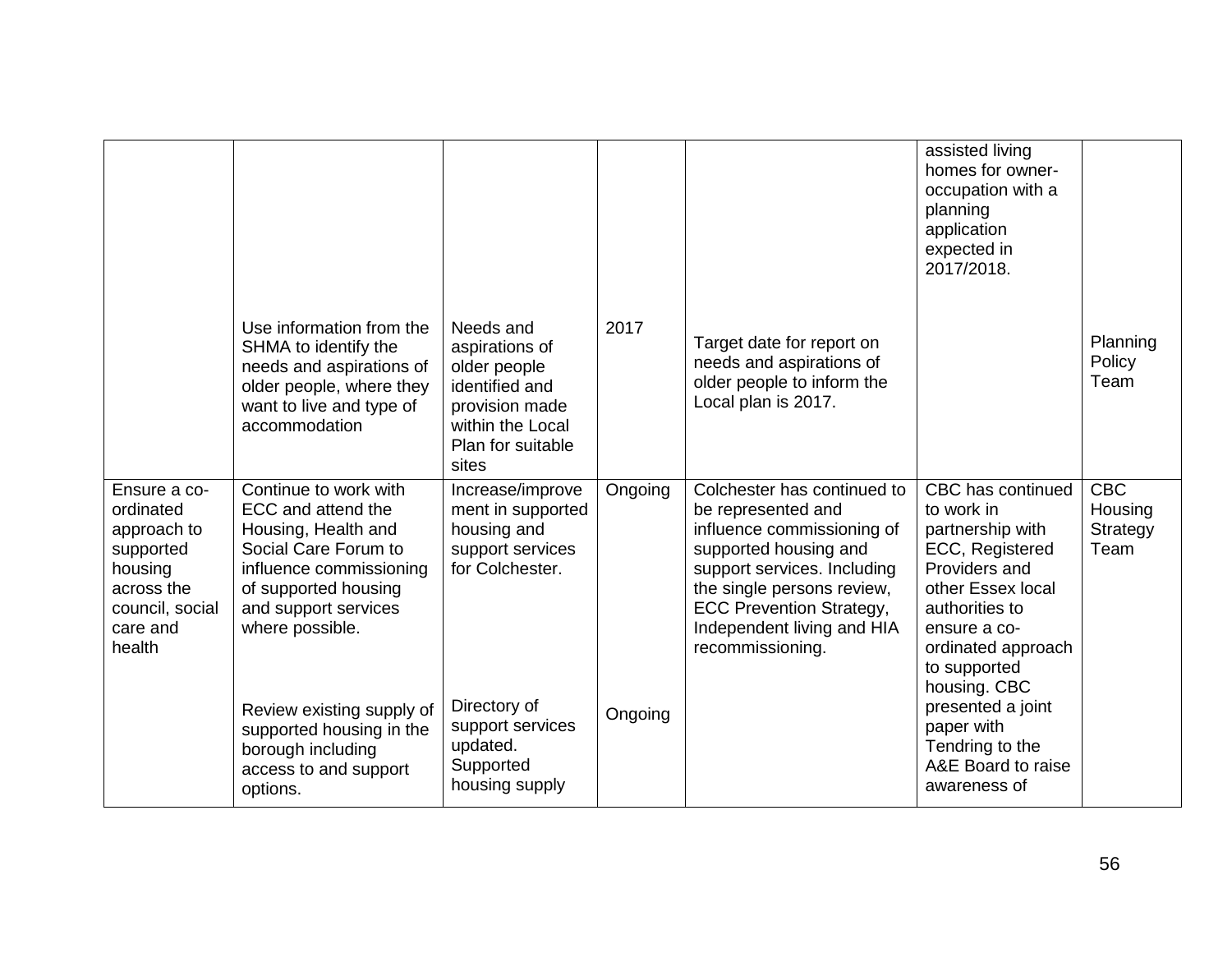|                                                                                                                                                                                                                                                                                                | identified to<br>inform<br>commissioning<br>process.                                 |                  | funding reductions<br>to floating support<br>and withdrawal of<br>housing related<br>support service in<br>sheltered housing,<br>home improvement<br>agencies,<br>vulnerable young<br>people and<br>community alarms. |                                           |
|------------------------------------------------------------------------------------------------------------------------------------------------------------------------------------------------------------------------------------------------------------------------------------------------|--------------------------------------------------------------------------------------|------------------|-----------------------------------------------------------------------------------------------------------------------------------------------------------------------------------------------------------------------|-------------------------------------------|
| <b>New action 2017/2018</b><br>Work in partnership with<br>ECC, CBH and<br>supported housing<br>providers to ensure that<br>the support and housing<br>needs of Colchester's<br>residents are still met<br>and are not<br>compromised following<br>procurement activities<br>undertaken by ECC | Housing and<br>support needs of<br>Colchester's<br>residents are still<br>met        | $2017 -$<br>2018 |                                                                                                                                                                                                                       | <b>CBC</b><br>Housing<br>Strategy<br>Team |
| Review the nominations<br>CBC gives to supported<br>housing providers to<br>ensure that they still<br>meet the strategic<br>priorities of CBC                                                                                                                                                  | Scarce resource<br>is used to best<br>meet the needs of<br>Colchester's<br>residents | $2017 -$<br>2018 |                                                                                                                                                                                                                       |                                           |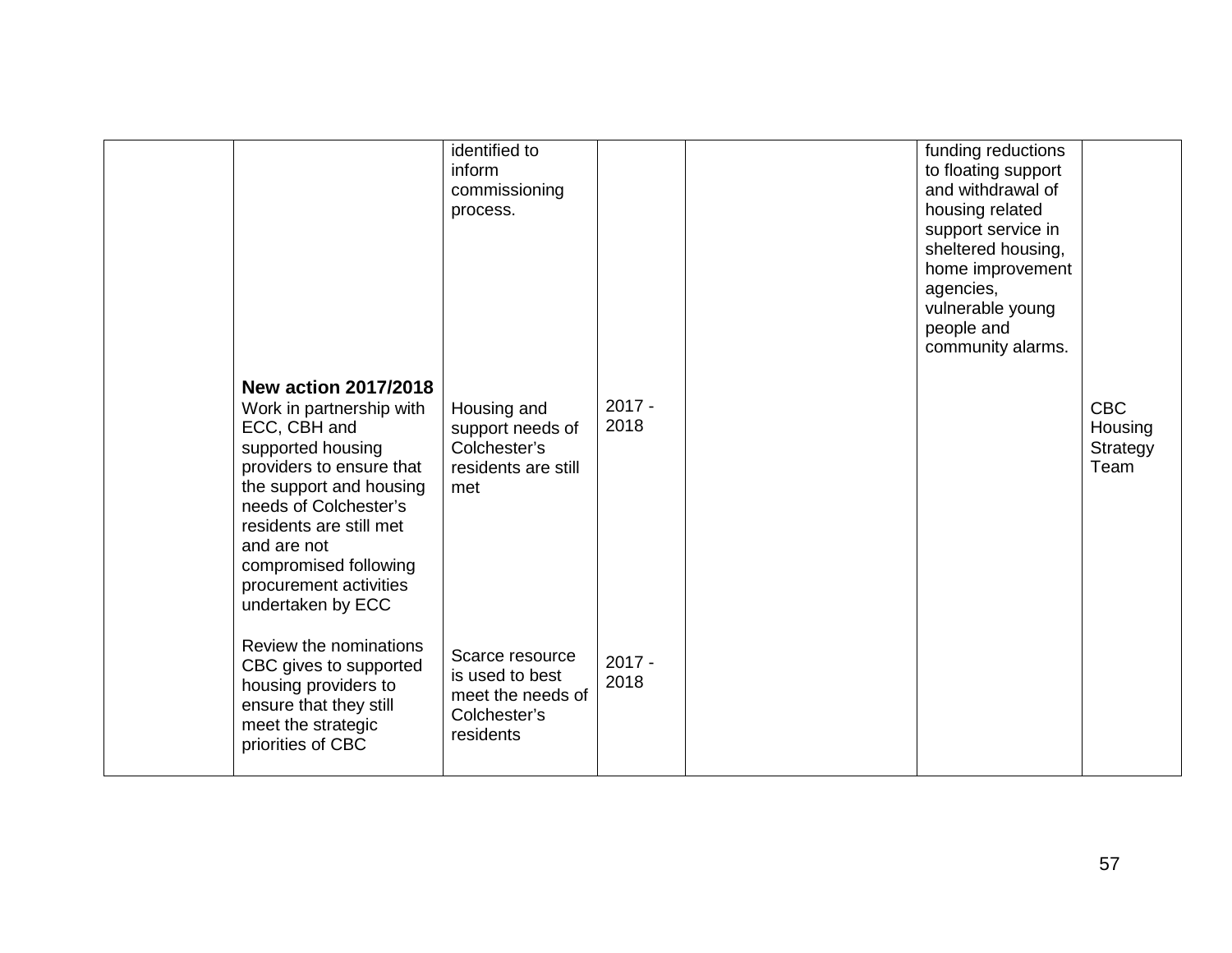| Identify and<br>support the<br>need for<br>adapted<br>properties as<br>part of new<br>developments | Negotiate the provision<br>of homes built to<br>wheelchair standards on<br>sites where affordable<br>housing is being<br>provided | Increase in the<br>number of<br>wheelchair<br>standard<br>properties | Ongoing | Working with Housing<br>Options and PSH to set up<br>an Adapted Properties<br>Working Group in order to<br>better match those<br>households in need of<br>adapted properties with the<br>properties available. | CBC is considering<br>the potential use of<br>its Better Care<br>Fund allocation to<br>assist RPs to<br>secure more fully<br>adapted homes.                                                                                                                                                                                                                 | <b>CBC</b><br>Housing<br>Strategy<br>Team |
|----------------------------------------------------------------------------------------------------|-----------------------------------------------------------------------------------------------------------------------------------|----------------------------------------------------------------------|---------|----------------------------------------------------------------------------------------------------------------------------------------------------------------------------------------------------------------|-------------------------------------------------------------------------------------------------------------------------------------------------------------------------------------------------------------------------------------------------------------------------------------------------------------------------------------------------------------|-------------------------------------------|
|                                                                                                    |                                                                                                                                   |                                                                      |         | Work being carried out<br>within existing stock to<br>review adapted properties.                                                                                                                               | Working Group is<br>not in place but<br>consultation is<br>underway with<br>CBH on a scheme<br>by scheme basis<br>for new<br>developments.<br>Draft local plan is<br>proposing 95% of<br>all affordable to be<br>suitable for<br>residents in all<br>stages of life<br>(building<br>regulations Part<br>M(4) category 2,<br>and 5% to be<br>wheelchair user |                                           |
|                                                                                                    |                                                                                                                                   |                                                                      |         |                                                                                                                                                                                                                | standard, Part M(4)<br>Category 3 (a)<br>adaptable and (b)<br>accessible.                                                                                                                                                                                                                                                                                   |                                           |